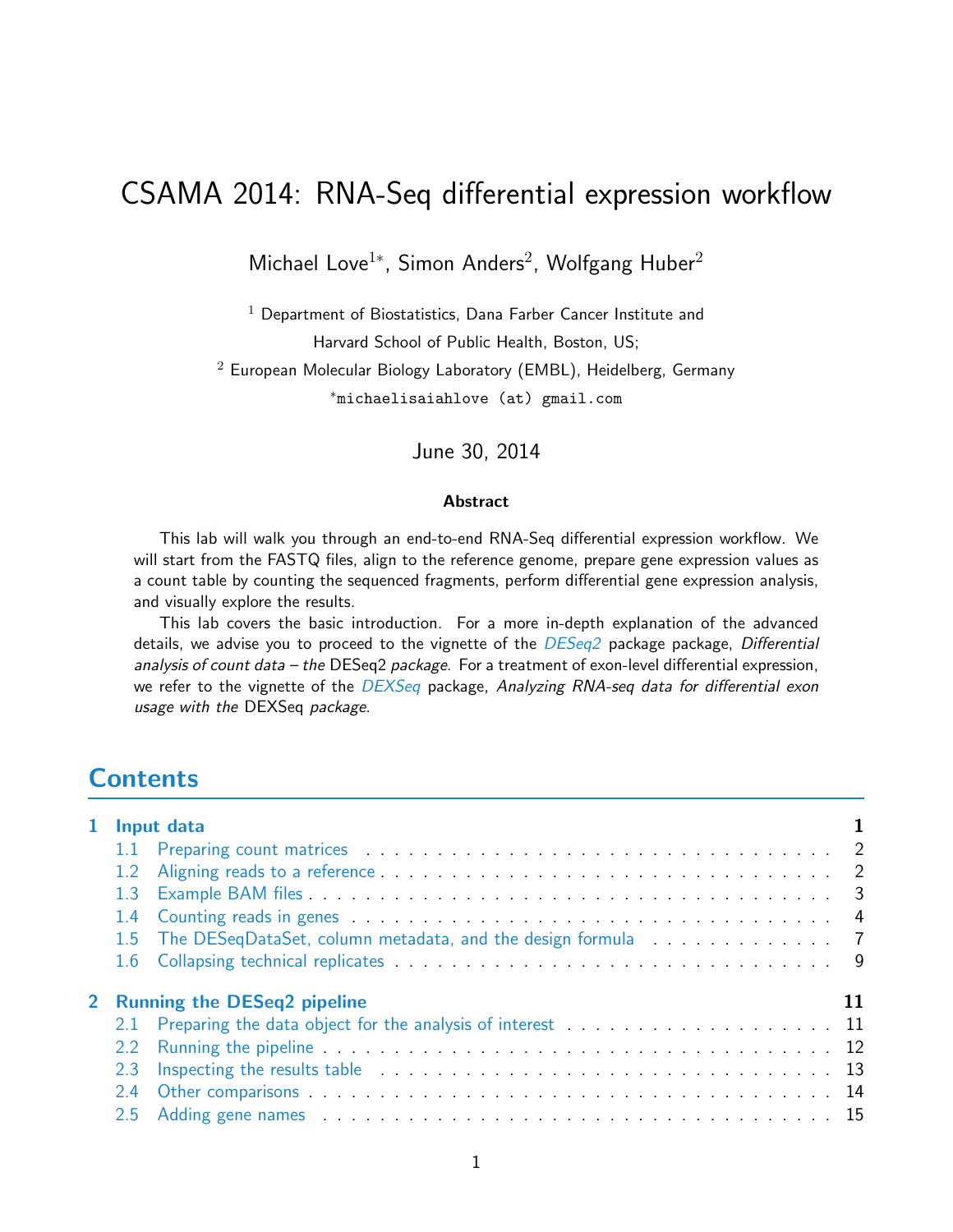|    | 3 Further points                                                                                                                                                                                                              | 18 |
|----|-------------------------------------------------------------------------------------------------------------------------------------------------------------------------------------------------------------------------------|----|
|    |                                                                                                                                                                                                                               |    |
|    |                                                                                                                                                                                                                               |    |
|    |                                                                                                                                                                                                                               |    |
|    |                                                                                                                                                                                                                               |    |
|    | 3.5 Gene-set enrichment analysis entitled and such a set of the set of the set of the set of the set of the set of the set of the set of the set of the set of the set of the set of the set of the set of the set of the set |    |
|    | 4 Working with rlog-transformed data                                                                                                                                                                                          | 31 |
|    |                                                                                                                                                                                                                               |    |
|    |                                                                                                                                                                                                                               |    |
|    |                                                                                                                                                                                                                               |    |
| 5. | <b>Session Info</b>                                                                                                                                                                                                           |    |

# <span id="page-1-0"></span>1 Input data

As example data for this lab, we will use publicly available data from the article by Felix Haglund et al., Evidence of a Functional Estrogen Receptor in Parathyroid Adenomas, J Clin Endocrin Metab, Sep  $2012^1$  $2012^1$  $2012^1$ .

The purpose of the experiment was to investigate the role of the estrogen receptor in parathyroid tumors. The investigators derived primary cultures of parathyroid adenoma cells from 4 patients. These primary cultures were treated with diarylpropionitrile (DPN), an estrogen receptor  $\beta$  agonist, or with 4-hydroxytamoxifen (OHT). RNA was extracted at 24 hours and 48 hours from cultures under treatment and control. The blocked design of the experiment allows for statistical analysis of the treatment effects while controlling for patient-to-patient variation.

Part of the data from this experiment is provided in the Bioconductor data package *[parathyroidSE](http://bioconductor.org/packages/release/data/experiment/html/parathyroidSE.html)*.

## <span id="page-1-1"></span>1.1 Preparing count matrices

As input, the  $DESeq2$  package expects count data as obtained, e.g., from RNA-Seq or another highthroughput sequencing experiment, in the form of a matrix of integer values. The value in the  $i$ -th row and the j-th column of the matrix tells how many reads have been mapped to gene i in sample j. Analogously, for other types of assays, the rows of the matrix might correspond e. g. to binding regions (with ChIP-Seq) or peptide sequences (with quantitative mass spectrometry).

The count values must be raw counts of sequencing reads. This is important for  $DESeq2$ 's statistical model to hold, as only the actual counts allow assessing the measurement precision correctly. Hence, please do not supply other quantities, such as (rounded) normalized counts, or counts of covered base pairs – this will only lead to nonsensical results.

<span id="page-1-2"></span><sup>1</sup><http://www.ncbi.nlm.nih.gov/pubmed/23024189>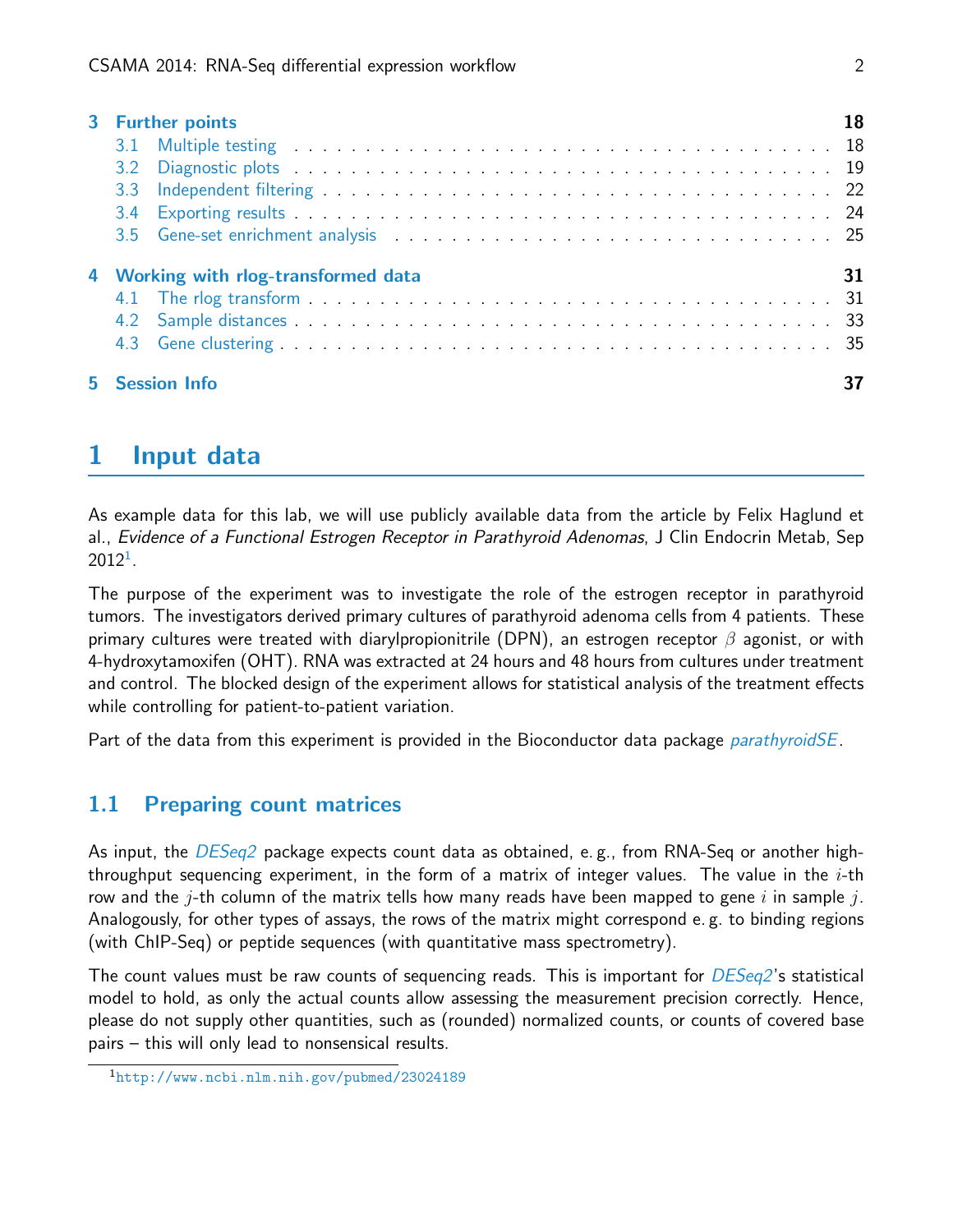## <span id="page-2-0"></span>1.2 Aligning reads to a reference

The computational analysis of an RNA-Seq experiment begins earlier: what we get from the sequencing machine is a set of FASTQ files that contain the nucleotide sequence of each read and a quality score at each position. These reads must first be aligned to a reference genome or transcriptome. It is important to know if the sequencing experiment was single-end or paired-end, as the alignment software will require the user to specify both FASTQ files for a paired-end experiment. The output of this alignment step is commonly stored in a file format called [BAM](http://samtools.github.io/hts-specs).

A number of software programs exist to align reads to the reference genome, and the development is too rapid for this document to provide a current list. We recommend consulting benchmarking papers that discuss the advantages and disadvantages of each software, which include accuracy, ability to align reads over splice junctions, speed, memory footprint, and many other features.

Here we use the TopHat[2](#page-2-2) spliced alignment software $^2$  [?] in combination with the Bowtie index available at the Illumina iGenomes page<sup>[3](#page-2-3)</sup>. For full details on this software and on the iGenomes, users should follow the links to the manual and information provided in the links in the footnotes. For example, the paired-end RNA-Seq reads for the *[parathyroidSE](http://bioconductor.org/packages/release/data/experiment/html/parathyroidSE.html)* package were aligned using TopHat2 with 8 threads, with the call:

```
tophat2 -o file_tophat_out -p 8 genome file_1.fastq file_2.fastq
samtools sort -n file_tophat_out/accepted_hits.bam _sorted
```
The second line sorts the reads by name rather than by genomic position, which is necessary for counting paired-end reads within Bioconductor. This command uses the SAMtools software $^4$  $^4$  [?]. The BAM files for a number of sequencing runs can then be used to generate count matrices, as described in the following section.

### <span id="page-2-1"></span>1.3 Example BAM files

Besides tha main count table, which we will use later, the *[parathyroidSE](http://bioconductor.org/packages/release/data/experiment/html/parathyroidSE.html)* package also contains a small subset of the raw data from the Haglund et al. experiment, namely three BAM file each with a subset of the reads from three of the samples. We will use these files to demonstrate how a count table can be constructed from BAM files. Afterwards, we will load the full count table corresponding to all samples and all data, which is already provided in the same package, and will continue the analysis with that full table.

We load the data package with the example data

```
library( "parathyroidSE" )
```
The R function system.file can be used to find out where on your computer the files from a package have been installed. Here we ask for the full path to the extdata directory, which is part of the

<span id="page-2-2"></span><sup>2</sup><http://tophat.cbcb.umd.edu/>

<span id="page-2-3"></span><sup>3</sup><http://tophat.cbcb.umd.edu/igenomes.html>

<span id="page-2-4"></span><sup>4</sup><http://samtools.sourceforge.net>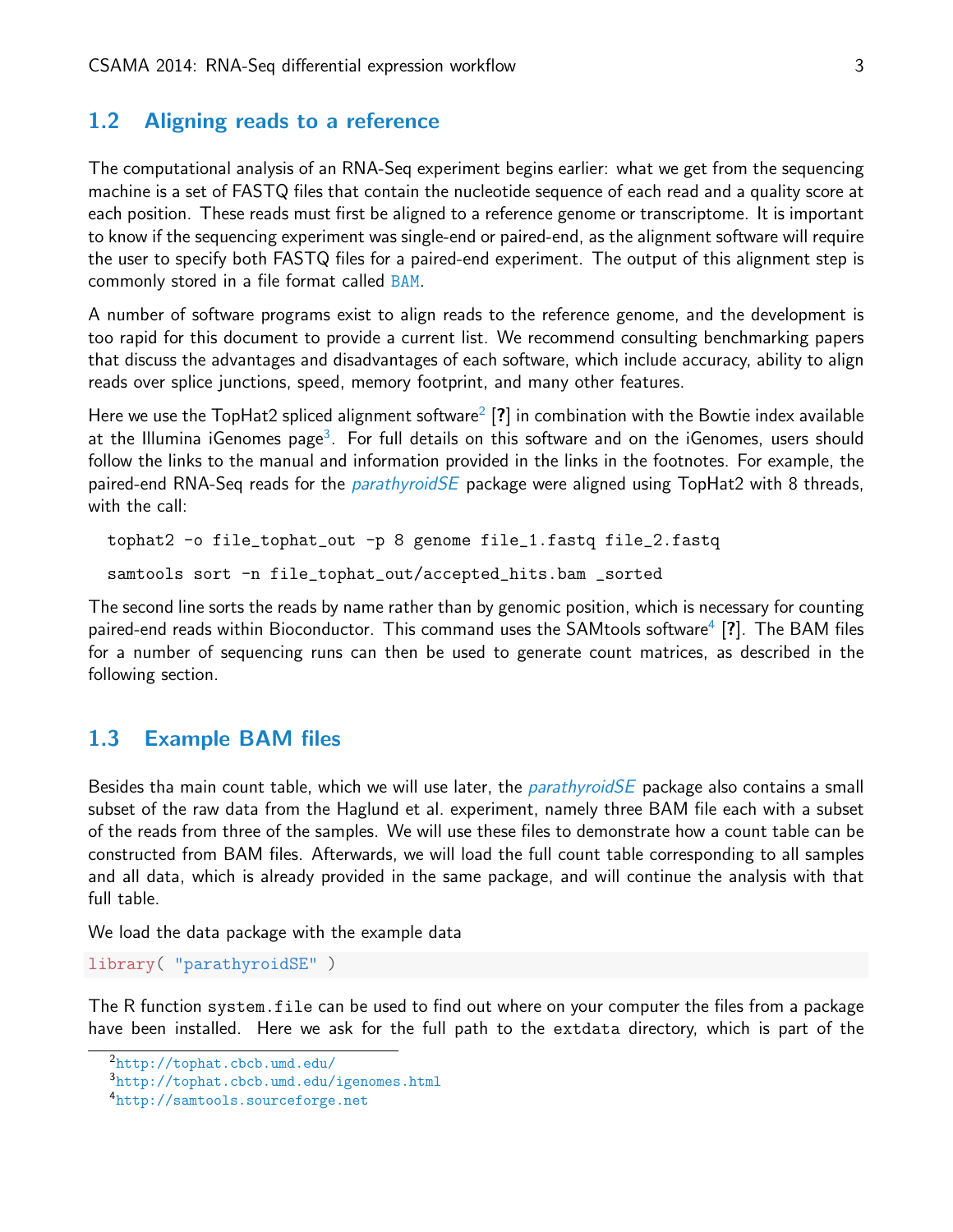#### [parathyroidSE](http://bioconductor.org/packages/release/data/experiment/html/parathyroidSE.html) package:

```
extDataDir <- system.file("extdata", package = "parathyroidSE", mustWork = TRUE)
extDataDir
```

```
## [1] "/home/oles/R/R-3.1.0/library/parathyroidSE/extdata"
```
In this directory, we find the three BAM files (and some other files):

|  | "GSE37211_series_matrix.txt"                                                                          |
|--|-------------------------------------------------------------------------------------------------------|
|  | "SRR479053.bam"                                                                                       |
|  |                                                                                                       |
|  | list.files(extDataDir)<br>## [1] "conversion.txt"<br>## [3] "SRR479052.bam"<br>## [5] "SRR479054.bam" |

Typically, we have a table with experimental meta data for our samples. For these three files, it is as follows:

| sampleName fileName |                       | treatment time |     |
|---------------------|-----------------------|----------------|-----|
| $Ctrl_24h_1$        | SRR479052.bam Control |                | 24h |
| Ctrl 48h 1          | SRR479053.bam Control |                | 48h |
| $DPN_24h_1$         | SRR479054.bam DPN     |                | 24h |

To avoid mistakes, it is helpful to store such a sample table explicitly in a text file and load it.

#### Exercise 1

Construct a table with the content shown above on your disk using a spread sheet application such as Microsoft Excel and save the sheet in CSV (comma-separated values) format (or simply use a plain text editor).

Load it with:

```
sampleTable <- read.csv( "/path/to/your/sampleTable.csv", header=TRUE )
```
#### This is how the sample table should look like

```
sampleTable
## sampleName fileName treatment time
## 1 Ctrl_24h_1 SRR479052.bam Control 24h
## 2 Ctrl_48h_1 SRR479053.bam Control 48h
## 3 DPN_24h_1 SRR479054.bam DPN 24h
```
Using the fileName column in the table, we construct the full paths to the files we want to perform the counting operation on:

```
bamFiles <- file.path( extDataDir, sampleTable$fileName )
bamFiles
```

```
## [1] "/home/oles/R/R-3.1.0/library/parathyroidSE/extdata/SRR479052.bam"
```

```
## [2] "/home/oles/R/R-3.1.0/library/parathyroidSE/extdata/SRR479053.bam"
```

```
## [3] "/home/oles/R/R-3.1.0/library/parathyroidSE/extdata/SRR479054.bam"
```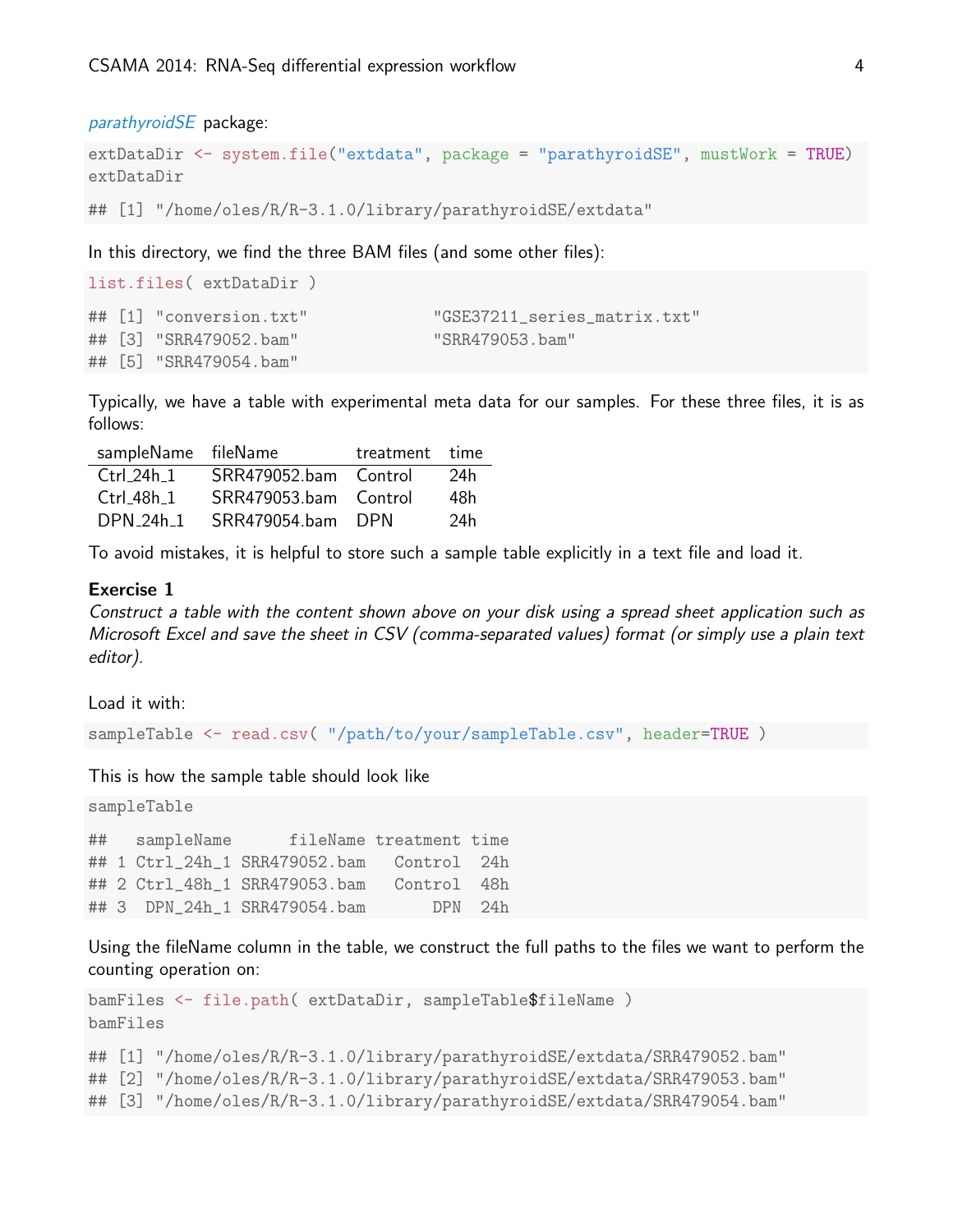## <span id="page-4-0"></span>1.4 Counting reads in genes

To count how many read map to each gene, we need transcript annotation. Download the current GTF file with human gene annotation from Ensembl. (In case the network is too slow for that, use the truncated version of this file, called Homo\_sapiens.GRCh37.75.subset.gtf.gz, which we have placed on the course server.)

From this file, the function makeTranscriptDbFromGFF from the [GenomicFeatures](http://bioconductor.org/packages/release/bioc/html/GenomicFeatures.html) constructs a database of all annotated transcripts.

```
library( "GenomicFeatures" )
hse <- makeTranscriptDbFromGFF( "/path/to/your/genemodel_file.GTF", format="gtf" )
exonsByGene <- exonsBy( hse, by="gene" )
```

```
## Warning: Infering Exon Rankings. If this is not what you expected, then please
be sure that you have provided a valid attribute for exonRankAttributeName
## Warning: None of the strings in your circ_seqs argument match your seqnames.
```
In the last step, we have used the exonsBy function to bring the transcriptome data base into the shape of a list of all genes,

exonsByGene

|    | ## GRangesList of length 100:                     |                                   |          |          |  |                          |      |      |                          |                      |                                                                                           |
|----|---------------------------------------------------|-----------------------------------|----------|----------|--|--------------------------|------|------|--------------------------|----------------------|-------------------------------------------------------------------------------------------|
|    | ## \$ENSG00000000003                              |                                   |          |          |  |                          |      |      |                          |                      |                                                                                           |
|    | ## GRanges with 13 ranges and 2 metadata columns: |                                   |          |          |  |                          |      |      |                          |                      |                                                                                           |
| ## |                                                   | seqnames                          |          |          |  |                          |      |      |                          |                      | ranges strand   exon_id exon_name                                                         |
| ## |                                                   |                                   |          |          |  |                          |      |      |                          |                      | <rle> <iranges> <rle>   <integer> <character></character></integer></rle></iranges></rle> |
| ## |                                                   | $\begin{bmatrix} 1 \end{bmatrix}$ |          |          |  | X [99883667, 99884983]   |      |      | $ \vert$                 | 3038                 | $<$ NA $>$                                                                                |
| ## |                                                   | [2]                               |          |          |  |                          |      |      | X [99885756, 99885863] - | 3039                 | $<$ NA $>$                                                                                |
| ## |                                                   | [3]                               |          |          |  |                          |      |      | X [99887482, 99887565] - | 3040                 | $<$ NA $>$                                                                                |
| ## |                                                   | [4]                               |          |          |  |                          |      |      | X [99887538, 99887565] - |                      | 3041<br>$<$ NA $>$                                                                        |
| ## | $[5]$                                             |                                   |          |          |  | X [99888402, 99888536] - |      |      |                          | 3042                 | $<$ NA $>$                                                                                |
| ## | $\cdots$                                          |                                   | $\cdots$ |          |  |                          |      |      |                          | $\sim$ $\sim$ $\sim$ | $\epsilon \rightarrow \infty$                                                             |
| ## |                                                   | [9]                               |          |          |  | X [99890555, 99890743]   |      |      |                          |                      | $<$ NA $>$<br>3046                                                                        |
| ## | [10]                                              |                                   |          |          |  |                          |      |      | X [99891188, 99891686] - | 3047                 | $<$ NA $>$                                                                                |
| ## | [11]                                              |                                   |          |          |  |                          |      |      | X [99891605, 99891803] - | 3048                 | $<$ NA $>$                                                                                |
| ## | [12]                                              |                                   |          |          |  |                          |      |      | X [99891790, 99892101] - | 3049                 | $<$ NA $>$                                                                                |
| ## | $[13]$                                            | X [99894942, 99894988]            |          |          |  |                          |      |      | $\overline{\phantom{m}}$ | 3050                 | $<$ NA $>$                                                                                |
| ## |                                                   |                                   |          |          |  |                          |      |      |                          |                      |                                                                                           |
|    | $\#$ # $\ldots$                                   |                                   |          |          |  |                          |      |      |                          |                      |                                                                                           |
|    | ## <99 more elements>                             |                                   |          |          |  |                          |      |      |                          |                      |                                                                                           |
|    | $\#$ # $---$                                      |                                   |          |          |  |                          |      |      |                          |                      |                                                                                           |
|    | ## seqlengths:                                    |                                   |          |          |  |                          |      |      |                          |                      |                                                                                           |
| ## | 7 12 2 6 16                                       |                                   |          | 4 3 1 17 |  |                          | 8 19 | X 11 | 920                      |                      |                                                                                           |
| ## |                                                   |                                   |          |          |  |                          |      |      |                          |                      |                                                                                           |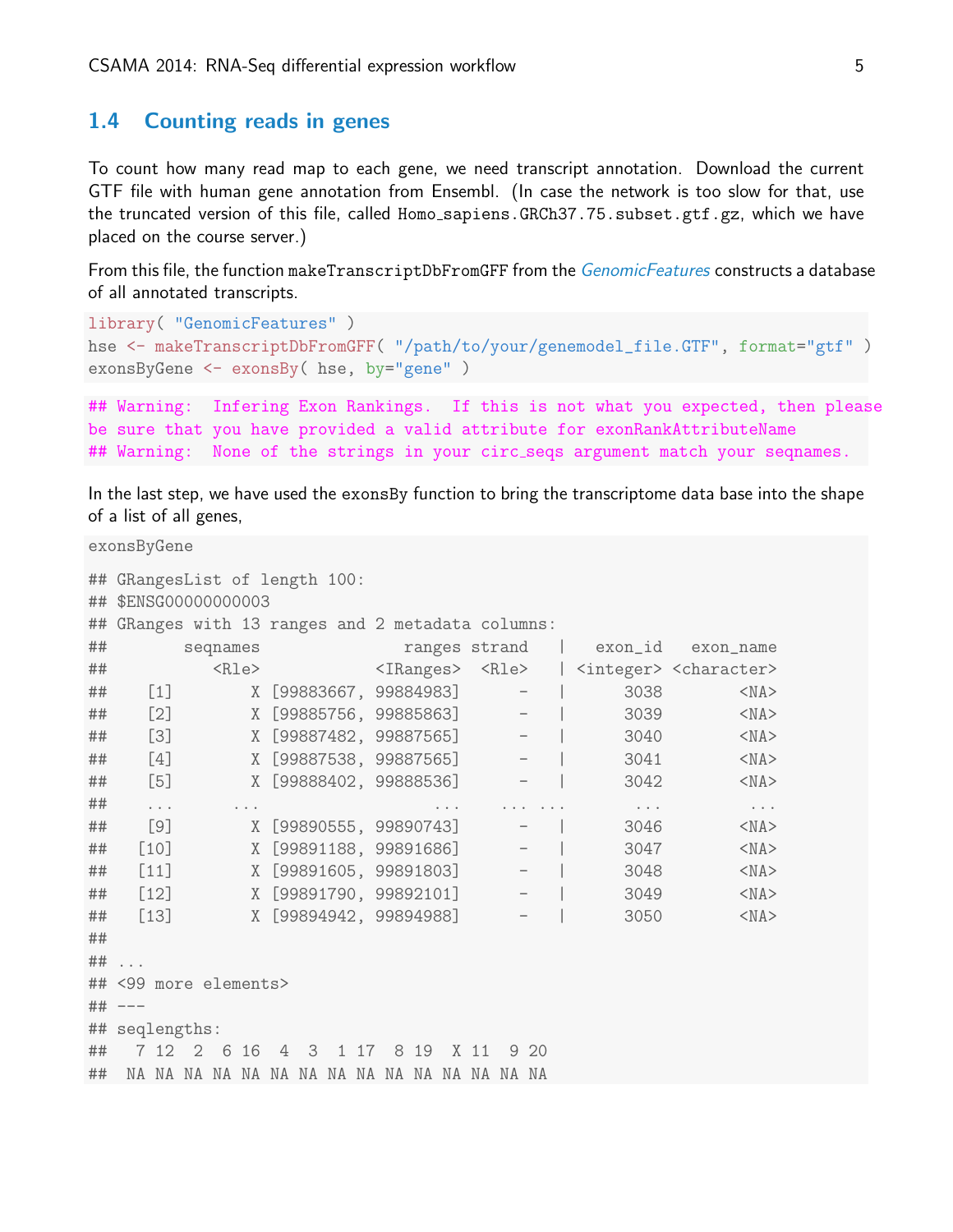#### Exercise 2

Note the warnings issued by makeTranscriptDbFromGFF. Can we safely ignore them?

#### Exercise 3

In exonsByGene, inspect the genomic intervals given for the exons of the first gene. Note that they are not disjunct (they overlap). How comes? Will this influence results in the following step?

After these preparations, the actual counting is easy. The function summerizeOverlap from the [GenomicAlignments](http://bioconductor.org/packages/release/bioc/html/GenomicAlignments.html) package will do this.

```
library( "GenomicAlignments" )
se <- summarizeOverlaps( exonsByGene, BamFileList( bamFiles ), mode="Union",
        singleEnd=FALSE, ignore.strand=TRUE, fragments=TRUE )
```
We use the counting mode "Union", which indicates that those reads which overlap any portion of exactly one feature are counted. For more information on the different counting modes, see the help page for summarizeOverlaps. As this experiment produced paired-end reads, we specify singleEnd = FALSE. As protocol was not strand-specific, we specify ignore.strand = TRUE. fragments = TRUE indicates that we also want to count reads with unmapped pairs. This last argument is only for use with paired-end experiments.

Remember that we have only used a small subset of reads from the original experiment: for 3 samples and for 100 genes. Nevertheless, we can still investigate the resulting *SummarizedExperiment* by looking at the counts in the assay slot, the phenotypic data about the samples in colData slot (in this case an empty DataFrame), and the data about the genes in the rowData slot. Figure [1](#page-7-1) explains the basic structure of the SummarizedExperiment class.

```
se
## class: SummarizedExperiment
## dim: 100 3
## exptData(0):
## assays(1): counts
## rownames(100): ENSG00000000003 ENSG00000000005 ... ENSG00000005469
## ENSG00000005471
## rowData metadata column names(0):
## colnames(3): SRR479052.bam SRR479053.bam SRR479054.bam
## colData names(0):
head( assay(se) )
## SRR479052.bam SRR479053.bam SRR479054.bam
## ENSG00000000003 0 0 1
## ENSG00000000005 0 0 0
## ENSG00000000419 0 0 0
## ENSG00000000457 0 1 1
## ENSG00000000460 0 0 0
## ENSG00000000938 0 0 0
```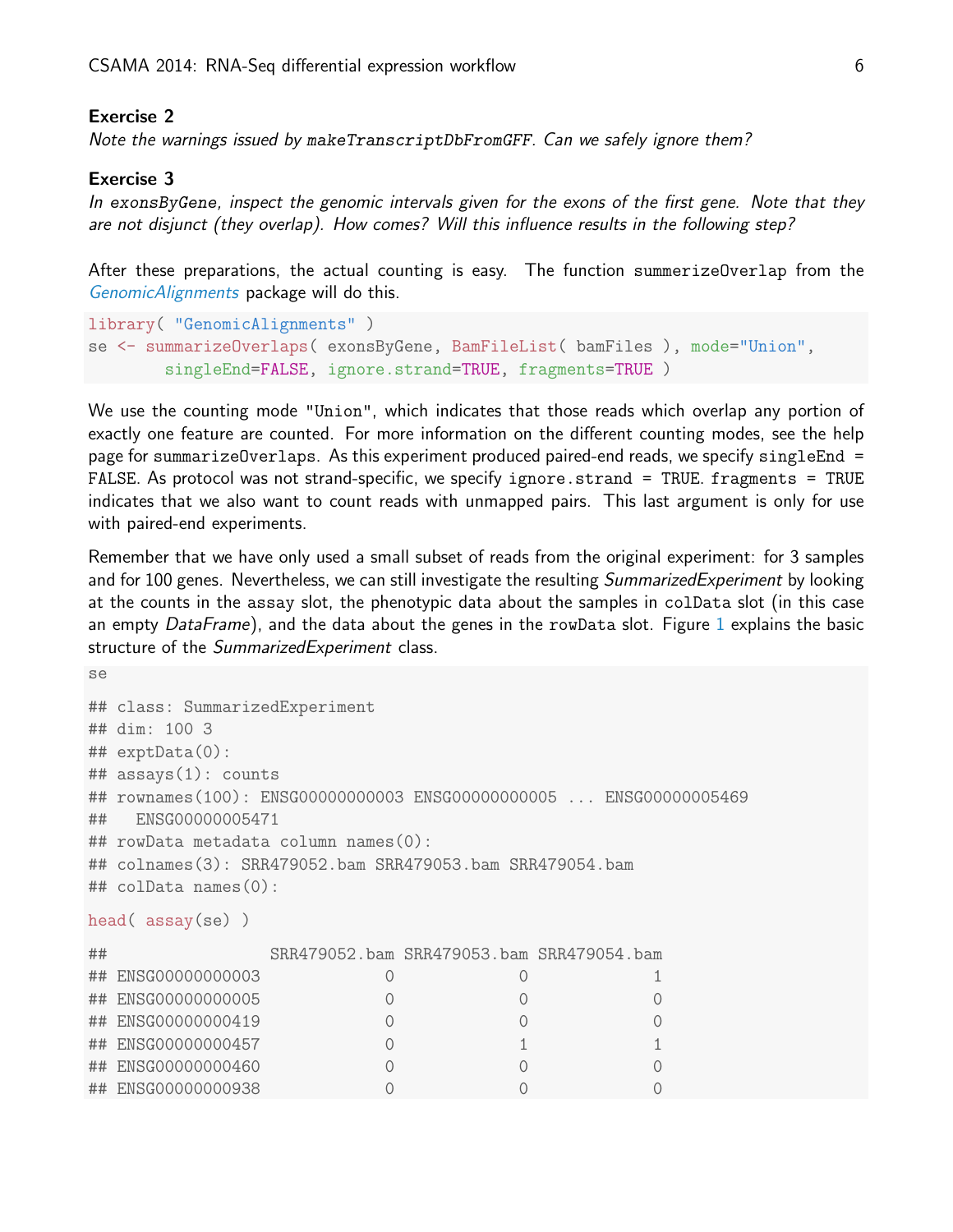colSums( assay(se) ) ## SRR479052.bam SRR479053.bam SRR479054.bam **## 31 21 30** colData(se) ## DataFrame with 3 rows and 0 columns rowData(se) ## GRangesList of length 100: ## \$ENSG00000000003 ## GRanges with 13 ranges and 2 metadata columns: ## seqnames ranges strand | exon\_id exon\_name ## <Rle> <IRanges> <Rle> | <integer> <character> ## [1] X [99883667, 99884983] - | 3038 <NA> ## [2] X [99885756, 99885863] - | 3039 <NA> ## [3] X [99887482, 99887565] - | 3040 <NA> ## [4] X [99887538, 99887565] - | 3041 <NA> ## [5] X [99888402, 99888536] - | 3042 <NA> ## ... ... ... ... ... ... ... ## [9] X [99890555, 99890743] - | 3046 <NA> ## [10] X [99891188, 99891686] - | 3047 <NA> ## [11] X [99891605, 99891803] - | 3048 <NA> ## [12] X [99891790, 99892101] - | 3049 <NA> ## [13] X [99894942, 99894988] - | 3050 <NA> ## ## ... ## <99 more elements> ## --- ## seqlengths: ## 7 12 2 6 16 4 3 1 17 8 19 X 11 9 20 ## NA NA NA NA NA NA NA NA NA NA NA NA NA NA NA

Note that the rowData slot is a GRangesList, which contains all the information about the exons for each gene, i.e., for each row of the count table.

The colData slot, so far empty, should contain all the meta data. We hence assign our sample table to it:

colData(se) <- DataFrame( sampleTable )

We can also use the sampleName table to name the columns of our data matrix:

```
colnames(se) <- sampleTable$sampleName
head( assay(se) )
```
## Ctrl\_24h\_1 Ctrl\_48h\_1 DPN\_24h\_1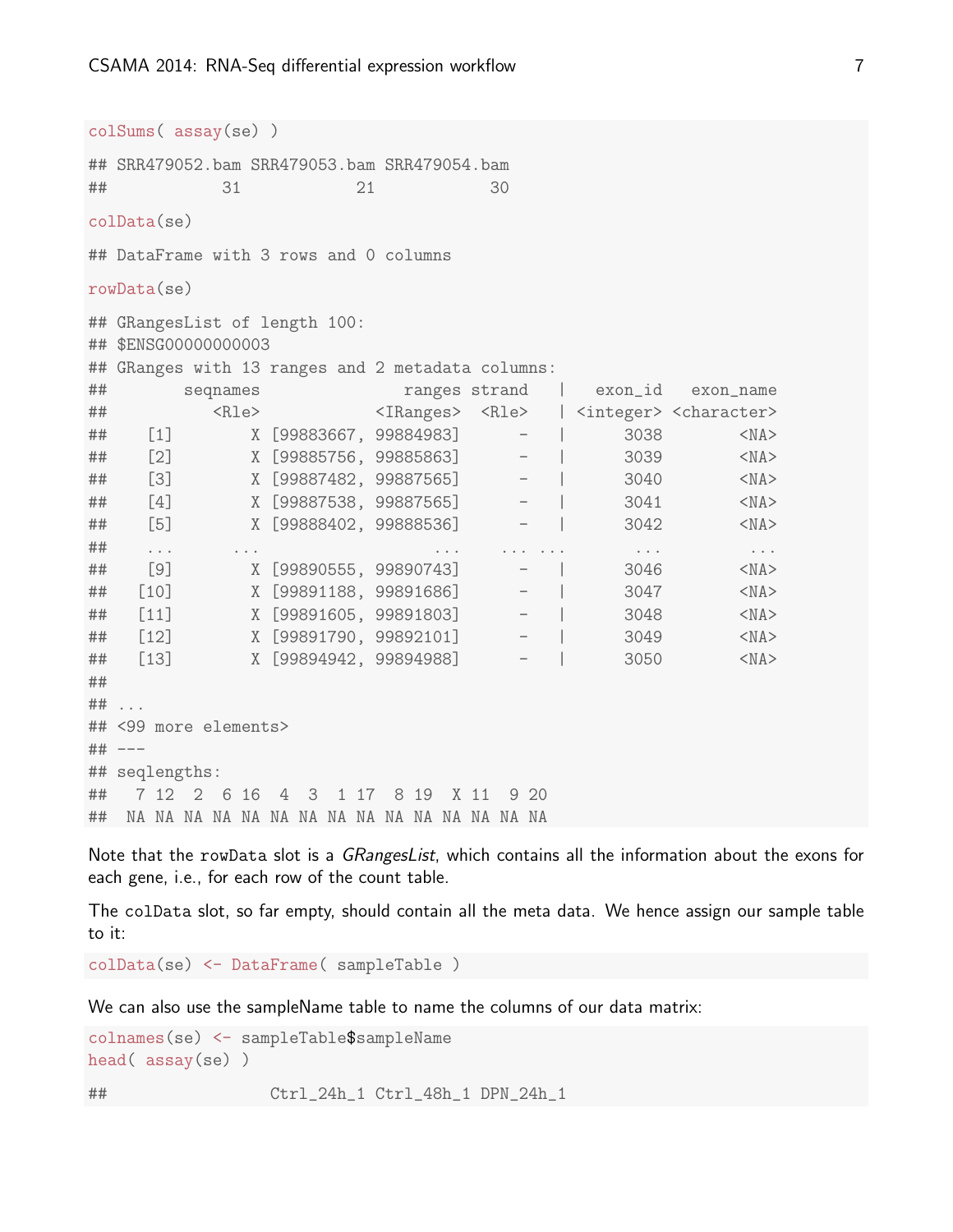

<span id="page-7-1"></span>Figure 1: Diagram of SummarizedExperiment The component parts of a *SummarizedExperiment* object. The assay(s) (red block) contains the matrix (or matrices) of summarized values, the rowData (blue block) contains information about the genomic ranges, and the colData (purple block) contains information about the samples or experiments. The highlighted line in each block represents the first row (note that the first row of colData lines up with the first column of the assay.

| ## ENSG00000000003 |  |  |
|--------------------|--|--|
| ## ENSG00000000005 |  |  |
| ## ENSG00000000419 |  |  |
| ## ENSG00000000457 |  |  |
| ## ENSG00000000460 |  |  |
| ## ENSG00000000938 |  |  |

This SummarizedExperiment object se is then all we need to start our analysis.

## <span id="page-7-0"></span>1.5 The DESeqDataSet, column metadata, and the design formula

Bioconductor software packages often have a special class of data object, which contains special slots and requirements. The data object class in  $DESeq2$  is the  $DESeqDataSet$ , which is built on top of the SummarizedExperiment class. One main differences is that the assay slot is instead accessed using the count accessor, and the values in this matrix must be non-negative integers.

A second difference is that the *DESeqDataSet* has an associated "design formula". The design is specified at the beginning of the analysis, as it will inform many of the [DESeq2](http://bioconductor.org/packages/release/bioc/html/DESeq2.html) functions how to treat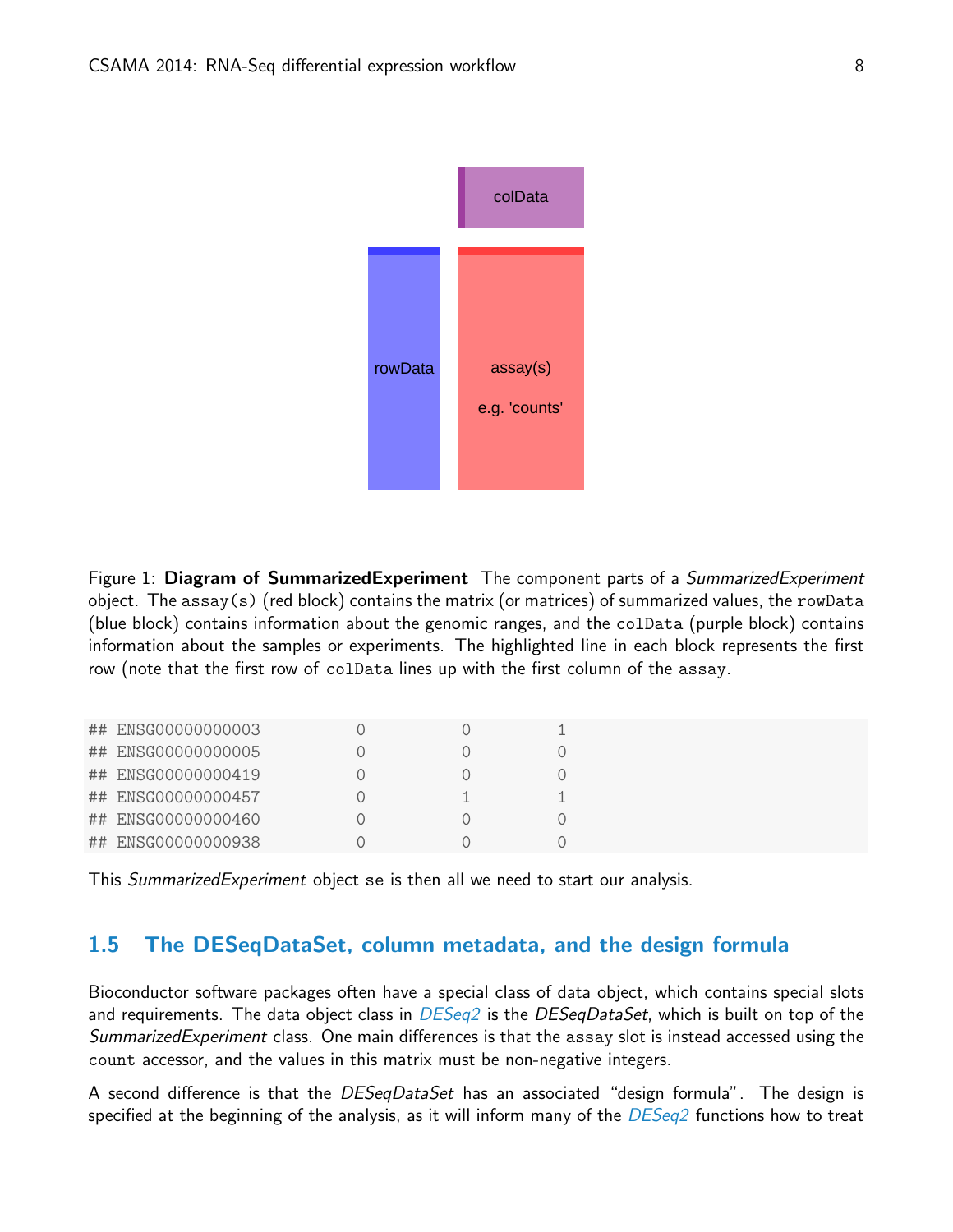the samples in the analysis (one exception is the size factor estimation, i. e., the adjustment for differing library sizes, which does not depend on the design formula). The design formula tells which variables in the column metadata table (colData) specify the experimental design and how these factors should be used in the analysis.

The simplest design formula for differential expression would be  $\sim$  condition, where condition is a column in colData(dds) which specifies which of two (or more groups) the samples belong to. For the parathyroid experiment, we will specify  $\sim$  patient + treatment, which means that we want to test for the effect of treatment (the last factor), controlling for the effect of patient (the first factor).

You can use R's formula notation to express any experimental design that can be described within an ANOVA-like framework. Note that  $DESeq2$  uses the same formula notation as, for instance, the  $Im$ function of base R. If the question of interest is whether a fold change due to treatment is different across groups, for example across patients, "interaction terms" can be included using models such as  $\sim$  patient + treatment + patient: treatment. More complex designs such as these are covered in the other [DESeq2](http://bioconductor.org/packages/release/bioc/html/DESeq2.html) vignette.

We now use R's data command to load a prepared *SummarizedExperiment* that was generated from the publicly available sequencing data files associated with the Haglund et al. paper, described on page [1.](#page-1-0) The steps we used to produce this object were equivalent to those you worked through in Section [1.4,](#page-4-0) except that we used the complete set of samples and all reads.

```
data( "parathyroidGenesSE" )
se <- parathyroidGenesSE
colnames(se) <- se$run
```
Supposing we have constructed a *SummarizedExperiment* using one of the methods described in the previous section, we now need to make sure that the object contains all the necessary information about the samples, i.e., a table with metadata on the count table's columns stored in the colData slot:

#### colData(se)[1:5,1:4]

|    |              | ## DataFrame with 5 rows and 4 columns                                      |                                  |                |            |
|----|--------------|-----------------------------------------------------------------------------|----------------------------------|----------------|------------|
| ## |              |                                                                             | run experiment patient treatment |                |            |
| ## |              | <character> <factor><factor><factor></factor></factor></factor></character> |                                  |                |            |
|    | ## SRR479052 |                                                                             | SRR479052 SRX140503              |                | Control    |
|    | ## SRR479053 |                                                                             | SRR479053 SRX140504              |                | Control    |
|    | ## SRR479054 |                                                                             | SRR479054 SRX140505              | $\overline{1}$ | <b>DPN</b> |
|    | ## SRR479055 |                                                                             | SRR479055 SRX140506              | $\mathbf{1}$   | <b>DPN</b> |
|    | ## SRR479056 |                                                                             | SRR479056 SRX140507              | 1              | <b>OHT</b> |

Here we see that this object already contains an informative colData slot – because we have already prepared it for you, as described in the *[parathyroidSE](http://bioconductor.org/packages/release/data/experiment/html/parathyroidSE.html)* vignette. However, when you work with your own data, you will have to add the pertinent sample / phenotypic information for the experiment at this stage. We highly recommend keeping this information in a comma-separated value (CSV) or tabseparated value (TSV) file, which can be exported from an Excel spreadsheet, and the assign this to the colData slot, as shown in the previous section.

Make sure that the order of rows in your column data table matches the order of columns in the assay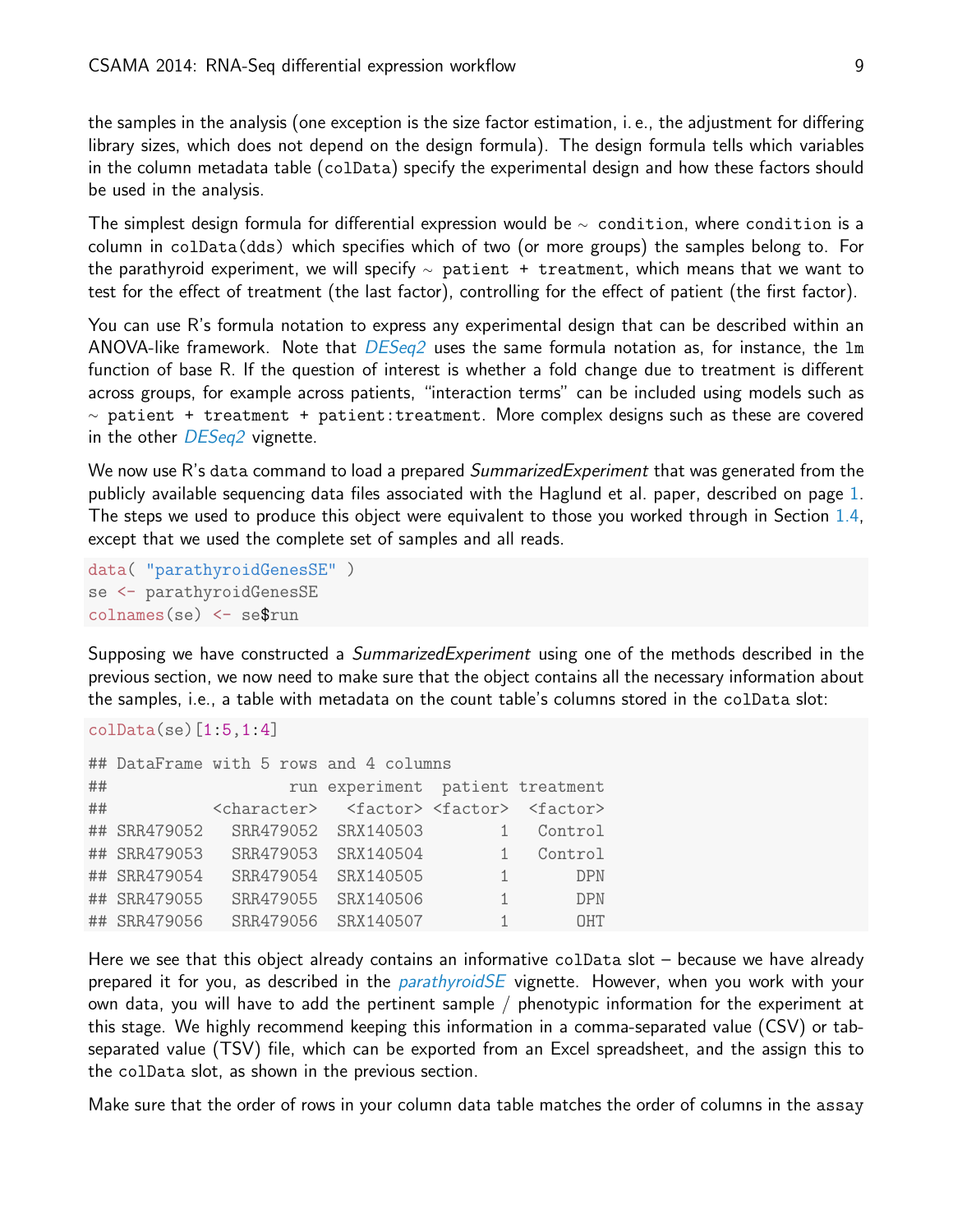data slot.

#### Exercise 4

How have we ensured this when building the se object in the previous section?

Once we have our fully annotated *SummerizedExperiment* object, we can construct a *DESeqDataSet* object from it, which will then form the staring point of the actual [DESeq2](http://bioconductor.org/packages/release/bioc/html/DESeq2.html) package, described in the following sections. Here, we use the SummerizedExperiment object we got from the [parathyroidSE](http://bioconductor.org/packages/release/data/experiment/html/parathyroidSE.html) package and augment it by specifying an appropriate design formula.

ddsFull <- DESeqDataSet( se, design = " patient + treatment )

Note that there are two alternative functions, DESeqDataSetFromMatrix and DESeqDataSetFromHTSeq, which allow you to get started in case you have your data not in the form of a SummerizedExperiment object, but either as a simple matrix of count values or a s output files from the htseq-count script from the HTSeq Python package.

### <span id="page-9-0"></span>1.6 Collapsing technical replicates

There are a number of samples which were sequenced in multiple runs. For example, sample SRS308873 was sequenced twice. To see, we list the respective columns of the colData. (The use of as .data.frame forces R to show us the full list, not just the beginning and the end as before.)

|    |                          |                |                               |     | as.data.frame(colData(ddsFull)[,c("sample","patient","treatment","time")]) |
|----|--------------------------|----------------|-------------------------------|-----|----------------------------------------------------------------------------|
| ## |                          |                | sample patient treatment time |     |                                                                            |
|    | ## SRR479052 SRS308865   |                | 1 Control 24h                 |     |                                                                            |
|    | ## SRR479053 SRS308866 1 |                | Control 48h                   |     |                                                                            |
|    | ## SRR479054 SRS308867 1 |                | <b>DPN</b>                    | 24h |                                                                            |
|    | ## SRR479055 SRS308868   | $\mathbf{1}$   | <b>DPN</b>                    | 48h |                                                                            |
|    | ## SRR479056 SRS308869   | $\mathbf{1}$   | OHT                           | 24h |                                                                            |
|    | ## SRR479057 SRS308870   | $\mathbf{1}$   | OHT                           | 48h |                                                                            |
|    | ## SRR479058 SRS308871   | $\overline{2}$ | Control                       | 24h |                                                                            |
|    | ## SRR479059 SRS308872 2 |                | Control                       | 48h |                                                                            |
|    | ## SRR479060 SRS308873   | $\overline{2}$ | <b>DPN</b>                    | 24h |                                                                            |
|    | ## SRR479061 SRS308873   | $\mathbf{2}$   | DPN                           | 24h |                                                                            |
|    | ## SRR479062 SRS308874   | $\overline{2}$ | DPN                           | 48h |                                                                            |
|    | ## SRR479063 SRS308875   | $\sim$ 2       | OHT                           | 24h |                                                                            |
|    | ## SRR479064 SRS308875   | $\mathbf{2}$   | OHT                           | 24h |                                                                            |
|    | ## SRR479065 SRS308876   | $\mathbf{2}$   | OHT                           | 48h |                                                                            |
|    | ## SRR479066 SRS308877 3 |                | Control                       | 24h |                                                                            |
|    | ## SRR479067 SRS308878   | 3              | Control                       | 48h |                                                                            |
|    | ## SRR479068 SRS308879   | $\mathsf 3$    | <b>DPN</b>                    | 24h |                                                                            |
|    | ## SRR479069 SRS308880   | 3              | <b>DPN</b>                    | 48h |                                                                            |
|    | ## SRR479070 SRS308881   | 3              | OHT                           | 24h |                                                                            |
|    | ## SRR479071 SRS308882   | 3              | OHT                           | 48h |                                                                            |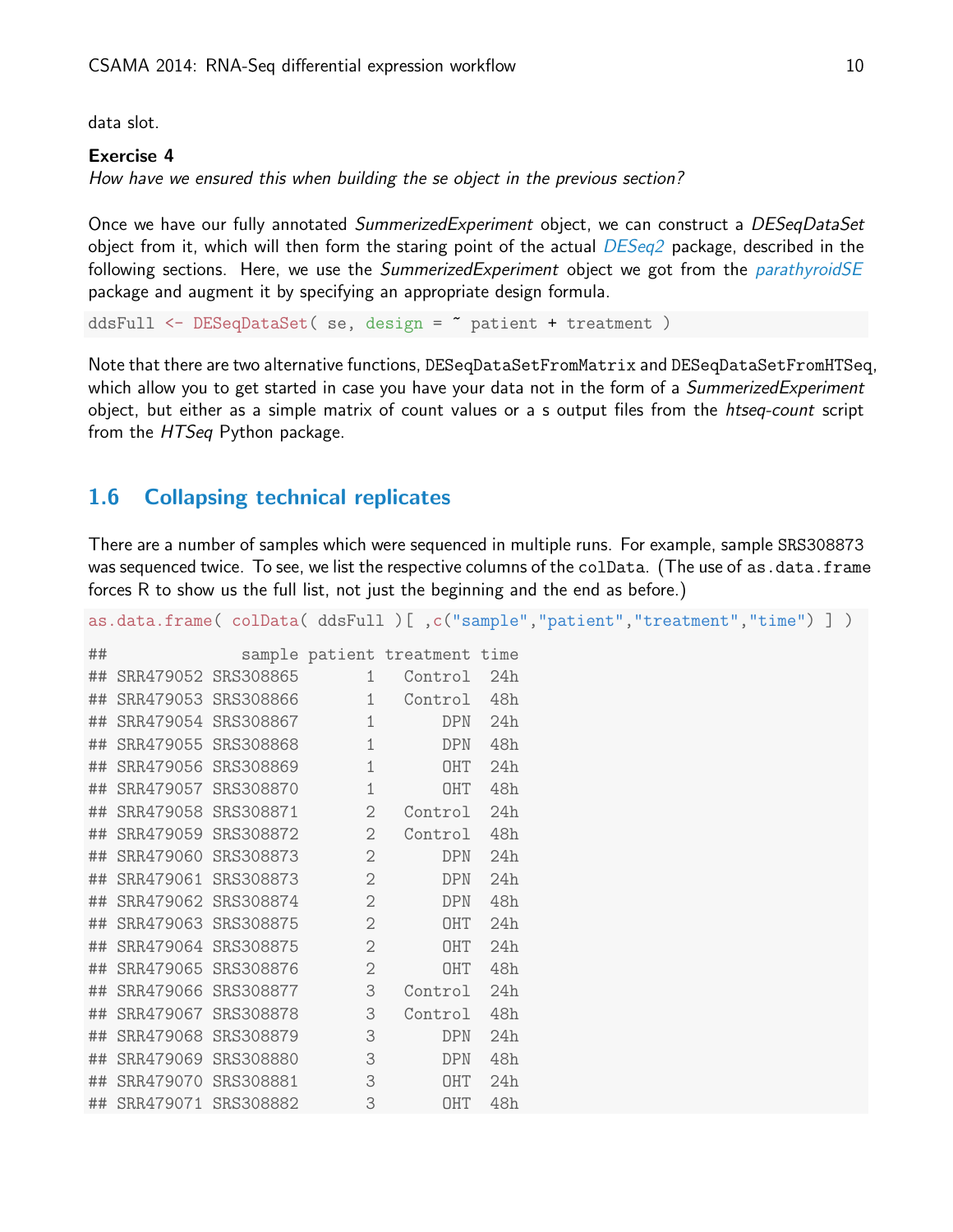|                        | ## SRR479072 SRS308883 |   | Control 48h |              |  |  |
|------------------------|------------------------|---|-------------|--------------|--|--|
| ## SRR479073 SRS308884 |                        | 4 | DPN 24h     |              |  |  |
| ## SRR479074 SRS308885 |                        | 4 | <b>DPN</b>  | 48h          |  |  |
| ## SRR479075 SRS308885 |                        | 4 | DPN         | 48h          |  |  |
| ## SRR479076 SRS308886 |                        | 4 |             | $OHT$ 24 $h$ |  |  |
| ## SRR479077 SRS308887 |                        | 4 | <b>OHT</b>  | 48h          |  |  |
| ## SRR479078 SRS308887 |                        |   | NHT.        | 48h          |  |  |

We recommend to first add together technical replicates (i.e., libraries derived from the same samples), such that we have one column per sample. We have implemented a convenience function for this, which can take am object, either *SummarizedExperiment* or *DESeqDataSet*, and a grouping factor, in this case the sample name, and return the object with the counts summed up for each unique sample. This will also rename the columns of the object, such that they match the unique names which were used in the grouping factor. Optionally, we can provide a third argument, run, which can be used to paste together the names of the runs which were collapsed to create the new object. Note that dds\$variable is equivalent to colData(dds)\$variable.

```
ddsCollapsed <- collapseReplicates( ddsFull,
                             groupby = ddsFull$sample,
                             run = ddsFull$run)head( as.data.frame( colData(ddsCollapsed)[ ,c("sample","runsCollapsed") ] ), 12 )
## sample runsCollapsed
## SRS308865 SRS308865 SRR479052
## SRS308866 SRS308866 SRR479053
## SRS308867 SRS308867 SRR479054
## SRS308868 SRS308868 SRR479055
## SRS308869 SRS308869 SRR479056
## SRS308870 SRS308870 SRR479057
## SRS308871 SRS308871 SRR479058
## SRS308872 SRS308872 SRR479059
## SRS308873 SRS308873 SRR479060,SRR479061
## SRS308874 SRS308874 SRR479062
## SRS308875 SRS308875 SRR479063,SRR479064
## SRS308876 SRS308876 SRR479065
```
We can confirm that the counts for the new object are equal to the summed up counts of the columns that had the same value for the grouping factor:

```
original <- rowSums( counts(ddsFull)[ , ddsFull$sample == "SRS308873" ] )
all( original == counts(ddsCollapsed)[ ,"SRS308873" ] )
## [1] TRUE
```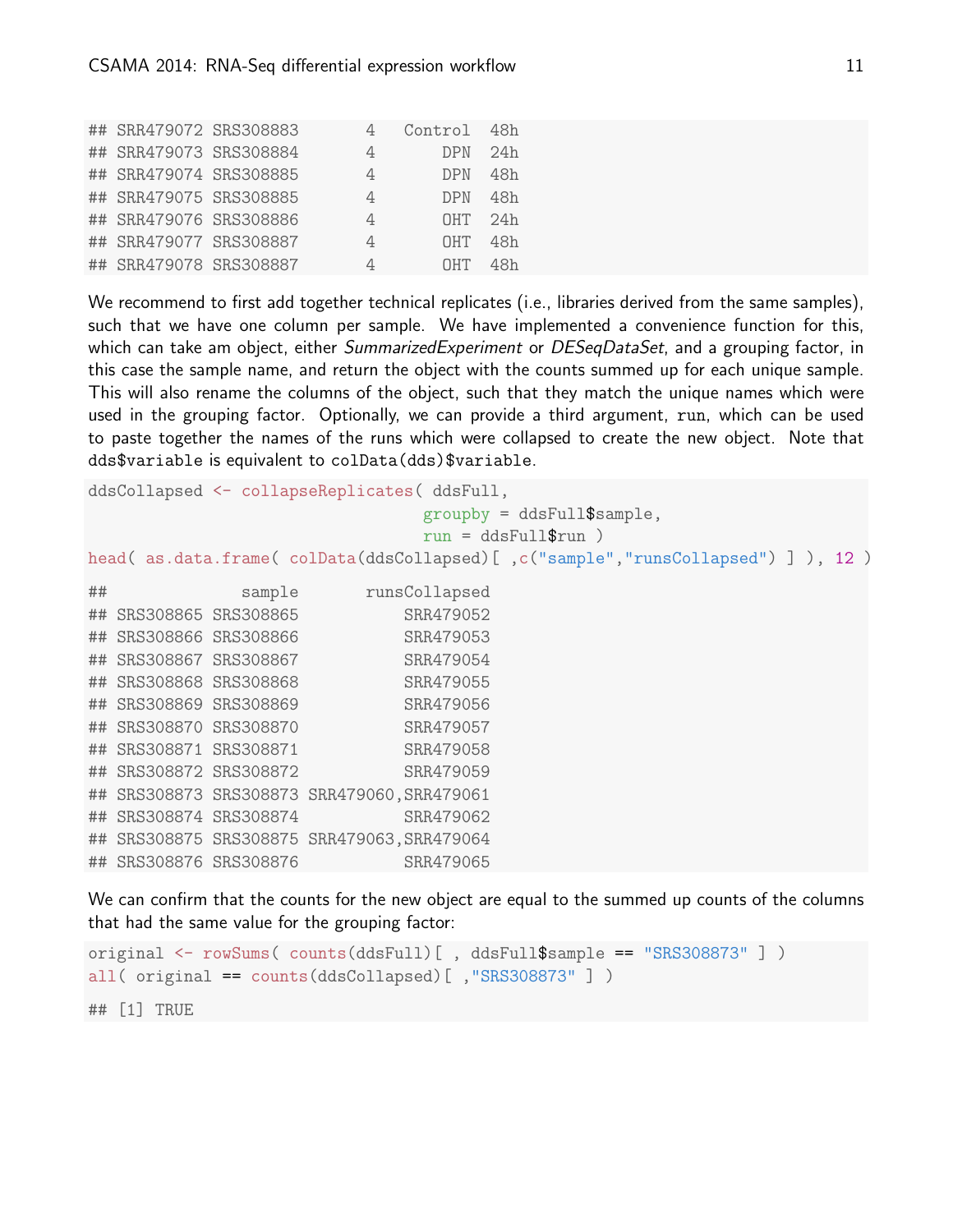## 2 Running the DESeq2 pipeline

Here we will analyze a subset of the samples, namely those taken after 48 hours, with either control, DPN or OHT treatment, taking into account the multifactor design.

## <span id="page-11-0"></span>2.1 Preparing the data object for the analysis of interest

First we subset the relevant columns from the full dataset:

```
dds <- ddsCollapsed[ , ddsCollapsed$time == "48h" ]
```
Sometimes it is necessary to drop levels of the factors, in case that all the samples for one or more levels of a factor in the design have been removed. If time were included in the design formula, the following code could be used to take care of dropped levels in this column.

dds\$time <- droplevels( dds\$time )

It will be convenient to make sure that Control is the *first* level in the treatment factor, so that the default log2 fold changes are calculated as treatment over control and not the other way around. The function relevel achieves this:

dds\$treatment <- relevel( dds\$treatment, "Control" )

A quick check whether we now have the right samples:

```
as.data.frame( colData(dds) )
```

| ## |                        |                     |           |                |            |     | run experiment patient treatment time submission | study               |
|----|------------------------|---------------------|-----------|----------------|------------|-----|--------------------------------------------------|---------------------|
| ## |                        | SRS308866 SRR479053 | SRX140504 | $\mathbf{1}$   | Control    | 48h | SRA051611 SRP012167                              |                     |
| ## |                        | SRS308868 SRR479055 | SRX140506 | 1              | <b>DPN</b> | 48h | SRA051611 SRP012167                              |                     |
| ## |                        | SRS308870 SRR479057 | SRX140508 | $\mathbf 1$    | OHT        | 48h | SRA051611 SRP012167                              |                     |
| ## |                        | SRS308872 SRR479059 | SRX140510 | $\overline{2}$ | Control    | 48h | SRA051611                                        | SRP012167           |
| ## |                        | SRS308874 SRR479062 | SRX140512 | $\overline{2}$ | <b>DPN</b> | 48h | SRA051611 SRP012167                              |                     |
| ## | SRS308876 SRR479065    |                     | SRX140514 | $\mathbf{2}$   | OHT        | 48h | SRA051611 SRP012167                              |                     |
| ## |                        | SRS308878 SRR479067 | SRX140516 | 3              | Control    | 48h | SRA051611 SRP012167                              |                     |
| ## | SRS308880 SRR479069    |                     | SRX140518 | 3              | <b>DPN</b> | 48h | SRA051611 SRP012167                              |                     |
| ## |                        | SRS308882 SRR479071 | SRX140520 | 3              | <b>OHT</b> | 48h | SRA051611 SRP012167                              |                     |
| ## |                        | SRS308883 SRR479072 | SRX140521 | $\overline{4}$ | Control    | 48h | SRA051611 SRP012167                              |                     |
| ## | SRS308885 SRR479074    |                     | SRX140523 | $\overline{4}$ | <b>DPN</b> | 48h | SRA051611 SRP012167                              |                     |
| ## |                        | SRS308887 SRR479077 | SRX140525 | $\overline{4}$ | OHT        | 48h |                                                  | SRA051611 SRP012167 |
| ## |                        | sample              |           | runsCollapsed  |            |     |                                                  |                     |
| ## | SRS308866 SRS308866    |                     |           | SRR479053      |            |     |                                                  |                     |
| ## | SRS308868 SRS308868    |                     |           | SRR479055      |            |     |                                                  |                     |
| ## | SRS308870 SRS308870    |                     |           | SRR479057      |            |     |                                                  |                     |
| ## | SRS308872 SRS308872    |                     | SRR479059 |                |            |     |                                                  |                     |
|    | ## SRS308874 SRS308874 |                     |           | SRR479062      |            |     |                                                  |                     |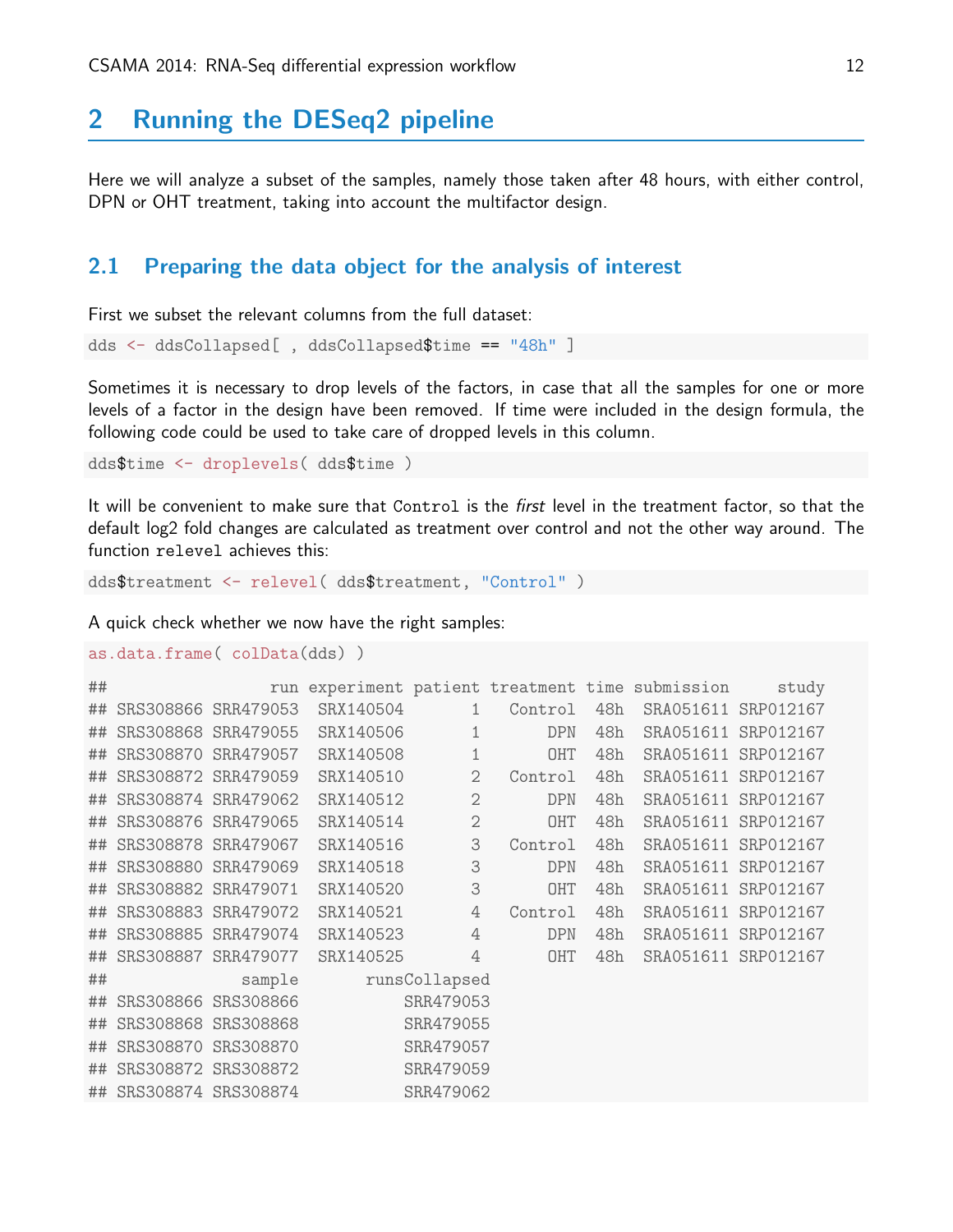| ## SRS308876 SRS308876 | SRR479065                                   |
|------------------------|---------------------------------------------|
| ## SRS308878 SRS308878 | SRR479067                                   |
| ## SRS308880 SRS308880 | SRR479069                                   |
| ## SRS308882 SRS308882 | SRR479071                                   |
| ## SRS308883 SRS308883 | SRR479072                                   |
|                        | ## SRS308885 SRS308885 SRR479074, SRR479075 |
|                        | ## SRS308887 SRS308887 SRR479077, SRR479078 |

## <span id="page-12-0"></span>2.2 Running the pipeline

Finally, we are ready to run the differential expression pipeline. With the data object prepared, the [DESeq2](http://bioconductor.org/packages/release/bioc/html/DESeq2.html) analysis can now be run with a single call to the function DESeq:

dds <- DESeq(dds)

This function will print out a message for the various steps it performs. These are described in more detail in the manual page for DESeq, which can be accessed by typing ?DESeq. Briefly these are: the estimation of size factors (which control for differences in the library size of the sequencing experiments), the estimation of dispersion for each gene, and fitting a generalized linear model.

A DESeqDataSet is returned which contains all the fitted information within it, and the following section describes how to extract out results tables of interest from this object.

### <span id="page-12-1"></span>2.3 Inspecting the results table

Calling results without any arguments will extract the estimated log2 fold changes and  $p$  values for the last variable in the design formula. If there are more than 2 levels for this variable – as is the case in this analysis – results will extract the results table for a comparison of the last level over the first level. The following section describes how to extract other comparisons.

```
res <- results( dds )
res
## log2 fold change (MAP): treatment OHT vs Control
## Wald test p-value: treatment OHT vs Control
## DataFrame with 63193 rows and 6 columns
## baseMean log2FoldChange lfcSE stat pvalue
## <numeric> <numeric> <numeric> <numeric> <numeric>
## ENSG00000000003 613.82 -0.04480 0.0879 -0.5098 0.61017
## ENSG00000000005 0.55 -0.56833 1.0875 -0.5226 0.60127
## ENSG00000000419 304.05 0.11612 0.0962 1.2067 0.22755
## ENSG00000000457 183.52 0.00744 0.1231 0.0604 0.95182
## ENSG00000000460 207.43 0.47084 0.1449 3.2487 0.00116
## ... ... ... ... ... ...
```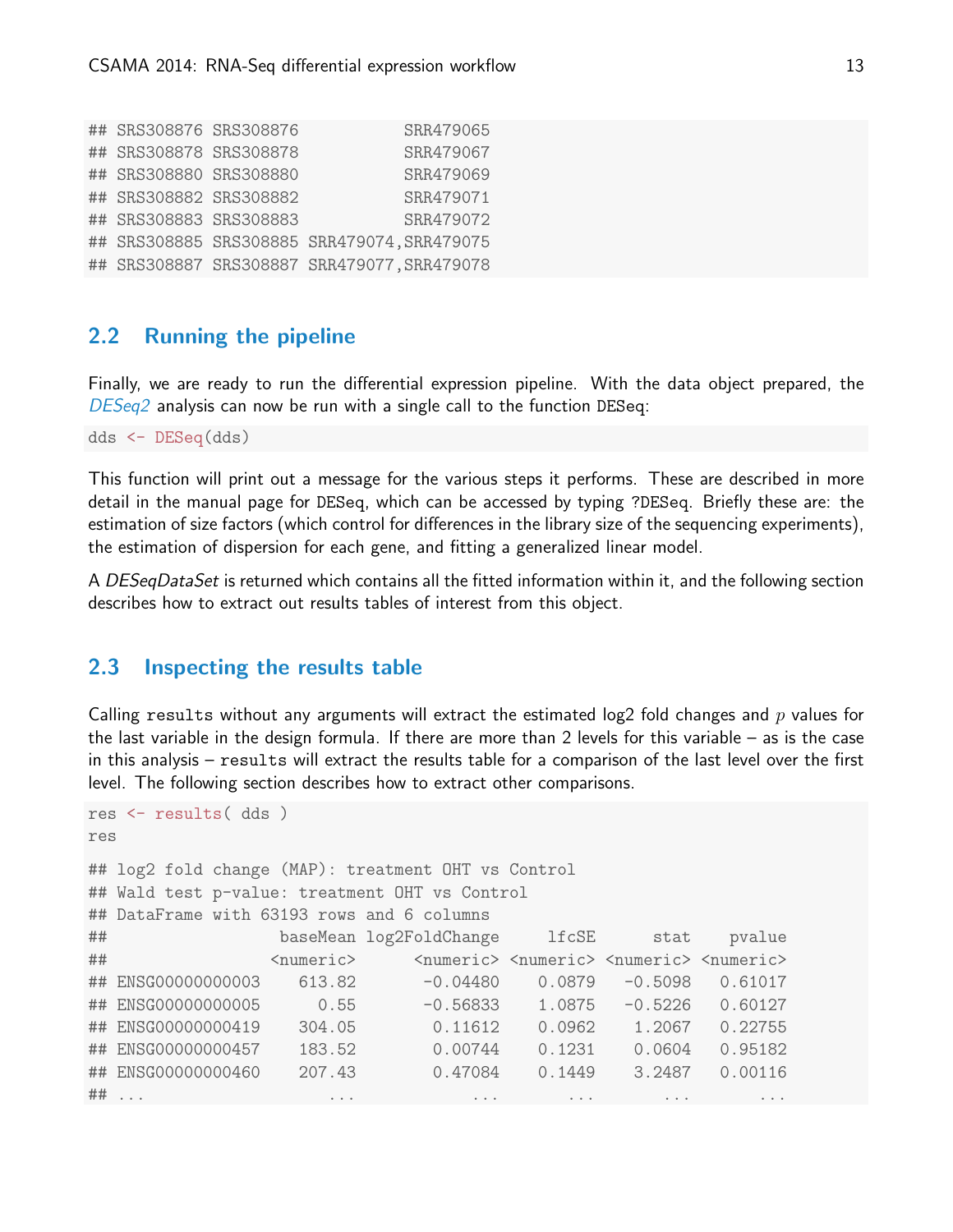|    | ## LRG_94          | $\circ$             | ΝA | ΝA | ΝA | ΝA |  |
|----|--------------------|---------------------|----|----|----|----|--|
|    | ## LRG_96          | $\circ$             | ΝA | ΝA | ΝA | ΝA |  |
|    | ## LRG_97          | $\circ$             | ΝA | NA | ΝA | ΝA |  |
|    | ## LRG_98          | $\overline{0}$      | ΝA | ΝA | ΝA | ΝA |  |
|    | ## LRG_99          | $\overline{0}$      | ΝA | ΝA | ΝA | NA |  |
| ## |                    | padj                |    |    |    |    |  |
| ## |                    | <numeric></numeric> |    |    |    |    |  |
|    | ## ENSG00000000003 | 0.983               |    |    |    |    |  |
|    | ## ENSG00000000005 | ΝA                  |    |    |    |    |  |
|    | ## ENSG00000000419 | NA                  |    |    |    |    |  |
|    | ## ENSG00000000457 | ΝA                  |    |    |    |    |  |
|    | ## ENSG00000000460 | ΝA                  |    |    |    |    |  |
|    | $\#$ #             | $\cdots$            |    |    |    |    |  |
|    | ## LRG_94          | ΝA                  |    |    |    |    |  |
|    | ## LRG_96          | ΝA                  |    |    |    |    |  |
|    | ## LRG_97          | ΝA                  |    |    |    |    |  |
|    | ## LRG_98          | ΝA                  |    |    |    |    |  |
|    | ## LRG_99          | ΝA                  |    |    |    |    |  |

As res is a DataFrame object, it carries metadata with information on the meaning of the columns:

```
mcols(res, use.names=TRUE)
```

|    | ## DataFrame with 6 rows and 2 columns |                         |                                                          |  |
|----|----------------------------------------|-------------------------|----------------------------------------------------------|--|
| ## |                                        | type                    | description                                              |  |
| ## |                                        | <character></character> | <character></character>                                  |  |
|    | ## baseMean                            | intermediate            | the base mean over all rows                              |  |
|    | ## log2FoldChange                      |                         | results log2 fold change (MAP): treatment OHT vs Control |  |
|    | ## lfcSE                               | results                 | standard error: treatment OHT vs Control                 |  |
|    | ## stat                                | results                 | Wald statistic: treatment OHT vs Control                 |  |
|    | ## pvalue                              | results                 | Wald test p-value: treatment OHT vs Control              |  |
|    | ## padj                                | results                 | BH adjusted p-values                                     |  |

The first column, baseMean, is a just the average of the normalized count values, dividing by size factors, taken over all samples. The remaining four columns refer to a specific *contrast*, namely the comparison of the levels DPN versus Control of the factor variable treatment. See the help page for results (by typing ?results) for information on how to obtain other contrasts.

The column log2FoldChange is the effect size estimate. It tells us how much the gene's expression seems to have changed due to treatment with DPN in comparison to control. This value is reported on a logarithmic scale to base 2: for example, a log2 fold change of 1.5 means that the gene's expression is increased by a multiplicative factor of  $2^{1.5} \approx 2.82.$ 

Of course, this estimate has an uncertainty associated with it, which is available in the column lfcSE, the standard error estimate for the log2 fold change estimate. We can also express the uncertainty of a particular effect size estimate as the result of a statistical test. The purpose of a test for differential expression is to test whether the data provides sufficient evidence to conclude that this value is really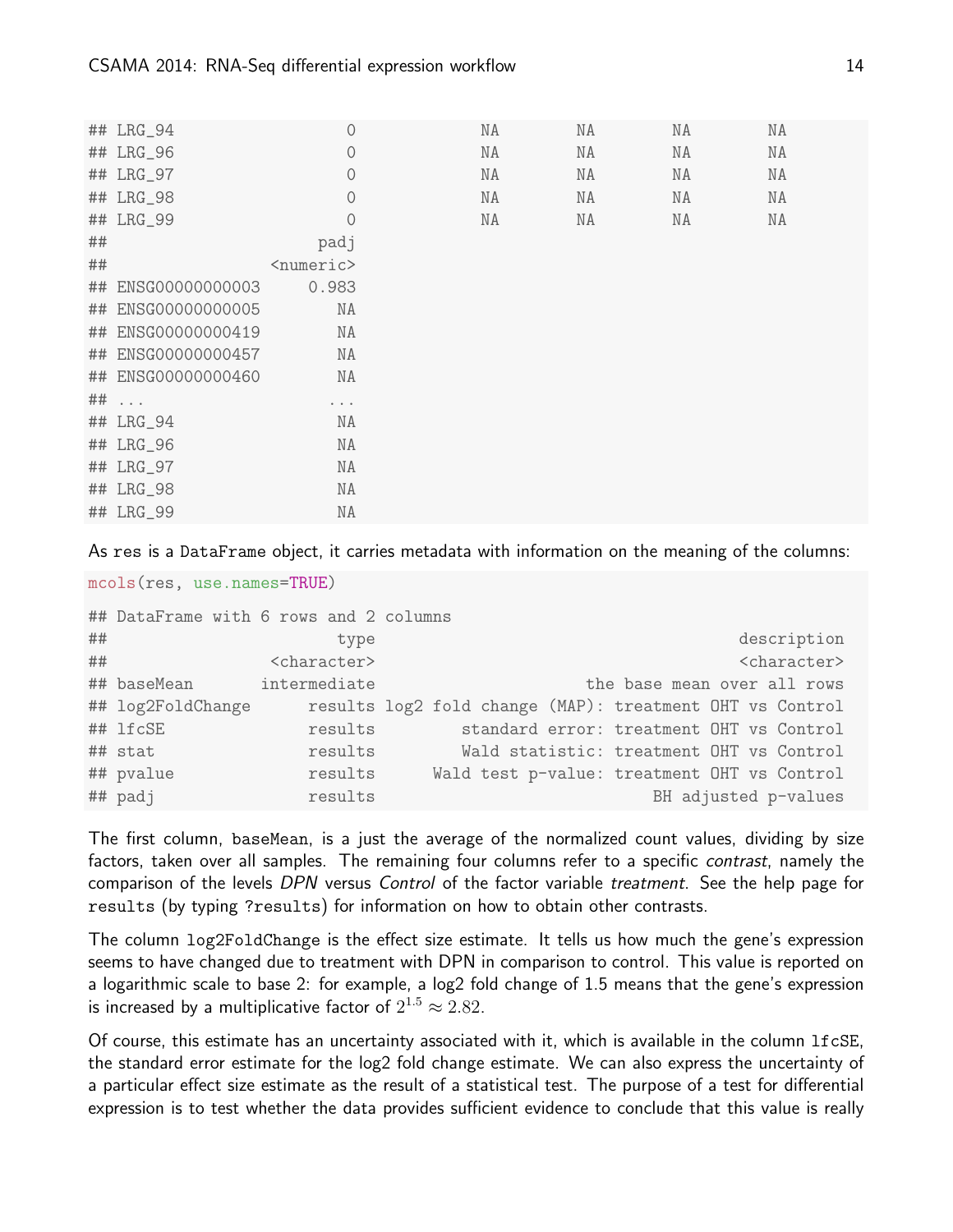different from zero.  $DESeq2$  performs for each gene a *hypothesis test* to see whether evidence is sufficient to decide against the *null hypothesis* that there is no effect of the treatment on the gene and that the observed difference between treatment and control was merely caused by experimental variability (i. e., the type of variability that you can just as well expect between different samples in the same treatment group). As usual in statistics, the result of this test is reported as a p value, and it is found in the column pvalue. (Remember that a p value indicates the probability that a fold change as strong as the observed one, or even stronger, would be seen under the situation described by the null hypothesis.)

We note that a subset of the p values in res are NA ("not available"). This is DESeq's way of reporting that all counts for this gene were zero, and hence not test was applied. In addition,  $p$  values can be assigned NA if the gene was excluded from analysis because it contained an extreme count outlier. For more information, see the outlier detection section of the advanced vignette.

### <span id="page-14-0"></span>2.4 Other comparisons

In general, the results for a comparison of any two levels of a variable can be extracted using the contrast argument to results. The user should specify three values: the name of the variable, the name of the level in the numerator, and the name of the level in the denominator. Here we extract results for the log2 of the fold change of DPN / Control.

```
res <- results( dds, contrast = c("treatment", "DPN", "Control") )
res
```

```
## log2 fold change (MAP): treatment DPN vs Control
## Wald test p-value: treatment DPN vs Control
## DataFrame with 63193 rows and 6 columns
## baseMean log2FoldChange lfcSE stat pvalue
## <numeric> <numeric> <numeric> <numeric> <numeric>
## ENSG00000000003 613.82 -0.0172 0.0867 -0.1987 0.8425
## ENSG00000000005 0.55 -0.1034 1.0936 -0.0946 0.9246
## ENSG00000000419 304.05 -0.0169 0.0952 -0.1781 0.8587
## ENSG00000000457 183.52 -0.0965 0.1214 -0.7953 0.4264
## ENSG00000000460 207.43 0.3500 0.1438 2.4350 0.0149
## ... ... ... ... ... ...
## LRG_94 0 NA NA NA NA
## LRG_96 0 NA NA NA NA
## LRG_97 0 NA NA NA NA
## LRG_98 0 NA NA NA NA
## LRG_99 0 NA NA NA NA
## padj
## <numeric>
## ENSG00000000003 0.976
## ENSG00000000005 NA
## ENSG00000000419 0.980
```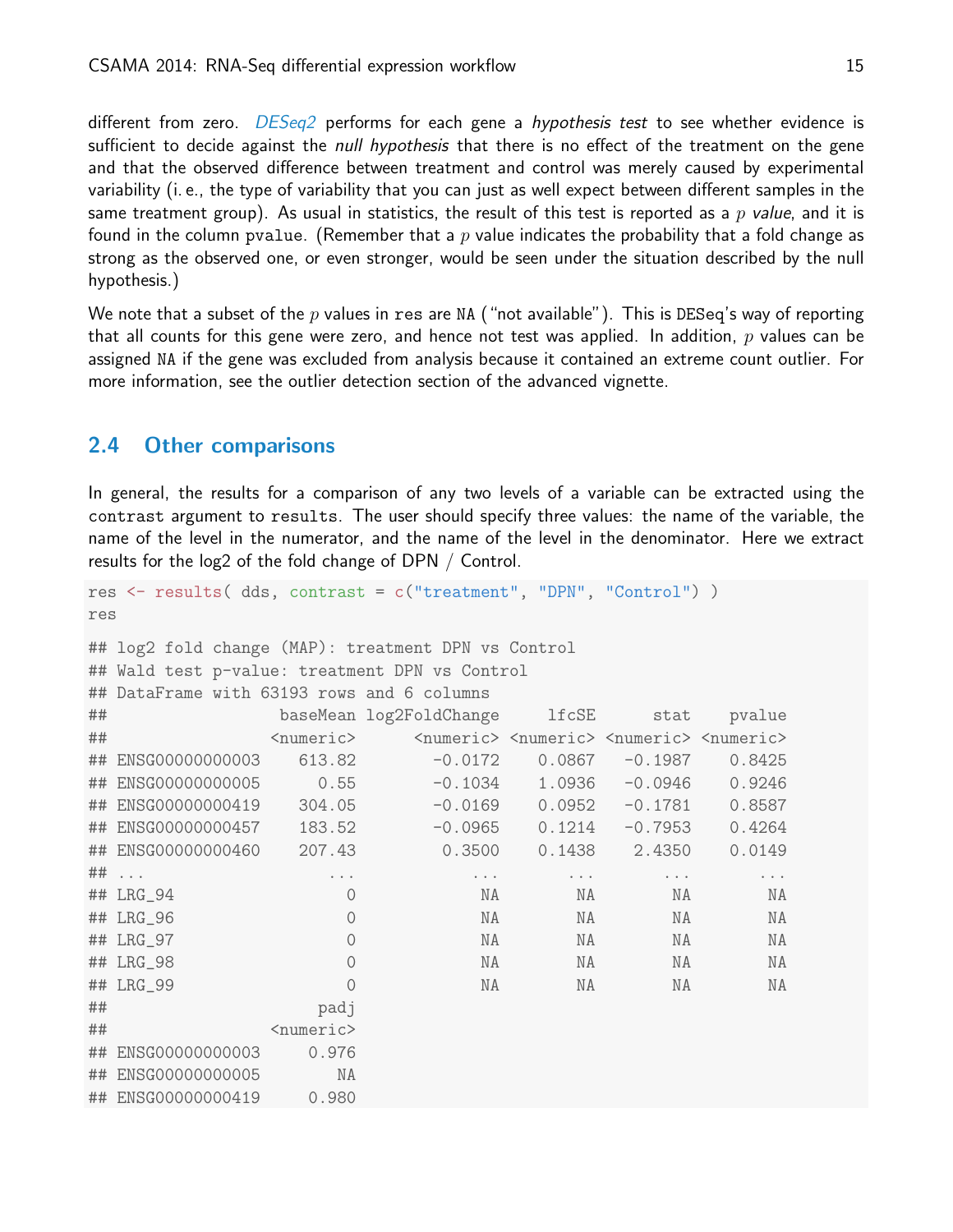| ## ENSG00000000457 | 0.889     |
|--------------------|-----------|
| ## ENSG00000000460 | 0.273     |
| $\#$ # $\ldots$    |           |
| ## LRG_94          | N A       |
| ## LRG_96          | N A       |
| ## LRG_97          | N A       |
| ## LRG_98          | <b>NA</b> |
| ## LRG 99          | ΝA        |

If results for an interaction term are desired, the name argument of results should be used. Please see the more advanced vignette for more details.

## <span id="page-15-0"></span>2.5 Adding gene names

Our result table only uses Ensembl gene IDs, but gene names may be more informative. Bioconductor's annotation packages help with mapping various ID schemes to each other.

We load the annotation package org. Hs.eg.db:

library( "org.Hs.eg.db" )

This is the organism annotation package ("org") for Homo sapiens ("Hs"), organized as an AnnotationDbi package ("db"), using Entrez Gene IDs ("eg") as primary key.

To get a list of all available key types, use

columns(org.Hs.eg.db)

|  | $\#$ # $[1]$ "ENTREZID" | "PFAM"         | $"$ TPT $"$   | "PROSTTE"      | "ACCNUM"           |
|--|-------------------------|----------------|---------------|----------------|--------------------|
|  | $\#$ # [6] "ALIAS"      | "CHR"          | "CHRI.OC"     | "CHRI.OCEND"   | "FNZYME"           |
|  | ## [11] "MAP"           | "PATH"         | "PMTD"        | "REFSEQ"       | "SYMBOL"           |
|  | ## [16] "UNIGENE"       | "ENSEMBI."     | "ENSEMBLPROT" | "ENSEMBLTRANS" | "GENENAME"         |
|  | ## [21] "UNIPROT"       | "G0"           | "EVIDENCE"    | "ONTOLOGY"     | $"G\Omega A I.I."$ |
|  | ## [26] "EVIDENCEALL"   | "ONTOLOGYALL." | " OMTM"       | "UCSCKG"       |                    |

Converting IDs with the native functions from the AnnotationDbi package is currently a bit cumbersome, so we provide the following convenience function (without explaining how exactly it works):

```
convertIDs <- function( ids, fromKey, toKey, db, ifMultiple=c( "putNA", "useFirst" ) ) {
  stopifnot( inherits( db, "AnnotationDb" ) )
  ifMultiple <- match.arg( ifMultiple )
  suppressWarnings( selRes <- AnnotationDbi::select(
     db, keys=ids, keytype=fromKey, columns=c(fromKey,toKey) ) )
  if( ifMultiple == "putNA" ) \{duplicatedIds <- selRes[ duplicated( selRes[,1] ), 1 ]
      selRes \leq selRes[ ! selRes[,1] %in% duplicatedIds, ] }
  return( selRes[ match( ids, selRes[,1] ), 2 ] )
```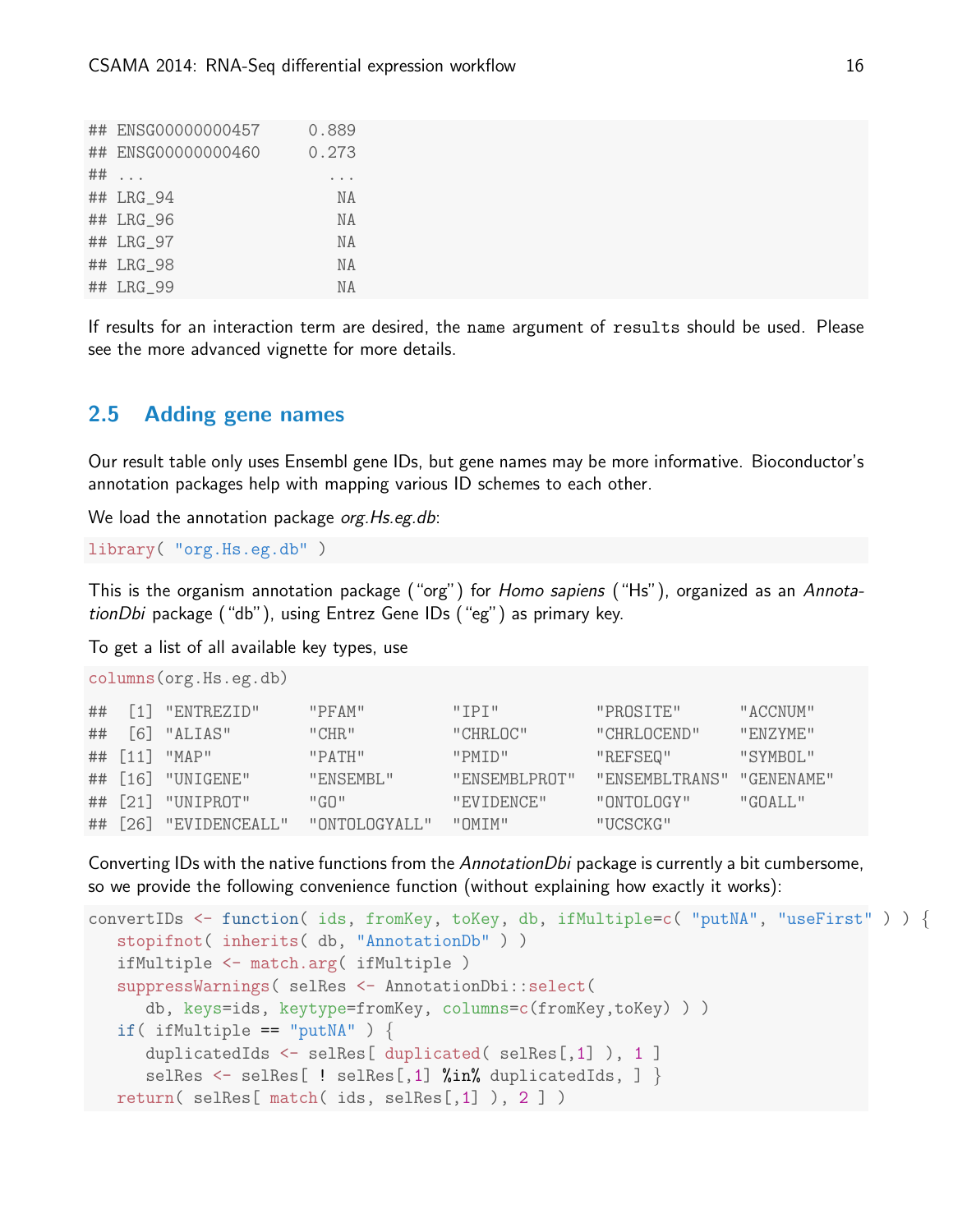}

This function takes a list of IDs as first argument and their key type as the second argument. The third argument is the key type we want to convert to, the fourth is the AnnotationDb object to use. Finally, the last argument specifies what to do if one source ID maps to several target IDs: should the function return an NA or simply the first of the multiple IDs?

To convert the Ensembl IDs in the rownames of res to gene symbols and add them as a new column, we use:

```
res$hgnc_symbol <- convertIDs( row.names(res), "ENSEMBL", "SYMBOL", org.Hs.eg.db )
res$entrezgene <- convertIDs( row.names(res), "ENSEMBL", "ENTREZID", org.Hs.eg.db )
res
## log2 fold change (MAP): treatment DPN vs Control
## Wald test p-value: treatment DPN vs Control
## DataFrame with 63193 rows and 8 columns
## baseMean log2FoldChange lfcSE stat pvalue
## <numeric> <numeric> <numeric> <numeric> <numeric>
## ENSG00000000003 613.82 -0.0172 0.0867 -0.1987 0.8425
## ENSG00000000005 0.55 -0.1034 1.0936 -0.0946 0.9246
## ENSG00000000419 304.05 -0.0169 0.0952 -0.1781 0.8587
## ENSG00000000457 183.52 -0.0965 0.1214 -0.7953 0.4264
## ENSG00000000460 207.43 0.3500 0.1438 2.4350 0.0149
## ... ... ... ... ... ...
## LRG_94 0 NA NA NA NA
## LRG_96 0 NA NA NA NA
## LRG_97 0 NA NA NA NA
## LRG_98 0 NA NA NA NA
## LRG_99 0 NA NA NA NA
## padj hgnc_symbol entrezgene
## <numeric> <character> <character>
## ENSG00000000003 0.976 TSPAN6 7105
## ENSG00000000005 NA TNMD 64102
## ENSG00000000419 0.980 DPM1 8813
## ENSG00000000457 0.889 SCYL3 57147
## ENSG00000000460 0.273 C1orf112 55732
## ... ... ... ...
## LRG_94 NA NA NA
## LRG_96 NA NA NA
## LRG_97 NA NA NA
## LRG_98 NA NA NA
## LRG_99 NA NA NA
```
Now the results have the desired external gene ids: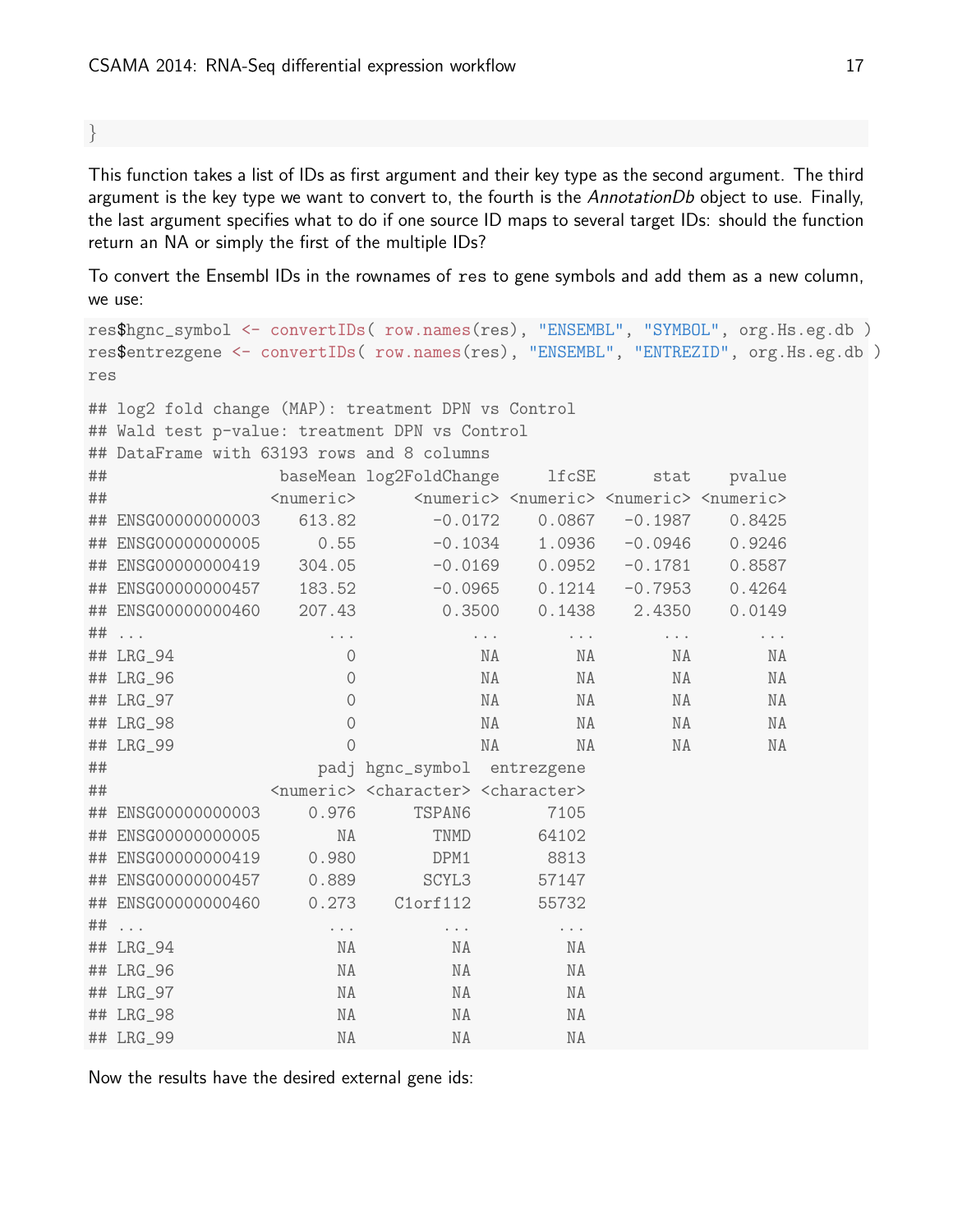#### head(res,4)

|                                                                                                               | ## log2 fold change (MAP): treatment DPN vs Control |        |                                                                     |                            |           |       |  |  |  |  |
|---------------------------------------------------------------------------------------------------------------|-----------------------------------------------------|--------|---------------------------------------------------------------------|----------------------------|-----------|-------|--|--|--|--|
|                                                                                                               | ## Wald test p-value: treatment DPN vs Control      |        |                                                                     |                            |           |       |  |  |  |  |
|                                                                                                               | ## DataFrame with 4 rows and 8 columns              |        |                                                                     |                            |           |       |  |  |  |  |
| ##                                                                                                            | baseMean log2FoldChange lfcSE stat<br>pvalue        |        |                                                                     |                            |           |       |  |  |  |  |
| ##<br><numeric> <numeric> <numeric> <numeric><br/><numeric></numeric></numeric></numeric></numeric></numeric> |                                                     |        |                                                                     |                            |           |       |  |  |  |  |
|                                                                                                               | ## ENSG00000000003                                  | 613.82 | $-0.0172$                                                           | 0.0867                     | $-0.1987$ | 0.843 |  |  |  |  |
|                                                                                                               | ## ENSG00000000005 0.55                             |        |                                                                     | $-0.1034$ 1.0936           | -0.0946   | 0.925 |  |  |  |  |
|                                                                                                               | ## ENSG00000000419 304.05 -0.0169 0.0952            |        |                                                                     |                            | $-0.1781$ | 0.859 |  |  |  |  |
|                                                                                                               | ## ENSG00000000457                                  | 183.52 |                                                                     | $-0.0965$ 0.1214 $-0.7953$ |           | 0.426 |  |  |  |  |
| ##                                                                                                            |                                                     |        | padj hgnc_symbol entrezgene                                         |                            |           |       |  |  |  |  |
| ##                                                                                                            |                                                     |        | <numeric> <character> <character></character></character></numeric> |                            |           |       |  |  |  |  |
|                                                                                                               | ## ENSG00000000003                                  | 0.976  | TSPAN6                                                              | 7105                       |           |       |  |  |  |  |
|                                                                                                               | ## ENSG00000000005                                  | NA     | TNMD                                                                | 64102                      |           |       |  |  |  |  |
|                                                                                                               | ## ENSG00000000419 0.980                            |        | DPM1                                                                | 8813                       |           |       |  |  |  |  |
|                                                                                                               | ## ENSG00000000457 0.889                            |        | SCYL <sub>3</sub>                                                   | 57147                      |           |       |  |  |  |  |

#### Exercise 5

Go to the Ensembl web site, select the Biomart tab, and redo our BioMart query by manually inputting some of the Ensembl IDs and finding the HGNC names. What other data is available from this mart? Can you modify the code chunk above to add a column chrom to the res object that tells us for each gene which chromosome it resides on?

## <span id="page-17-0"></span>3 Further points

### <span id="page-17-1"></span>3.1 Multiple testing

Novices in high-throughput biology often assume that thresholding these  $p$  values at a low value, say 0.01, as is often done in other settings, would be appropriate – but it is not. We briefly explain why:

There are 495 genes with a  $p$  value below 0.01 among the 32082 genes, for which the test succeeded in reporting a  $p$  value:

```
sum( res$pvalue < 0.01, na.rm=TRUE )
## [1] 495
table( is.na(res$pvalue) )
##
## FALSE TRUE
## 32082 31111
```
Now, assume for a moment that the null hypothesis is true for all genes, i.e., no gene is affected by the treatment with DPN. Then, by the definition of p value, we expect up to 1% of the genes to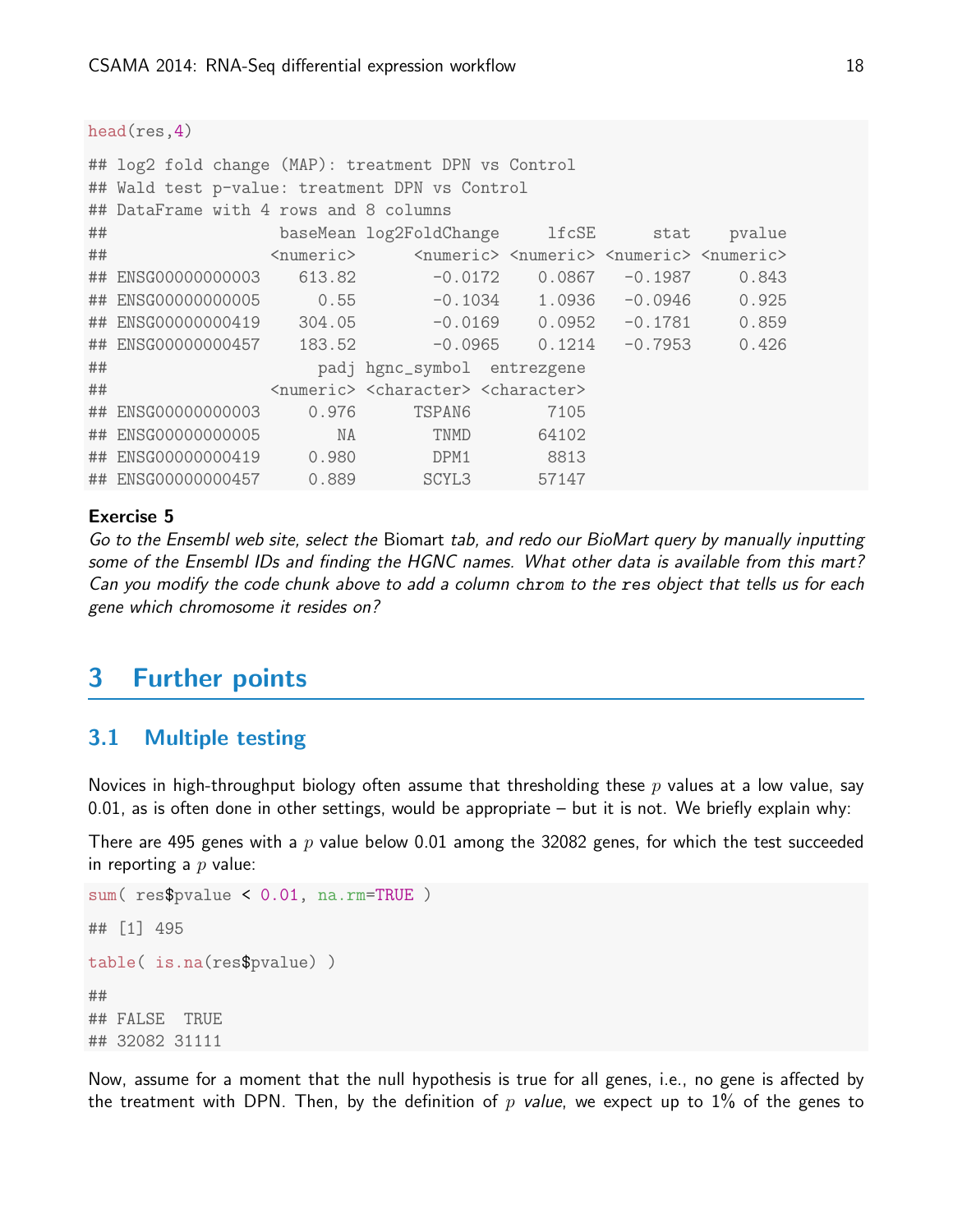have a p value below 0.01. This amounts to 321 genes. If we just considered the list of genes with a  $p$  value below 0.01 as differentially expressed, this list should therefore be expected to contain up to  $321/495 = 65\%$  false positives!

[DESeq2](http://bioconductor.org/packages/release/bioc/html/DESeq2.html) uses the so-called Benjamini-Hochberg (BH) adjustment; in brief, this method calculates for each gene an *adjusted p value* which answers the following question: if one called significant all genes with a p value less than or equal to this gene's p value threshold, what would be the fraction of false positives (the *false discovery rate*, FDR) among them (in the sense of the calculation outlined above)? These values, called the BH-adjusted  $p$  values, are given in the column padj of the results object.

Hence, if we consider a fraction of 10% false positives acceptable, we can consider all genes with an *adjusted p* value below  $10\% = 0.1$  as significant. How many such genes are there?

```
sum( res$padj < 0.1, na.rm=TRUE )
## [1] 248
```
We subset the results table to these genes and then sort it by the log2 fold change estimate to get the significant genes with the strongest down-regulation

```
resSig \le res[ which(res$padj \le 0.1 ), ]
head( resSig[ order( resSig$log2FoldChange ), ] )
```

```
## log2 fold change (MAP): treatment DPN vs Control
## Wald test p-value: treatment DPN vs Control
## DataFrame with 6 rows and 8 columns
## baseMean log2FoldChange lfcSE stat pvalue
## <numeric> <numeric> <numeric> <numeric> <numeric>
## ENSG00000163631 233 -0.931 0.284 -3.27 1.06e-03
## ENSG00000119946 152 -0.690 0.157 -4.41 1.04e-05
## ENSG00000041982 1377 -0.686 0.185 -3.72 2.02e-04
## ENSG00000155111 531 -0.676 0.211 -3.20 1.36e-03
## ENSG00000233705 199 -0.673 0.145 -4.65 3.32e-06
## ENSG00000091137 1144 -0.654 0.104 -6.27 3.70e-10
## padj hgnc_symbol entrezgene
## <numeric> <character> <character>
## ENSG00000163631 5.69e-02 ALB 213
## ENSG00000119946 2.42e-03 CNNM1 26507
## ENSG00000041982 1.99e-02 TNC 3371
## ENSG00000155111 6.69e-02 CDK19 23097
## ENSG00000233705 1.06e-03 SLC26A4-AS1 286002
## ENSG00000091137 8.56e-07 SLC26A4 5172
```
#### and with the strongest upregulation

```
tail( resSig[ order( resSig$log2FoldChange ), ] )
## log2 fold change (MAP): treatment DPN vs Control
## Wald test p-value: treatment DPN vs Control
```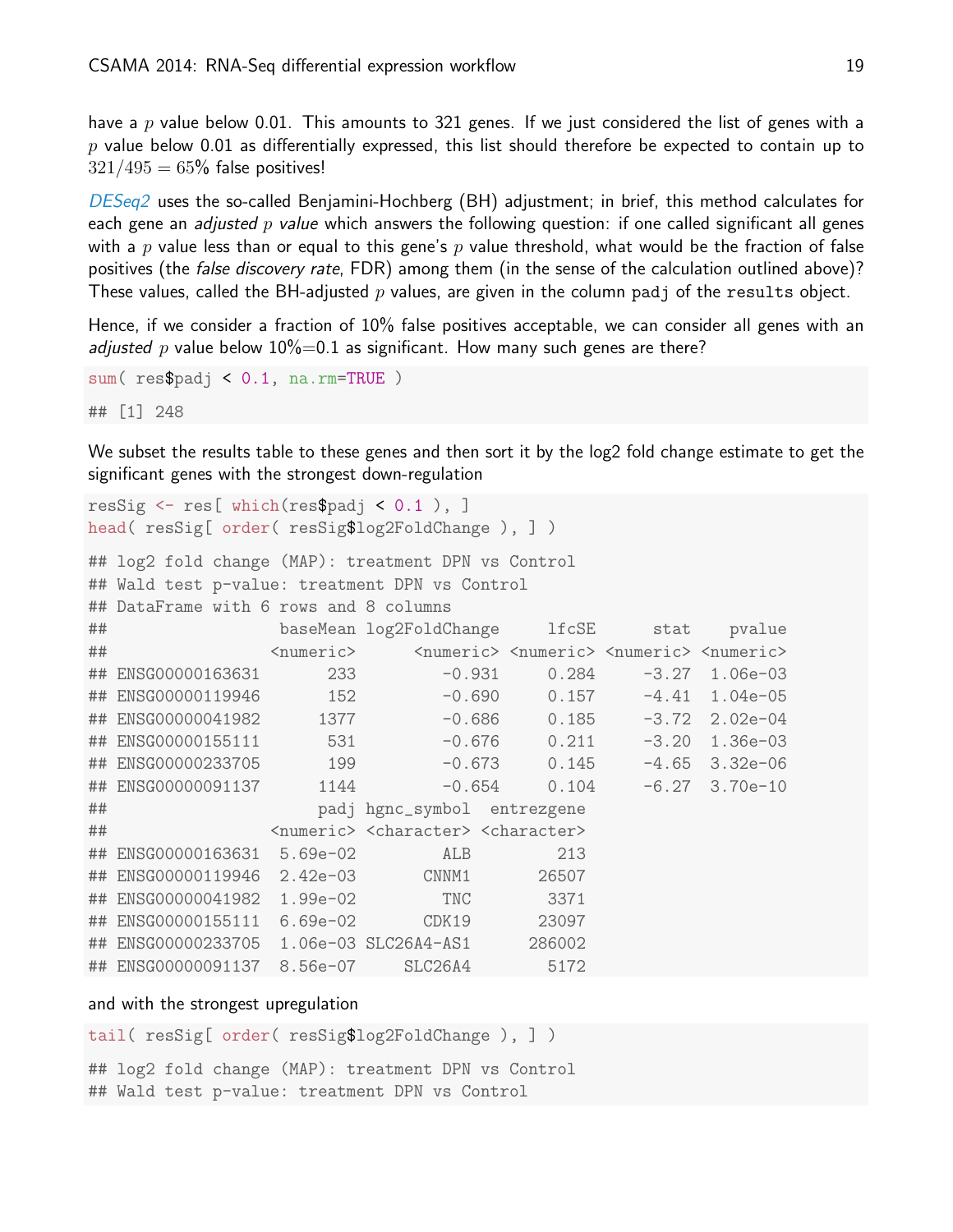```
## DataFrame with 6 rows and 8 columns
## baseMean log2FoldChange lfcSE stat pvalue
## <numeric> <numeric> <numeric> <numeric> <numeric>
## ENSG00000070669 282 0.547 0.162 3.39 7.08e-04
## ENSG00000159307 236 0.621 0.126 4.94 7.90e-07
## ENSG00000158457 282 0.629 0.162 3.88 1.06e-04
## ENSG00000103257 168 0.826 0.164 5.02 5.06e-07
## ENSG00000101255 255 0.886 0.169 5.23 1.71e-07
## ENSG00000092621 559 0.900 0.126 7.16 8.19e-13
## padj hgnc_symbol entrezgene
## <numeric> <character> <character>
## ENSG00000070669 4.68e-02 ASNS 440
## ENSG00000159307 4.57e-04 SCUBE1 80274
## ENSG00000158457 1.26e-02 TSPAN33 340348
## ENSG00000103257 3.12e-04 SLC7A5 8140
## ENSG00000101255 2.25e-04 TRIB3 57761
## ENSG00000092621 2.53e-09 PHGDH 26227
```
## <span id="page-19-0"></span>3.2 Diagnostic plots

A so-called MA plot provides a useful overview for an experiment with a two-group comparison:

plotMA( res, ylim =  $c(-3, 3)$ )

The plot (Fig. [2\)](#page-20-1) represents each gene with a dot. The x axis is the average expression over all samples, the y axis the log2 fold change between treatment and control. Genes with an adjusted p value below a threshold (here 0.1, the default) are shown in red.

### Exercise 6

Are the fold changes seen in this data set strong or weak compared to other gene expression data you may have seen? Can you find the names of the genes with the strongest differences?

This plot demonstrates that only genes with a large average normalized count contain sufficient information to yield a significant call.

Also note *[DESeq2](http://bioconductor.org/packages/release/bioc/html/DESeq2.html)*'s shrinkage estimation of log fold changes (LFCs): When count values are too low to allow an accurate estimate of the LFC, the value is "shrunken" towards zero to avoid that these values, which otherwise would frequently be unrealistically large, dominate the top-ranked log fold changes.

Whether a gene is called significant depends not only on its LFC but also on its within-group variability, which  $DESeq2$  quantifies as the *dispersion*. For strongly expressed genes, the dispersion can be understood as a squared coefficient of variation: a dispersion value of 0.01 means that the gene's expression stood as a squared coemcient or variation: a dispersion value or 0.01 means that the gene's expression<br>tends to differ by typically  $\sqrt{0.01}\,=\,10\%$  between samples of the same treatment group. For weak genes, the Poisson noise is an additional source of noise, which is added to the dispersion.

The function plotDispEsts visualizes *[DESeq2](http://bioconductor.org/packages/release/bioc/html/DESeq2.html)*'s dispersion estimates: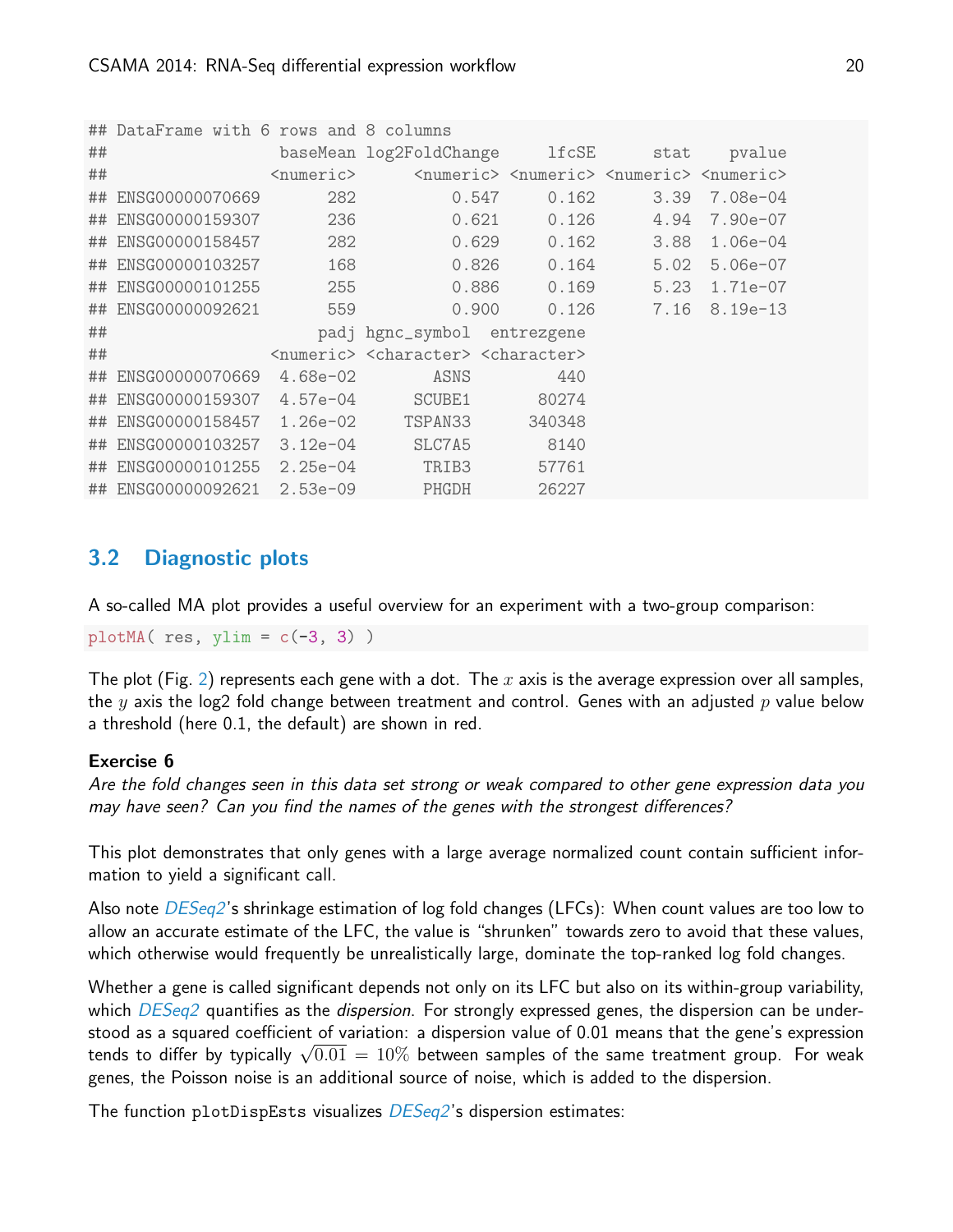

<span id="page-20-1"></span>Figure 2:  $MA-plot$  The MA-plot shows the log2 fold changes from the treatment over the mean of normalized counts, i.e. the average of counts normalized by size factor. The [DESeq2](http://bioconductor.org/packages/release/bioc/html/DESeq2.html) package incorporates a prior on log2 fold changes, resulting in moderated estimates from genes with low counts and highly variable counts, as can be seen by the narrowing of spread of points on the left side of the plot.

```
plotDispEsts( dds, ylim = c(1e-6, 1e1) )
```
The black points are the dispersion estimates for each gene as obtained by considering the information from each gene separately. Unless one has many samples, these values fluctuate strongly around their true values. Therefore, we fit the red trend line, which shows the dispersions' dependence on the mean, and then shrink each gene's estimate towards the red line to obtain the final estimates (blue points) that are then used in the hypothesis test. The blue circles above the main "cloud" of points are genes which have high gene-wise dispersion estimates which are labelled as dispersion outliers. These estimates are therefore not shrunk toward the fitted trend line.

#### Exercise 7

What can you learn from the dispersion plot about the typical within-group variability of gene-expression in the parathyphoid data set?

Another useful diagnostic plot is the histogram of the p values (Fig. [4\)](#page-21-0).

```
hist( res$pvalue, breaks=20, col="grey")
```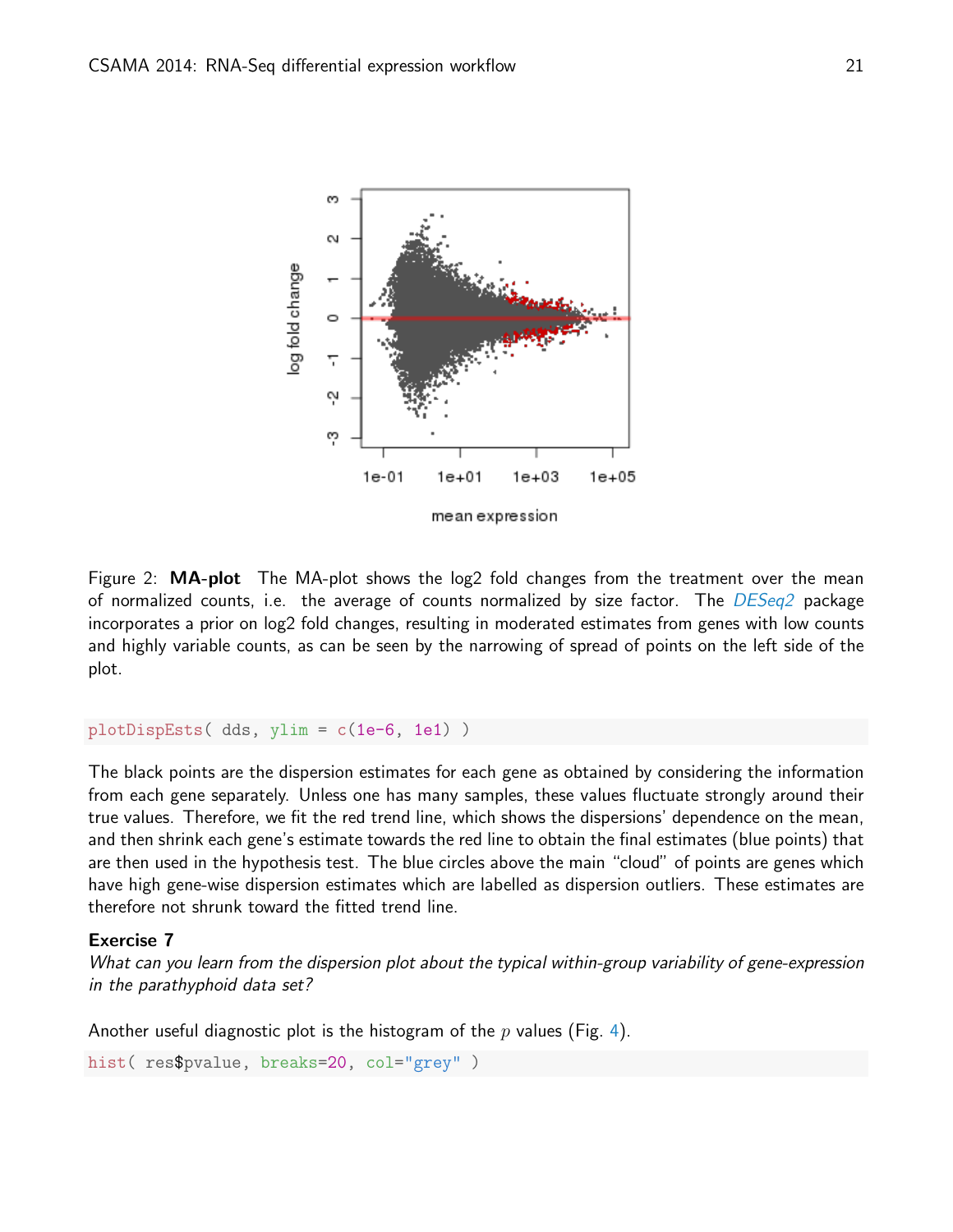

Figure 3: Plot of dispersion estimates See text for details



<span id="page-21-0"></span>Figure 4: **Histogram** of the  $p$  values returned by the test for differential expression

## **Histogram of res\$pvalue**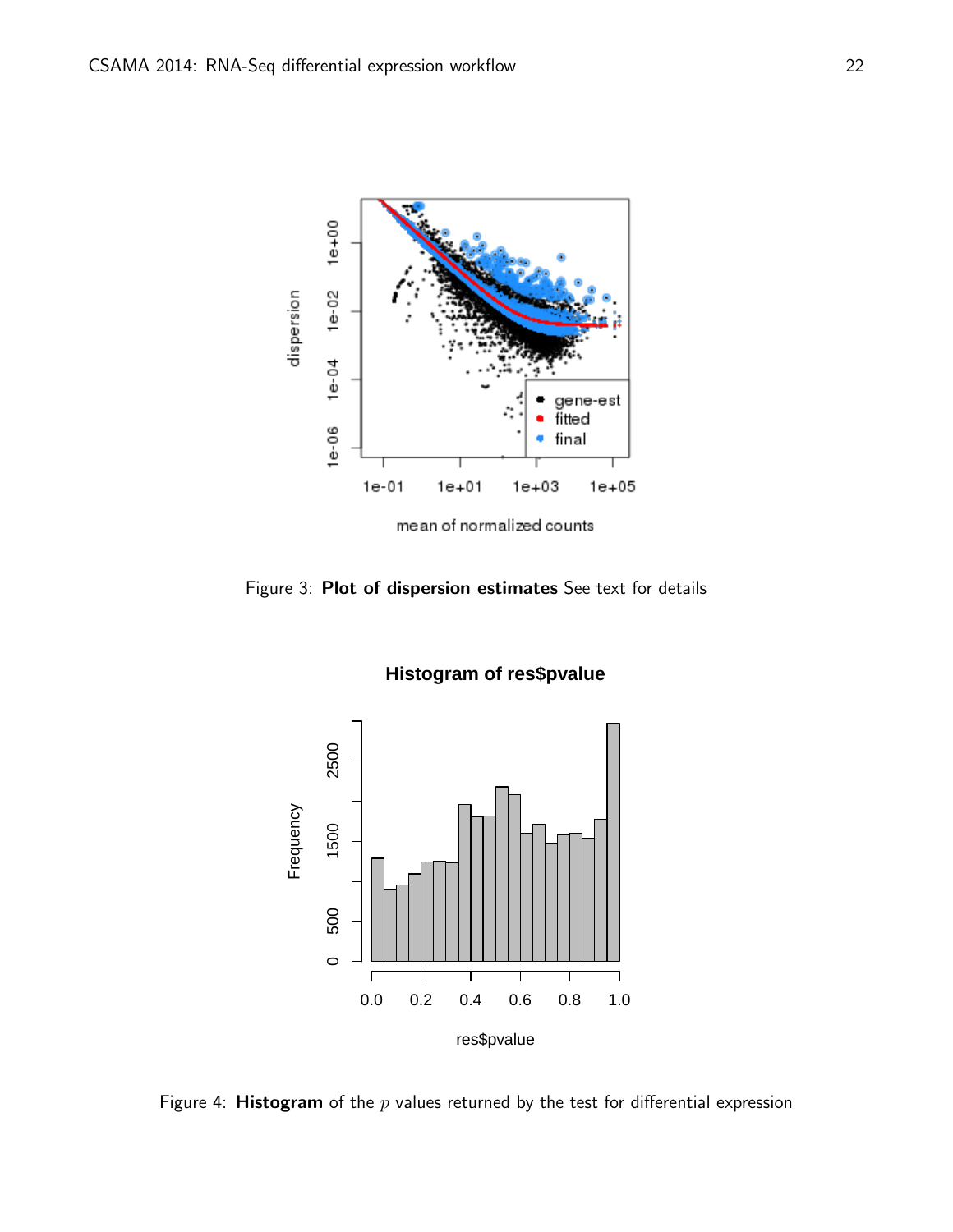

Figure 5: Ratio of small p values for groups of genes binned by mean normalized count

## 3.3 Independent filtering

The MA plot (Figure [2\)](#page-20-1) highlights an important property of RNA-Seq data. For weakly expressed genes, we have no chance of seeing differential expression, because the low read counts suffer from so high Poisson noise that any biological effect is drowned in the uncertainties from the read counting. We can also show this by examining the ratio of small  $p$  values (say, less than, 0.01) for genes binned by mean normalized count:

```
# create bins using the quantile function
qs <- c( 0, quantile( res$baseMean[res$baseMean > 0], 0:7/7 ) )
# "cut" the genes into the bins
bins <- cut( res$baseMean, qs )
# rename the levels of the bins using the middle point
levels(bins) \leq paste0("<sup>-</sup>",round(.5*qs[-1] + .5*qs[-length(qs)]))
# calculate the ratio of £p£ values less than .01 for each bin
ratios \leq tapply( res$pvalue, bins, function(p) mean( p \leq .01, na.rm=TRUE ))
# plot these ratios
barplot(ratios, xlab="mean normalized count", ylab="ratio of small $p$ values")
```
At first sight, there may seem to be little benefit in filtering out these genes. After all, the test found them to be non-significant anyway. However, these genes have an influence on the multiple testing adjustment, whose performance improves if such genes are removed. By removing the weakly-expressed genes from the input to the FDR procedure, we can find more genes to be significant among those which we keep, and so improved the power of our test. This approach is known as *independent filtering*.

The [DESeq2](http://bioconductor.org/packages/release/bioc/html/DESeq2.html) software automatically performs independent filtering which maximizes the number of genes which will have adjusted p value less than a critical value (by default, alpha is set to 0.1). This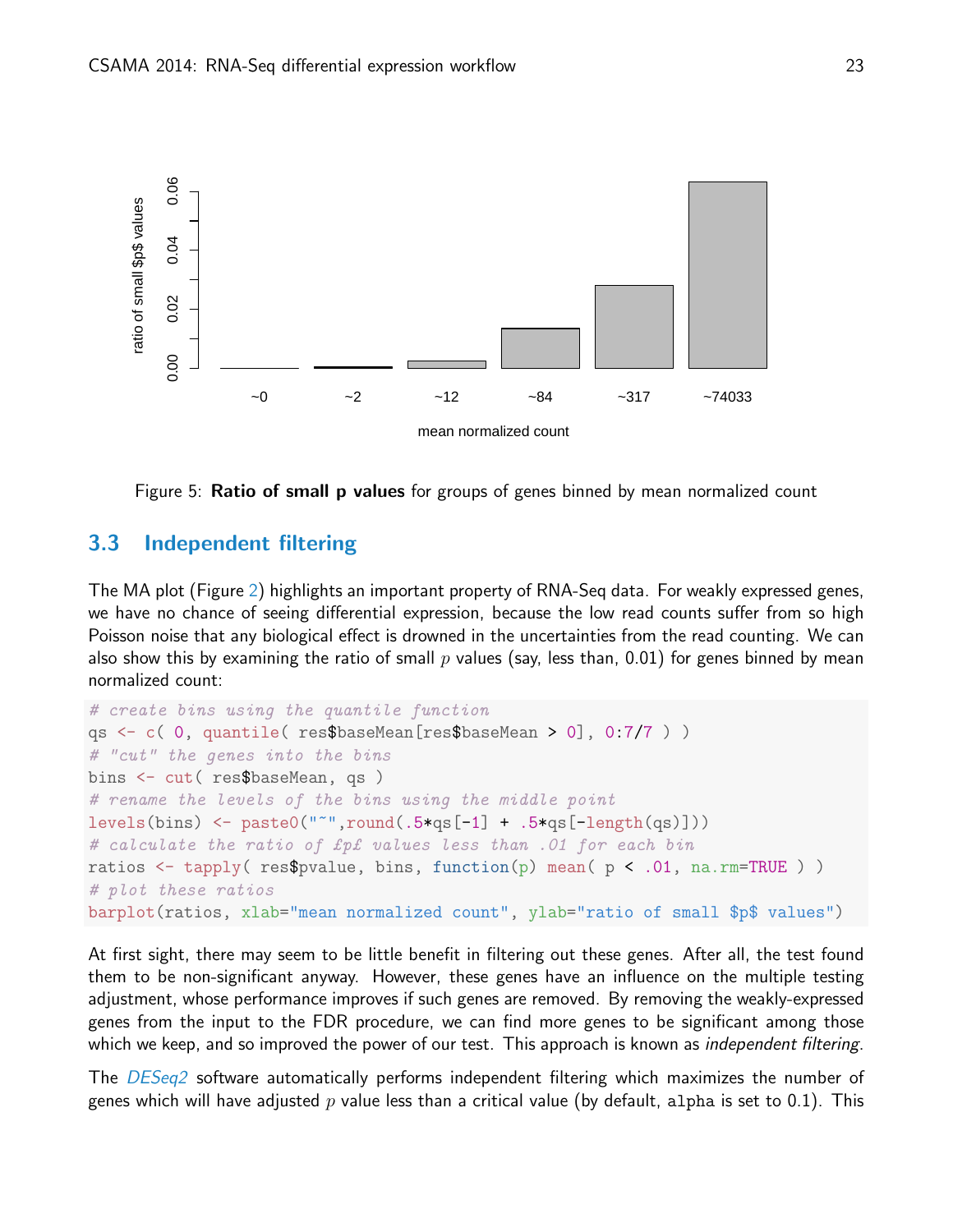

Figure 6: Independent filtering. [DESeq2](http://bioconductor.org/packages/release/bioc/html/DESeq2.html) automatically determines a threshold, filtering on mean normalized count, which maximizes the number of genes which will have an adjusted  $p$  value less than a critical value.

automatic independent filtering is performed by, and can be controlled by, the results function. We can observe how the number of rejections changes for various cutoffs based on mean normalized count. The following optimal threshold and table of possible values is stored as an attribute of the results object.

```
attr(res,"filterThreshold")
## 85.4%
## 143
plot(attr(res,"filterNumRej"),type="b",
    xlab="quantiles of 'baseMean'",
    ylab="number of rejections")
```
<span id="page-23-0"></span>The term independent highlights an important caveat. Such filtering is permissible only if the filter criterion is independent of the actual test statistic [?]. Otherwise, the filtering would invalidate the test and consequently the assumptions of the BH procedure. This is why we filtered on the average over all samples: this filter is blind to the assignment of samples to the treatment and control group and hence independent.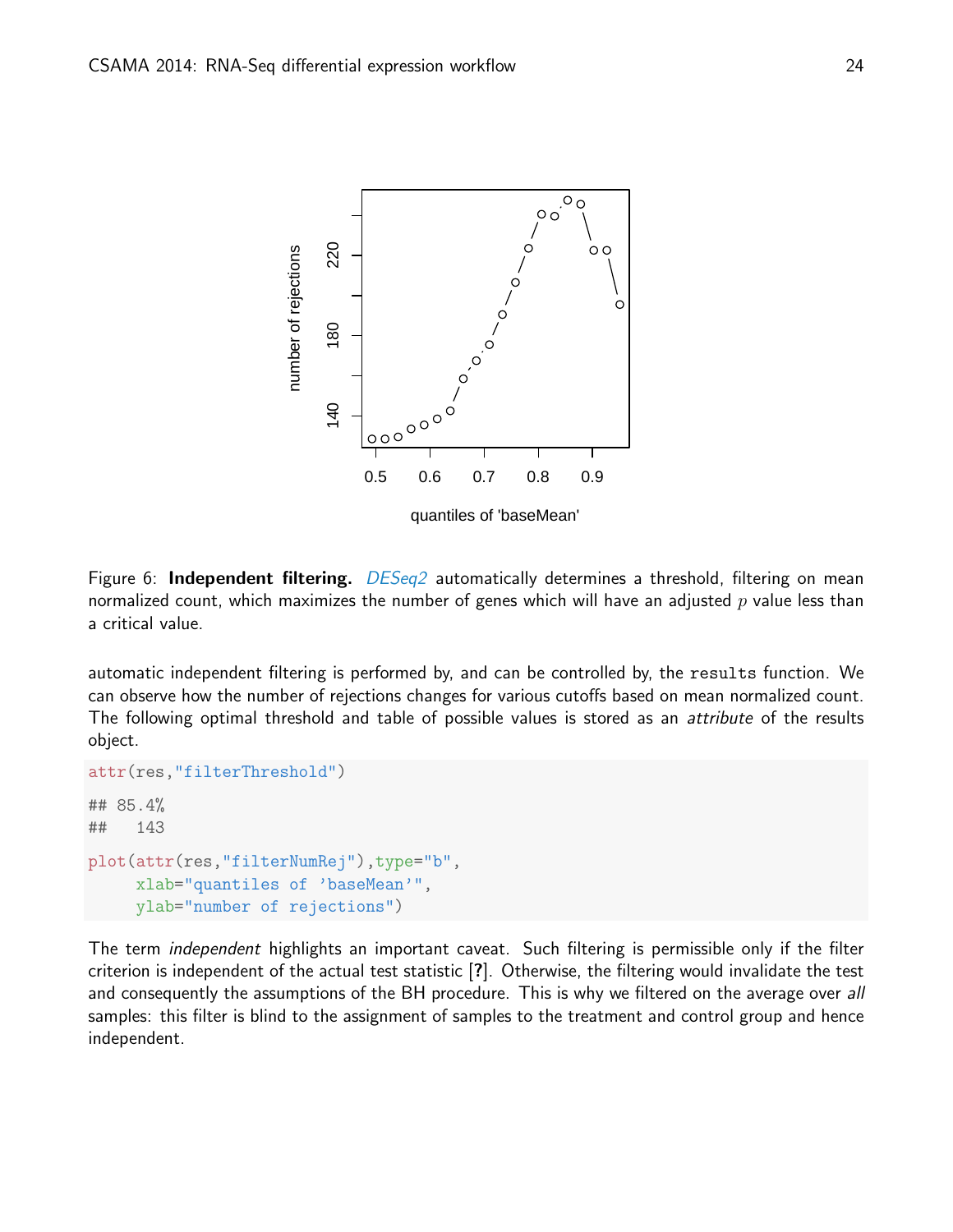## 3.4 Exporting results

Finally, we note that you can easily save the results table in a CSV file, which you can then load with a spreadsheet program such as Excel:

```
res[1:2,]
## log2 fold change (MAP): treatment DPN vs Control
## Wald test p-value: treatment DPN vs Control
## DataFrame with 2 rows and 8 columns
## baseMean log2FoldChange lfcSE stat pvalue
## <numeric> <numeric> <numeric> <numeric> <numeric>
## ENSG00000000003 613.82 -0.0172 0.0867 -0.1987 0.843
## ENSG00000000005 0.55 -0.1034 1.0936 -0.0946 0.925
## padj hgnc_symbol entrezgene
## <numeric> <character> <character>
## ENSG00000000003 0.976 TSPAN6 7105
## ENSG00000000005 NA TNMD 64102
write.csv( as.data.frame(res), file="results.csv" )
```
## <span id="page-24-0"></span>3.5 Gene-set enrichment analysis

Do the genes with a strong up- or down-regulation have something in common? We perform next a gene-set enrichment analysis (GSEA) to examine this question.

As noted in the lecture, gene-set enrichment analysis with RNA-Seq data entails some subtleties. Briefly, a number of different approaches have been proposed that each imply slightly different null hypotheses that are being tested against, and their biologically interpretation differs. This is a topic of ongoing research. We here present a relatively simplistic approach, to demonstrate the basic ideas, but note that a more careful treatment will be needed for more definitive results.

We use the gene sets in the Reactome database

```
library( "reactome.db" )
```
This database works with Entrez IDs, so we will need the entrezgene column that we added earlier to the res object.

First, we subset the results table, res, to only those genes for which the Reactome database has data (i.e, whose Entrez ID we find in the respective key column of reactome.db) and for which the DESeq2 test gave an adjusted  $p$  value that was not NA.

```
res2 <- res[ res$entrezgene %in% keys( reactome.db, "ENTREZID" ) &
   !is.na( res$padj ) , ]
head(res2)
## log2 fold change (MAP): treatment DPN vs Control
```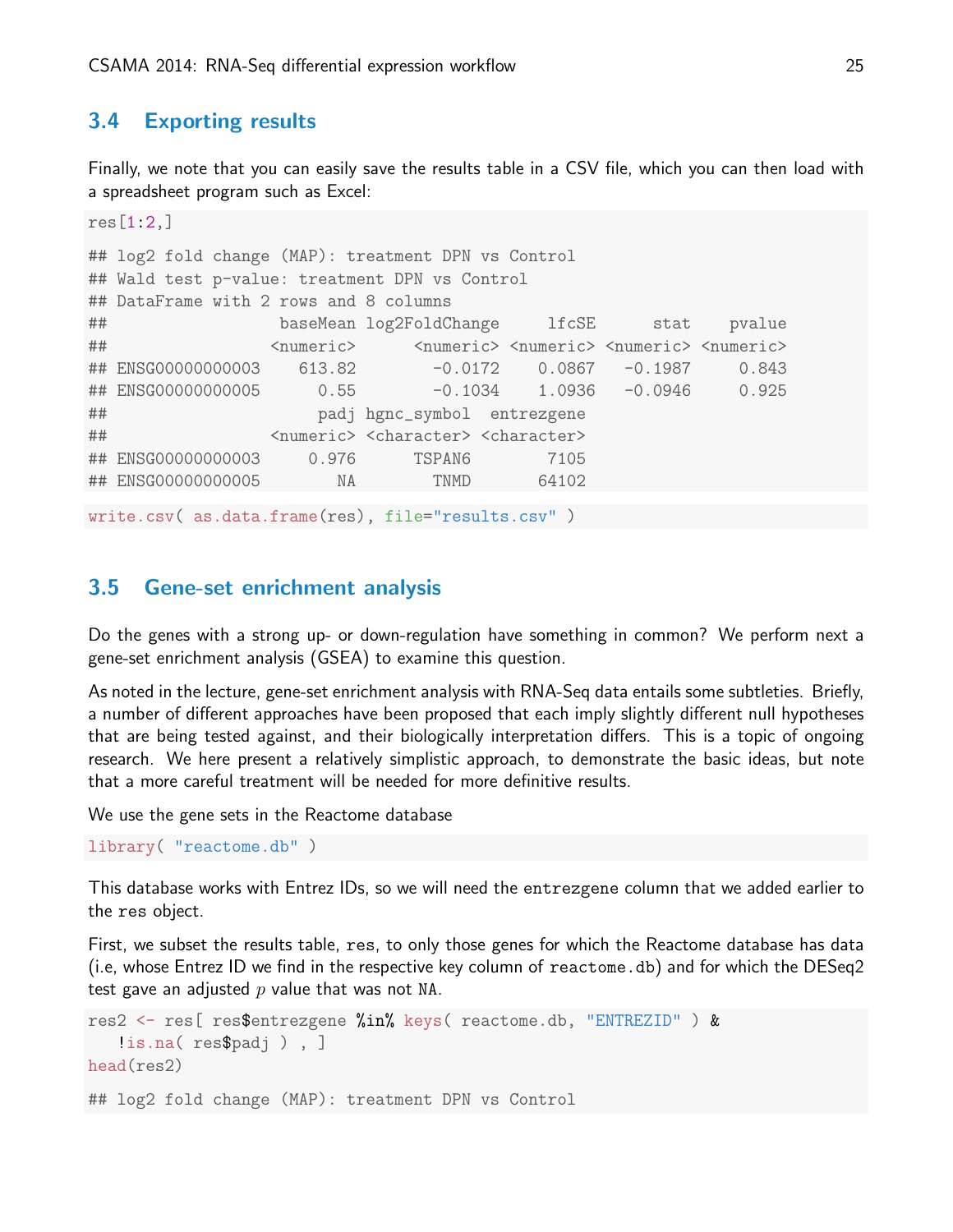|    | ## Wald test p-value: treatment DPN vs Control |                     |                                                                     |                                                                                 |          |        |  |  |  |
|----|------------------------------------------------|---------------------|---------------------------------------------------------------------|---------------------------------------------------------------------------------|----------|--------|--|--|--|
|    | ## DataFrame with 6 rows and 8 columns         |                     |                                                                     |                                                                                 |          |        |  |  |  |
| ## |                                                |                     | baseMean log2FoldChange lfcSE                                       |                                                                                 | stat     | pvalue |  |  |  |
| ## |                                                | <numeric></numeric> |                                                                     | <numeric> <numeric> <numeric> <numeric></numeric></numeric></numeric></numeric> |          |        |  |  |  |
|    | ## ENSG00000000419                             | 304                 | $-0.01695$                                                          | 0.0952                                                                          | $-0.178$ | 0.859  |  |  |  |
|    | ## ENSG00000001084                             | 312                 |                                                                     | 0.03981   0.1023   0.389                                                        |          | 0.697  |  |  |  |
|    |                                                |                     |                                                                     |                                                                                 | $-0.577$ | 0.564  |  |  |  |
|    | ## ENSG00000001630                             | 464                 |                                                                     |                                                                                 |          | 0.469  |  |  |  |
|    | ## ENSG00000002822                             | 170                 |                                                                     | $-0.00193$ 0.1378                                                               | $-0.014$ | 0.989  |  |  |  |
|    | ## ENSG00000003056                             | 996                 | 0.00772                                                             | 0.0678                                                                          | 0.114    | 0.909  |  |  |  |
| ## |                                                |                     | padj hgnc_symbol entrezgene                                         |                                                                                 |          |        |  |  |  |
| ## |                                                |                     | <numeric> <character> <character></character></character></numeric> |                                                                                 |          |        |  |  |  |
|    | ## ENSG00000000419                             | 0.980               | DPM1                                                                | 8813                                                                            |          |        |  |  |  |
|    | ## ENSG00000001084                             | 0.951               | GCLC                                                                | 2729                                                                            |          |        |  |  |  |
|    | ## ENSG00000001167 0.931                       |                     | <b>NFYA</b>                                                         | 4800                                                                            |          |        |  |  |  |
|    | ## ENSG00000001630                             | 0.907               | CYP51A1                                                             | 1595                                                                            |          |        |  |  |  |
|    | ## ENSG00000002822 0.998                       |                     | MAD1L1                                                              | 8379                                                                            |          |        |  |  |  |
|    | ## ENSG00000003056                             | 0.985               | M6PR                                                                | 4074                                                                            |          |        |  |  |  |

Using select, a function from AnnotationDbi for querying database objects, we get a table with the mapping from Entrez IDs to Reactome Path IDs

```
reactomeTable <- AnnotationDbi::select( reactome.db,
  keys=as.character(res2$entrezgene), keytype="ENTREZID",
   columns=c("ENTREZID","REACTOMEID") )
```
## Warning: 'select' and duplicate query keys resulted in 1:many mapping between ## keys and return rows

head(reactomeTable)

| ##   |      | ENTREZID REACTOMEID |
|------|------|---------------------|
| ## 1 | 8813 | 162699              |
| ## 2 | 8813 | 163125              |
| ##3  | 8813 | 392499              |
| ## 4 | 8813 | 446193              |
| ## 5 | 8813 | 446203              |
| ## 6 | 8813 | 446219              |
|      |      |                     |

The next code chunk transforms this table into an *incidence matrix*. This is a Boolean matrix with one row for each Reactome Path and one column for each gene in res2, which tells us which genes are members of which Reactome Paths. (If you want to understand how this chunk exactly works, read up about the tapply function.)

```
incm <- do.call( rbind, with(reactomeTable, tapply(
   ENTREZID, factor(REACTOMEID), function(x) res2$entrezgene \frac{\pi}{6}in\frac{\pi}{6} x ) ))
colnames(incm) <- res2$entrez
```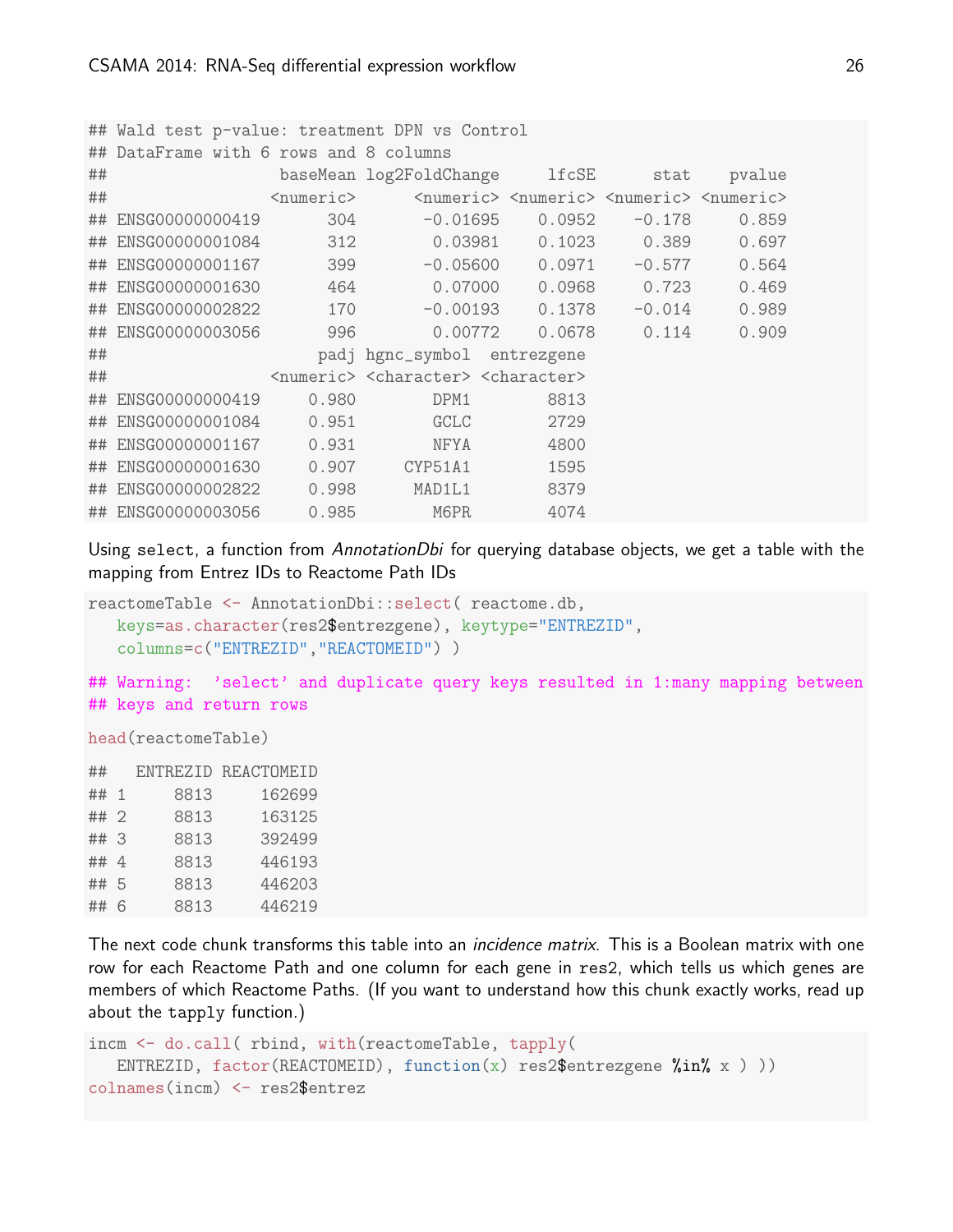#### str(incm)

## logi [1:1454, 1:3296] FALSE FALSE FALSE FALSE FALSE FALSE ... ## - attr(\*, "dimnames")=List of 2 ## ..\$ : chr [1:1454] "1059683" "109581" "109582" "109606" ... ## ..\$ : chr [1:3296] "8813" "2729" "4800" "1595" ...

We remove all rows corresponding to Reactome Paths with less than 20 or more than 80 assigned genes.

```
within \leq function(x, lower, upper) (x>=lower & x\leq-upper)
incm <- incm[ within(rowSums(incm), lower=20, upper=80), ]
```
To test whether the genes in a Reactome Path behave in a special way in our experiment, we calculate a number of statistics, including a  $t$ -statistic to see whether the average of the genes'  $\log_2$  fold change values in the gene set is different from zero. To facilitate the computations, we define a little helper function:

```
testCategory <- function( reactomeID ) {
 isMember <- incm[ reactomeID, ]
 data.frame(
    reactomeID = reactomeID,
    numGenes = sum( isMember ),
    avgLFC = mean( res2$log2FoldChange[isMember] ),
    sdLFC = sd( res2$log2FoldChange[isMember] ),
    zValue = mean( res2$log2FoldChange[isMember] ) /
                    sd( res2$log2FoldChange[isMember] ),
    strength = sum( res2$log2FoldChange[isMember] ) / sqrt(sum(isMember)),
    pvalue = t.test( res2$log2FoldChange[ isMember ] )$p.value,
    reactomeName = reactomePATHID2NAME[[reactomeID]],
    stringsAsFactors = FALSE ) }
```
The function can be called with a Reactome Path ID:

```
testCategory("109606")
```
## reactomeID numGenes avgLFC sdLFC zValue strength pvalue ## 1 109606 30 -0.0224 0.079 -0.283 -0.122 0.132 ## reactomeName ## 1 Homo sapiens: Intrinsic Pathway for Apoptosis

As you can see the function not only performs the  $t$  test and returns the p value but also lists other useful information such as the number of genes in the category, the average log fold change, a "strength" measure (see below) and the name with which Reactome describes the Path.

We call the function for all Paths in our incidence matrix and collect the results in a data frame:

reactomeResult <- do.call( rbind, lapply( rownames(incm), testCategory ) )

As we performed many tests, we should again use a multiple testing adjustment.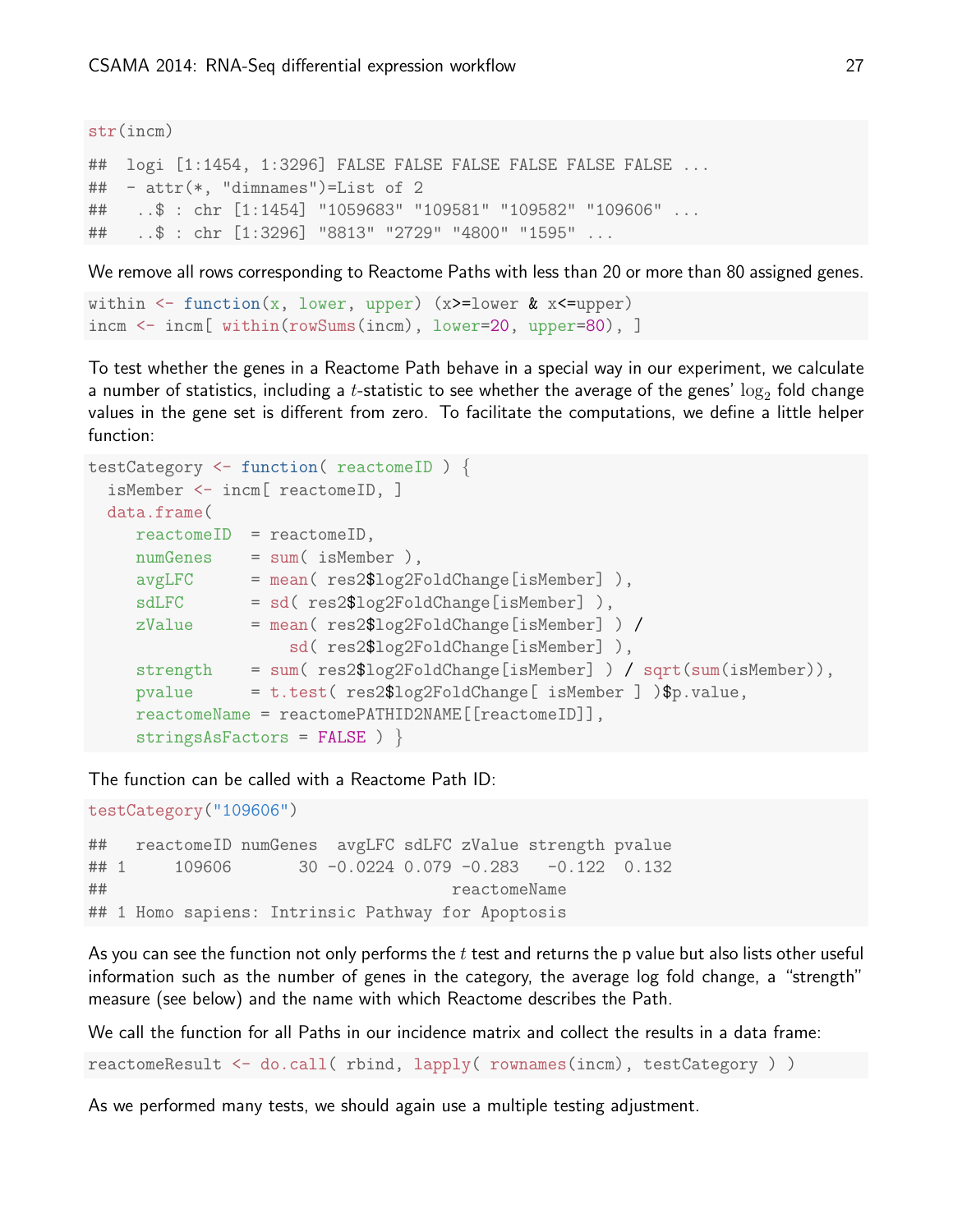reactomeResult\$padjust <- p.adjust( reactomeResult\$pvalue, "BH" )

This is a list of Reactome Paths which are significantly differentially expressed in our comparison of DPN treatment with control, sorted according to sign and strength of the signal:

|    | reactomeResultSignif <- reactomeResult[ reactomeResult\$padjust < 0.05, ] |                                                                 |                                                |                              |  |  |                                            |                                               |                                                        |              |
|----|---------------------------------------------------------------------------|-----------------------------------------------------------------|------------------------------------------------|------------------------------|--|--|--------------------------------------------|-----------------------------------------------|--------------------------------------------------------|--------------|
|    | reactomeResultSignif[ order(reactomeResultSignif\$strength), ]            |                                                                 |                                                |                              |  |  |                                            |                                               |                                                        |              |
| ## |                                                                           | reactomeID numGenes avgLFC sdLFC zValue strength pvalue         |                                                |                              |  |  |                                            |                                               |                                                        |              |
|    | ## 377                                                                    | 69242                                                           |                                                |                              |  |  |                                            | 79 -0.0413  0.0982 -0.421  -0.367  3.51e-04   |                                                        |              |
|    | ## 417                                                                    | 73894                                                           |                                                |                              |  |  |                                            | 67 -0.0442 0.1125 -0.393 -0.362 2.02e-03      |                                                        |              |
|    | ## 366                                                                    |                                                                 | 68877 64 -0.0434 0.0780 -0.557 -0.347 3.50e-05 |                              |  |  |                                            |                                               |                                                        |              |
|    | ## 230                                                                    | 2500257                                                         |                                                |                              |  |  |                                            | 59 -0.0443 0.0752 -0.590 -0.341 3.00e-05      |                                                        |              |
|    | ## 199                                                                    | 212165                                                          |                                                |                              |  |  |                                            | 46 -0.0502 0.0943 -0.532 -0.341 7.67e-04      |                                                        |              |
|    | ## 92                                                                     | 167172                                                          |                                                |                              |  |  |                                            | 51 -0.0451 0.0816 -0.553 -0.322 2.46e-04      |                                                        |              |
|    | ## 93                                                                     | 167172                                                          |                                                |                              |  |  |                                            | $51 - 0.0451 0.0816 - 0.553 - 0.322 2.46e-04$ |                                                        |              |
|    | ## 312                                                                    | 390466                                                          |                                                |                              |  |  |                                            | 33 -0.0532 0.0756 -0.704 -0.306 3.11e-04      |                                                        |              |
|    | ## 86                                                                     | 167161                                                          |                                                |                              |  |  |                                            | 32 -0.0523 0.0744 -0.704 -0.296 3.86e-04      |                                                        |              |
|    | ## 87                                                                     | 167161                                                          |                                                | $32 -0.0523$ 0.0744 $-0.704$ |  |  |                                            | $-0.296$ 3.86e $-04$                          |                                                        |              |
|    | ## 88                                                                     | 167162                                                          |                                                |                              |  |  |                                            | 32 -0.0523 0.0744 -0.704 -0.296 3.86e-04      |                                                        |              |
|    | ## 89                                                                     | 167162                                                          |                                                |                              |  |  |                                            | 32 -0.0523 0.0744 -0.704 -0.296 3.86e-04      |                                                        |              |
|    | ## 409                                                                    | 73776                                                           |                                                |                              |  |  |                                            | 32 -0.0523 0.0744 -0.704 -0.296 3.86e-04      |                                                        |              |
|    | ## 410                                                                    | 73779                                                           |                                                |                              |  |  |                                            | 32 -0.0523 0.0744 -0.704 -0.296 3.86e-04      |                                                        |              |
|    | ## 426                                                                    | 75953                                                           |                                                | $32 -0.0523$ 0.0744 $-0.704$ |  |  |                                            | $-0.296$ 3.86e $-04$                          |                                                        |              |
|    | ## 429                                                                    | 76042                                                           |                                                | 32 -0.0523 0.0744 -0.704     |  |  |                                            | $-0.296$ 3.86e-04                             |                                                        |              |
|    | ## 395                                                                    | 72086                                                           |                                                | $25 -0.0591$ 0.0857 $-0.690$ |  |  |                                            | $-0.296$ 2.09e-03                             |                                                        |              |
|    | ## 84                                                                     | 167160                                                          |                                                | $23 -0.0603$ 0.0879 $-0.686$ |  |  |                                            | $-0.289$ 3.34e-03                             |                                                        |              |
|    | ## 85                                                                     | 167160                                                          |                                                |                              |  |  |                                            | 23 -0.0603 0.0879 -0.686 -0.289 3.34e-03      |                                                        |              |
|    | ## 435                                                                    | 77075                                                           |                                                |                              |  |  |                                            | 23 -0.0603 0.0879 -0.686 -0.289 3.34e-03      |                                                        |              |
|    | ## 361                                                                    | 674695                                                          |                                                |                              |  |  |                                            | 49 -0.0397 0.0780 -0.509 -0.278 8.49e-04      |                                                        |              |
|    | ## 314                                                                    | 391251                                                          |                                                |                              |  |  |                                            | 37 -0.0450 0.0771 -0.584 -0.274 1.09e-03      |                                                        |              |
|    | ## 396                                                                    | 72165                                                           |                                                | $37 -0.0422 0.0742 -0.568$   |  |  |                                            | $-0.256$ 1.42e-03                             |                                                        |              |
|    | ## 347                                                                    | 450531                                                          |                                                | $65 -0.0315$ 0.0763 $-0.413$ |  |  |                                            | $-0.254$ 1.44e-03                             |                                                        |              |
|    | ## 359                                                                    | 5250941                                                         |                                                | 34 -0.0428 0.0789 -0.542     |  |  |                                            | $-0.249$ 3.37e-03                             |                                                        |              |
|    | ## 402                                                                    | 72689                                                           |                                                |                              |  |  |                                            | 64 0.0291 0.0728 0.399 0.232 2.21e-03         |                                                        |              |
|    | ## 148                                                                    | 1799339                                                         |                                                | 75  0.0408  0.0779  0.524    |  |  |                                            | $0.354$ 2.15e-05                              |                                                        |              |
|    | ## 58                                                                     | 1638091                                                         |                                                | 30  0.0688  0.1074  0.640    |  |  |                                            | $0.377$ 1.50e-03                              |                                                        |              |
|    | ## 305                                                                    | 381070                                                          |                                                | 41 0.0706 0.1390 0.508       |  |  |                                            | $0.452$ 2.34e-03                              |                                                        |              |
|    | ## 339                                                                    | 446203                                                          |                                                | 79 0.0557 0.1137 0.490       |  |  |                                            | $0.495$ 4.02e-05                              |                                                        |              |
|    | ## 172                                                                    | 191273                                                          |                                                |                              |  |  | 21  0.1081  0.0989  1.092  0.495  6.79e-05 |                                               |                                                        |              |
| ## |                                                                           |                                                                 |                                                |                              |  |  |                                            |                                               |                                                        | reactomeName |
|    | ## 377                                                                    |                                                                 |                                                |                              |  |  |                                            |                                               | Homo sapiens: S Phase                                  |              |
|    | ## 417                                                                    |                                                                 |                                                |                              |  |  |                                            |                                               | Homo sapiens: DNA Repair                               |              |
|    | ## 366                                                                    |                                                                 |                                                |                              |  |  |                                            |                                               | Homo sapiens: Mitotic Prometaphase                     |              |
|    | ## 230                                                                    |                                                                 |                                                |                              |  |  |                                            |                                               | Homo sapiens: Resolution of Sister Chromatid Cohesion  |              |
|    | ## 199                                                                    |                                                                 |                                                |                              |  |  |                                            |                                               | Homo sapiens: Epigenetic regulation of gene expression |              |
|    | ## 92                                                                     |                                                                 |                                                |                              |  |  |                                            |                                               | Homo sapiens: Transcription of the HIV genome          |              |
|    | ## 93                                                                     | Human immunodeficiency virus 1: Transcription of the HIV genome |                                                |                              |  |  |                                            |                                               |                                                        |              |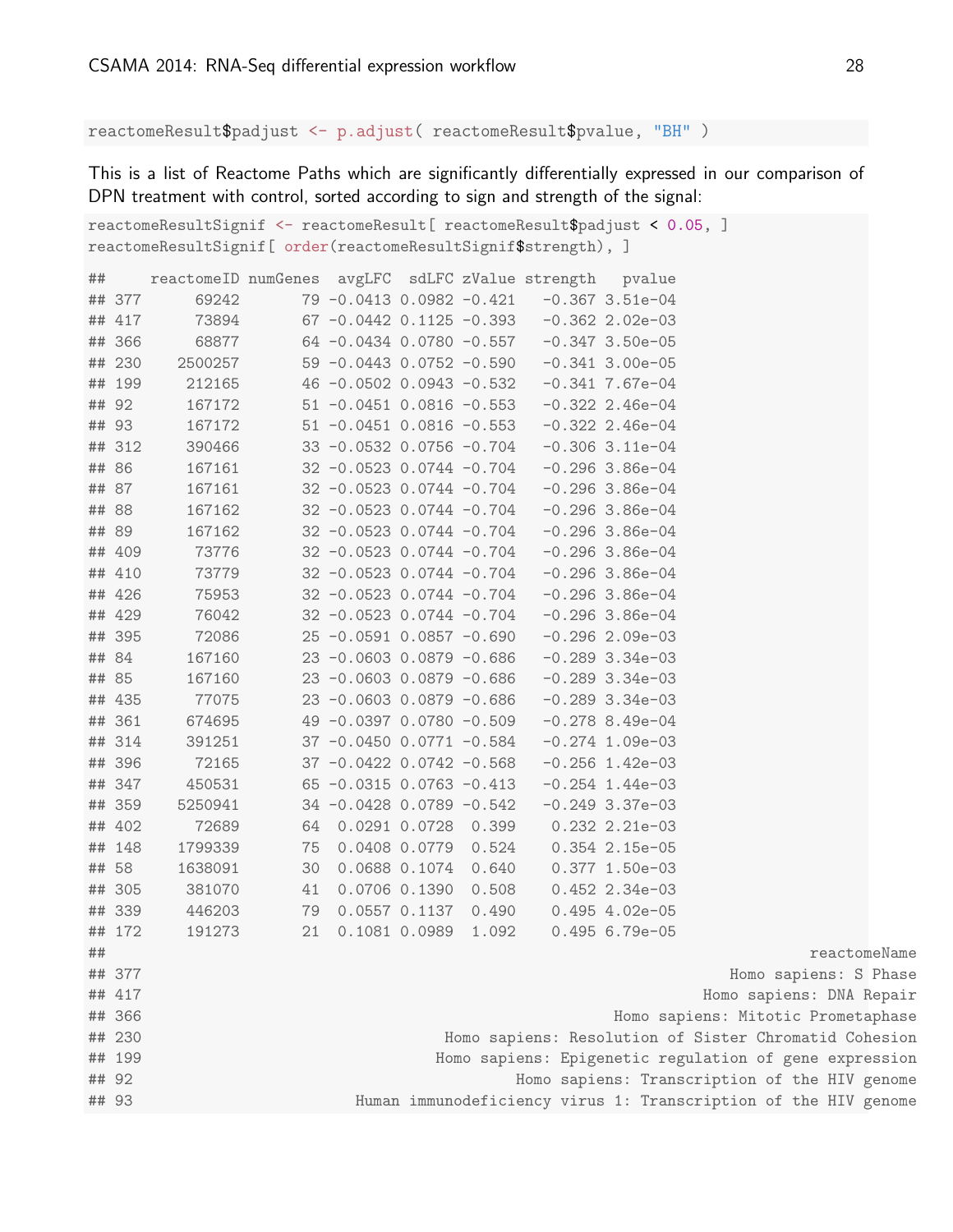## 85 0.04983 ## 435 0.04983 ## 361 0.02047 ## 314 0.02500

## 312 Homo sapiens: Chaperonin-mediated protein folding ## 86 Homo sapiens: HIV Transcription Initiation ## 87 Human immunodeficiency virus 1: HIV Transcription Initiation ## 88 Homo sapiens: RNA Polymerase II HIV Promoter Escape ## 89 Human immunodeficiency virus 1: RNA Polymerase II HIV Promoter Escape ## 409 Homo sapiens: RNA Polymerase II Promoter Escape ## 410 Homo sapiens: RNA Polymerase II Transcription Pre-Initiation And Promoter Opening ## 426 Homo sapiens: RNA Polymerase II Transcription Initiation ## 429 Homo sapiens: RNA Polymerase II Transcription Initiation And Promoter Clearance ## 395 Homo sapiens: mRNA Capping ## 84 Homo sapiens: RNA Pol II CTD phosphorylation and interaction with CE ## 85 Human immunodeficiency virus 1: RNA Pol II CTD phosphorylation and interaction with CE ## 435 Homo sapiens: RNA Pol II CTD phosphorylation and interaction with CE ## 361 Homo sapiens: RNA Polymerase II Pre-transcription Events ## 314 Homo sapiens: Protein folding ## 396 Homo sapiens: mRNA Splicing - Minor Pathway ## 347 Homo sapiens: Regulation of mRNA stability by proteins that bind AU-rich elements ## 359 Homo sapiens: Negative epigenetic regulation of rRNA expression ## 402 Homo sapiens: Formation of a pool of free 40S subunits ## 148 Homo sapiens: SRP-dependent cotranslational protein targeting to membrane ## 58 Homo sapiens: Heparan sulfate/heparin (HS-GAG) metabolism ## 305 Homo sapiens: IRE1alpha activates chaperones ## 339 Homo sapiens: Asparagine N-linked glycosylation ## 172 Homo sapiens: Cholesterol biosynthesis ## padjust ## 377 0.01039 ## 417 0.03823 ## 366 0.00460 ## 230 0.00460 ## 199 0.01952 ## 92 0.01039 ## 93 0.01039 ## 312 0.01039 ## 86 0.01039 ## 87 0.01039 ## 88 0.01039 ## 89 0.01039 ## 409 0.01039 ## 410 0.01039 ## 426 0.01039 ## 429 0.01039 ## 395 0.03823 ## 84 0.04983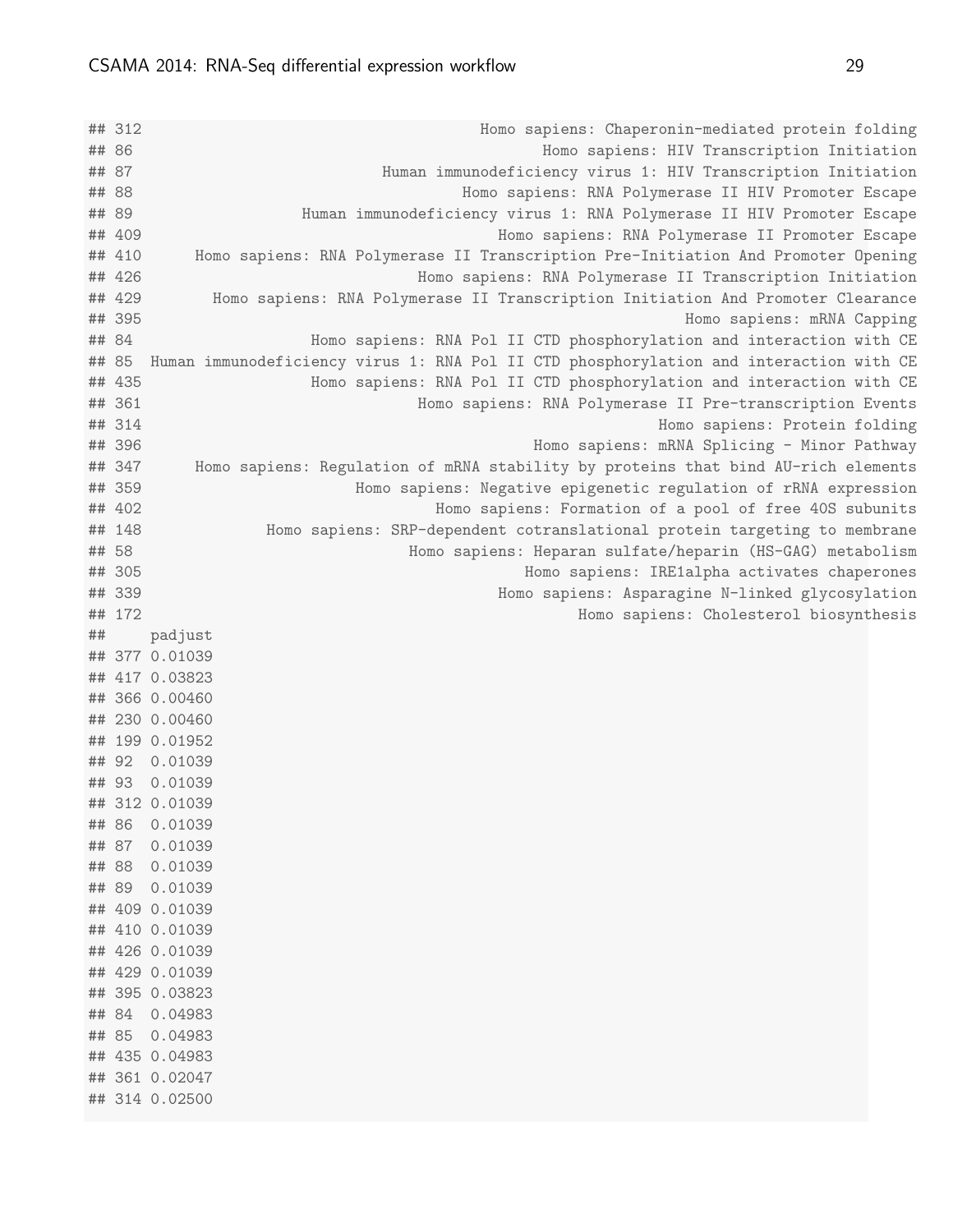## 396 0.02984 ## 347 0.02984 ## 359 0.04983 ## 402 0.03898 ## 148 0.00460 ## 58 0.02984 ## 305 0.03971 ## 339 0.00460 ## 172 0.00622

However, as discussed in the lecture, it is highly questionable that a t test is appropriate here. After all, genes in a set are typically correlated, and this violates the assumption of independence that is at the core of a t test. Hence, should we really look at p values from t tests? A p value obtained by sample permutation would solve this issue as sample permutation preserves and so accounts for gene-gene correlation. However, with only four subjects, we do not have enough samples for this.

Hence, it may be more prudent to disregard these questionable p values altogether and instead look at a more primitive statistic, such as simply the average LFC within a path, perhaps divided by the standard deviation. We have stored this above as zValue.

```
head( reactomeResult[ order(reactomeResult$zValue), ] )
## reactomeID numGenes avgLFC sdLFC zValue strength pvalue
## 312 390466 33 -0.0532 0.0756 -0.704 -0.306 0.000311
## 86 167161 32 -0.0523 0.0744 -0.704 -0.296 0.000386
## 87 167161 32 -0.0523 0.0744 -0.704 -0.296 0.000386
## 88 167162 32 -0.0523 0.0744 -0.704 -0.296 0.000386
## 89 167162 32 -0.0523 0.0744 -0.704 -0.296 0.000386
## 409 73776 32 -0.0523 0.0744 -0.704 -0.296 0.000386
## reactomeName
## 312 Homo sapiens: Chaperonin-mediated protein folding
## 86 Homo sapiens: HIV Transcription Initiation
## 87 Human immunodeficiency virus 1: HIV Transcription Initiation
## 88 Homo sapiens: RNA Polymerase II HIV Promoter Escape
## 89 Human immunodeficiency virus 1: RNA Polymerase II HIV Promoter Escape
## 409 Homo sapiens: RNA Polymerase II Promoter Escape
## padjust
## 312 0.0104
## 86 0.0104
## 87 0.0104
## 88 0.0104
## 89 0.0104
## 409 0.0104
head( reactomeResult[ order(reactomeResult$zValue, decreasing=TRUE), ] )
## reactomeID numGenes avgLFC sdLFC zValue strength pvalue
## 172 191273 21 0.1081 0.0989 1.092 0.495 6.79e-05
## 58 1638091 30 0.0688 0.1074 0.640 0.377 1.50e-03
```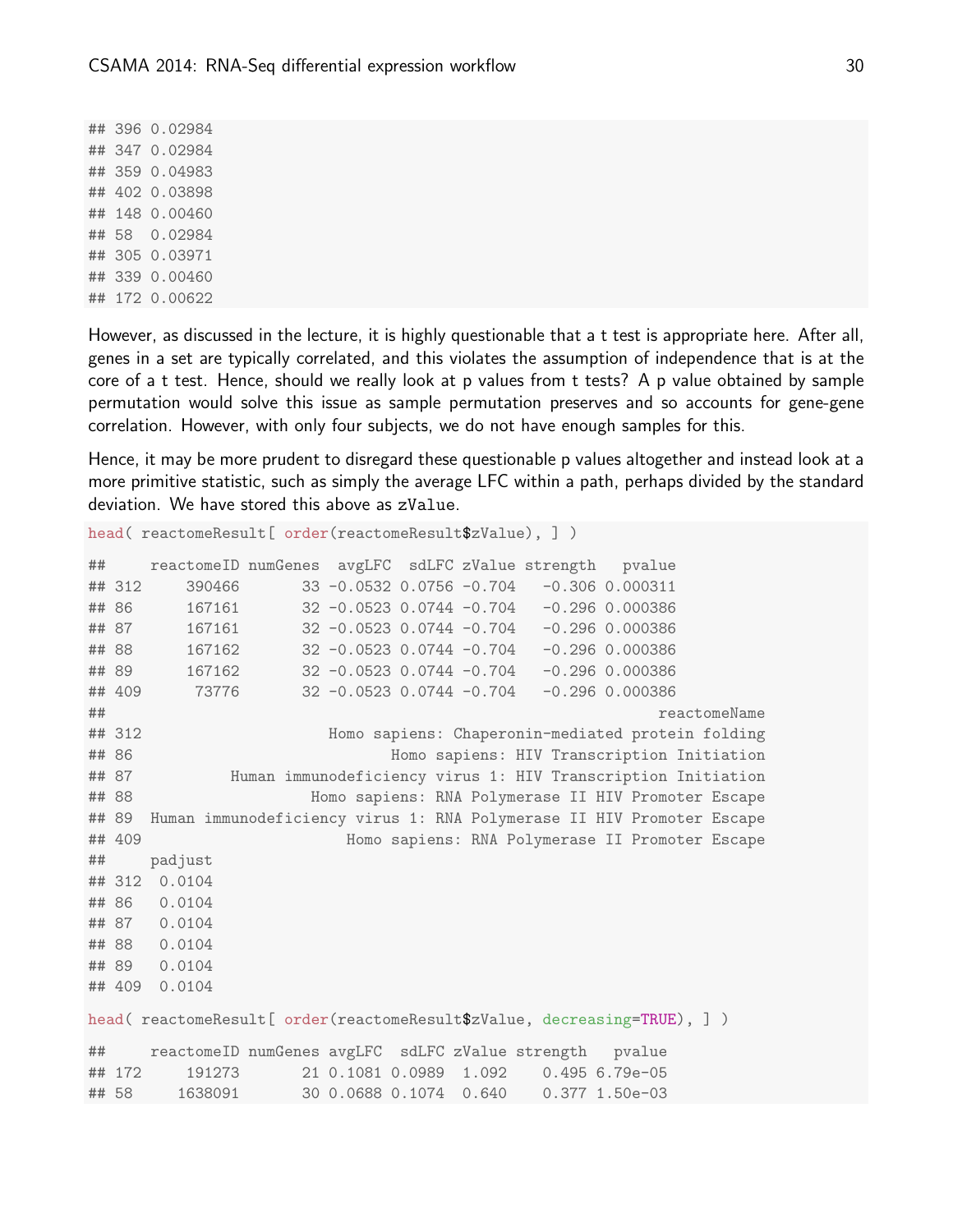```
## 226 2426168 26 0.0629 0.1163 0.541 0.321 1.07e-02
## 148 1799339 75 0.0408 0.0779 0.524 0.354 2.15e-05
## 305 381070 41 0.0706 0.1390 0.508 0.452 2.34e-03
## 44 156580 31 0.0537 0.1084 0.496 0.299 9.78e-03
## reactomeName
## 172 Homo sapiens: Cholesterol biosynthesis
## 58 Homo sapiens: Heparan sulfate/heparin (HS-GAG) metabolism
## 226 Homo sapiens: Activation of gene expression by SREBF (SREBP)
## 148 Homo sapiens: SRP-dependent cotranslational protein targeting to membrane
## 305 Homo sapiens: IRE1alpha activates chaperones
## 44 Homo sapiens: Phase II conjugation
## padjust
## 172 0.00622
## 58 0.02984
## 226 0.08232
## 148 0.00460
## 305 0.03971
## 44 0.08142
```
If such an analysis is only considered exploratory, we may inspect various such tables and see whether the ranking of Paths helps us make sense of the data. Nevertheless, there is certainly room for improvement here.

#### Exercise 8

The first few hits in the ranking by  $z$  value all have exactly the same values. Why?

## <span id="page-30-0"></span>4 Working with rlog-transformed data

## <span id="page-30-1"></span>4.1 The rlog transform

Many common statistical methods for exploratory analysis of multidimensional data, especially methods for clustering and ordination (e. g., principal-component analysis and the like), work best for (at least approximately) homoskedastic data; this means that the variance of an observable quantity (i.e., here, the expression strength of a gene) does not depend on the mean. In RNA-Seq data, however, variance grows with the mean. For example, if one performs PCA directly on a matrix of normalized read counts, the result typically depends only on the few most strongly expressed genes because they show the largest absolute differences between samples. A simple and often used strategy to avoid this is to take the logarithm of the normalized count values plus a small pseudocount; however, now the genes with low counts tend to dominate the results because, due to the strong Poisson noise inherent to small count values, they show the strongest relative differences between samples.

As a solution, *[DESeq2](http://bioconductor.org/packages/release/bioc/html/DESeq2.html)* offers the *regularized-logarithm transformation*, or *rlog* for short. For genes with high counts, the rlog transformation differs not much from an ordinary log2 transformation. For genes with lower counts, however, the values are shrunken towards the genes' averages across all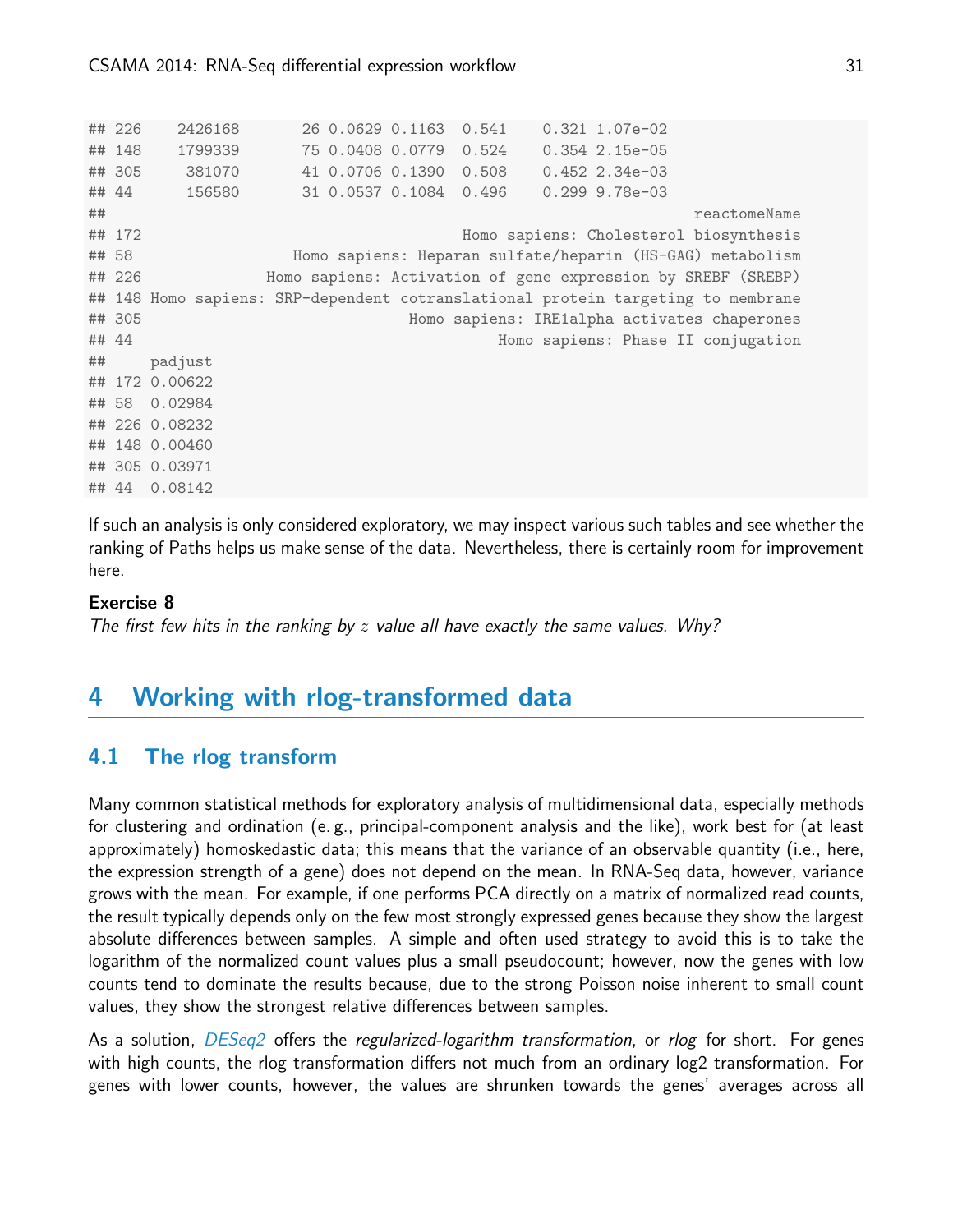samples. Using an empirical Bayesian prior in the form of a *ridge penality*, this is done such that the rlog-transformed data are approximately homoskedastic.

Note that the rlog transformation is provided for applications other than differential testing. For differential testing we recommend the DESeq function applied to raw counts, as described earlier in this vignette, which also takes into account the dependence of the variance of counts on the mean value during the dispersion estimation step.

The function rlog returns a *SummarizedExperiment* object which contains the rlog-transformed values in its assay slot:

```
rld <- rlog( dds )
head( assay(rld) )
```

| ## |                    | SRS308866 |           | SRS308868 SRS308870 |           | SRS308872 SRS308874 SRS308876 |         |
|----|--------------------|-----------|-----------|---------------------|-----------|-------------------------------|---------|
| ## | ENSG00000000003    | 9.761     | 9.728     | 9.865               | 9.093     | 9.16                          | 9.06    |
| ## | ENSG00000000005    | $-0.981$  | $-0.741$  | $-0.945$            | $-0.924$  | $-1.11$                       | $-1.11$ |
| ## | ENSG00000000419    | 8.065     | 8.077     | 8.119               | 8.231     | 8.29                          | 8.37    |
| ## | ENSG00000000457    | 7.417     | 7.250     | 7.311               | 7.854     | 7.73                          | 7.89    |
| ## | ENSG00000000460    | 7.576     | 7.691     | 7.721               | 8.057     | 8.26                          | 8.06    |
| ## | ENSG00000000938    | 3.131     | 2.936     | 2.954               | 4.216     | 3.64                          | 3.65    |
|    |                    |           |           |                     |           |                               |         |
| ## |                    | SRS308878 | SRS308880 | SRS308882           | SRS308883 | SRS308885 SRS308887           |         |
| ## | ENSG00000000003    | 8.89      | 8.79      | 8.84                | 9.05      | 9.07                          | 8.88    |
| ## | ENSG00000000005    | $-1.11$   | $-1.12$   | $-1.11$             | $-1.11$   | $-1.12$                       | $-1.12$ |
| ## | ENSG00000000419    | 8.31      | 8.31      | 8.41                | 8.26      | 8.15                          | 8.32    |
|    | ## ENSG00000000457 | 7.16      | 7.30      | 7.38                | 7.60      | 7.48                          | 7.50    |
| ## | ENSG00000000460    | 7.06      | 7.44      | 7.63                | 6.91      | 7.34                          | 7.66    |

To show the effect of the transformation, we plot the first sample against the second, first simply using the log2 function (after adding 1, to avoid taking the log of zero), and then using the rlog-transformed values.

```
par( mfrow = c( 1, 2 ) )
plot( log2( 1+counts(dds, normalized=TRUE)[, 1:2] ), col="#00000020", pch=20, cex=0.3 )
plot( assay(rld)[, 1:2], col="#00000020", pch=20, cex=0.3 )
```
Note that, in order to make it easier to see where several points are plotted on top of each other, we set the plotting color to a semi-transparent black (encoded as #00000020) and changed the points to solid disks (pch=20) with reduced size (cex=0.3)<sup>[5](#page-31-1)</sup>.

In Figure [7,](#page-32-0) we can see how genes with low counts seem to be excessively variable on the ordinary logarithmic scale, while the rlog transform compresses differences for genes for which the data cannot provide good information anyway.

<span id="page-31-1"></span><span id="page-31-0"></span> $5$ The function heatscatter from the package  $LSD$  offers a colorful alternative.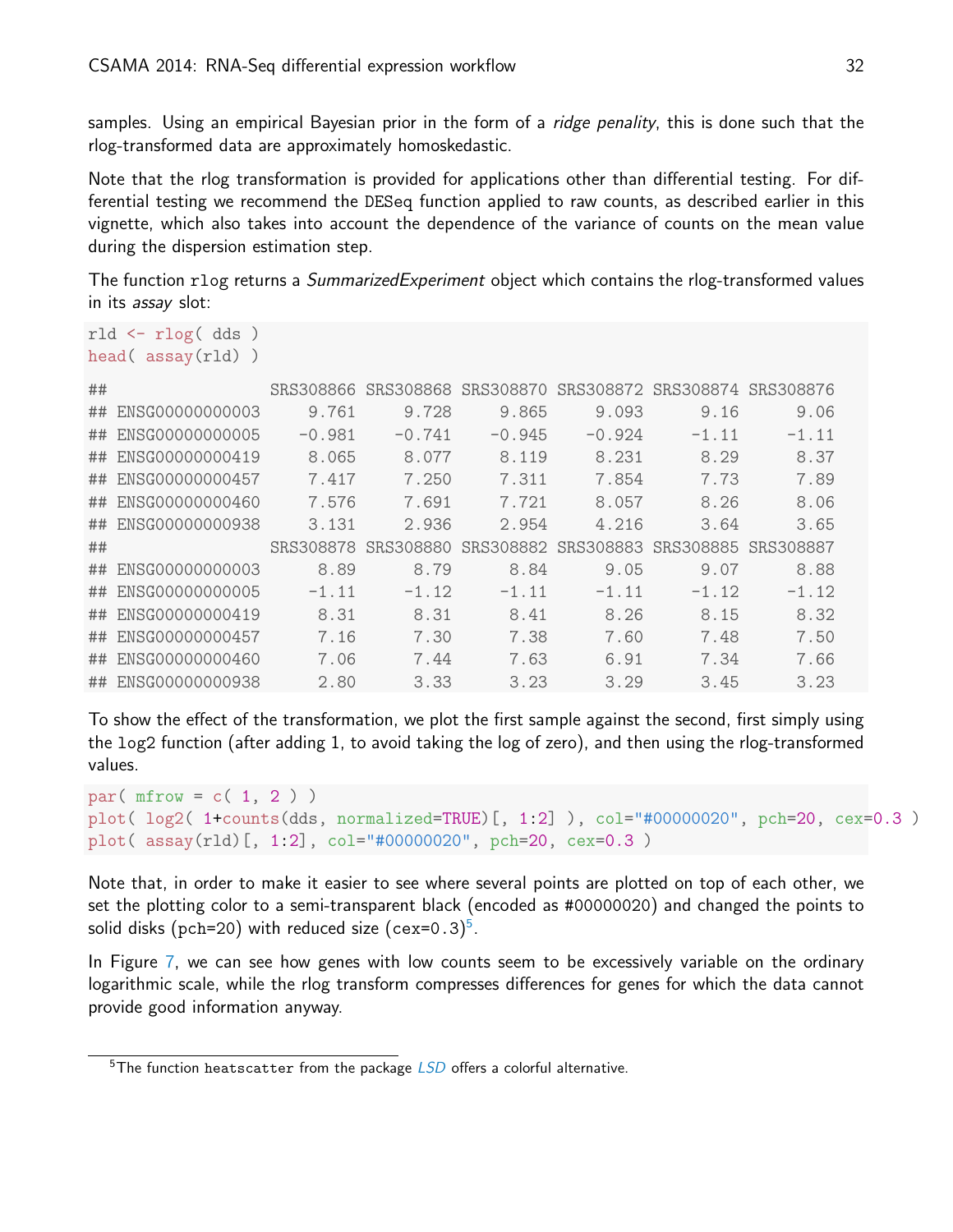

<span id="page-32-0"></span>Figure 7: Scatter plot of sample 2 vs sample 1. Left: using an ordinary  $log_2$  transformation. Right: Using the rlog transformation.

## 4.2 Sample distances

A useful first step in an RNA-Seq analysis is often to assess overall similarity between samples: Which samples are similar to each other, which are different? Does this fit to the expectation from the experiment's design?

We use the R function dist to calculate the Euclidean distance between samples. To avoid that the distance measure is dominated by a few highly variable genes, and have a roughly equal contribution from all genes, we use it on the rlog-transformed data:

```
sampleDists <- dist( t( assay(rld) ) )
sampleDists
## SRS308866 SRS308868 SRS308870 SRS308872 SRS308874 SRS308876 SRS308878
## SRS308868 32.9
## SRS308870 31.2 33.7
## SRS308872 83.8 86.6 85.6
## SRS308874 83.8 85.2 84.9 33.3
## SRS308876 82.8 85.6 84.6 32.0 33.0
## SRS308878 108.6 111.7 110.3 109.1 111.7 108.5
## SRS308880 108.7 111.1 110.1 110.5 112.3 110.1 31.7
## SRS308882 108.7 111.1 110.0 111.3 113.0 110.6 36.1
## SRS308883 95.1 98.4 97.5 91.6 93.9 90.5 81.6
## SRS308885 92.9 95.2 95.0 90.0 91.2 89.4 83.5
## SRS308887 95.9 98.7 98.0 95.0 96.6 93.7 82.9
## SRS308880 SRS308882 SRS308883 SRS308885
```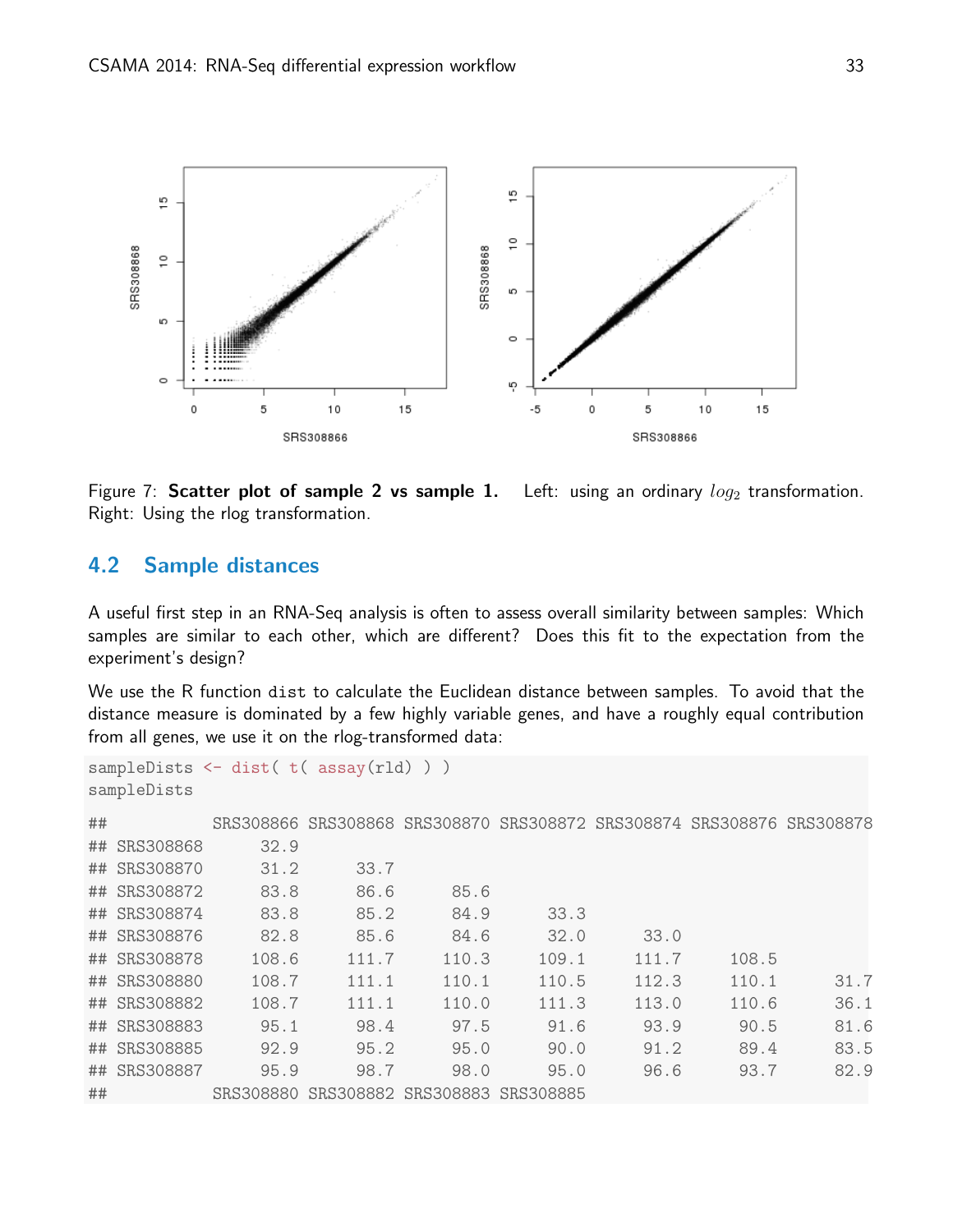

<span id="page-33-0"></span>Figure 8: Heatmap of Euclidean sample distances after rlog transformation.

| ## SRS308868 |      |      |      |      |
|--------------|------|------|------|------|
| ## SRS308870 |      |      |      |      |
| ## SRS308872 |      |      |      |      |
| ## SRS308874 |      |      |      |      |
| ## SRS308876 |      |      |      |      |
| ## SRS308878 |      |      |      |      |
| ## SRS308880 |      |      |      |      |
| ## SRS308882 | 29.4 |      |      |      |
| ## SRS308883 | 82.1 | 83.0 |      |      |
| ## SRS308885 | 82.3 | 83.5 | 32.7 |      |
| ## SRS308887 | 81.4 | 81.4 | 34.9 | 31.2 |
|              |      |      |      |      |

Note the use of the function t to transpose the data matrix. We need this because dist calculates distances between data rows and our samples constitute the columns.

We visualize the distances in a heatmap, using the function heatmap. 2 from the *[gplots](http://cran.fhcrc.org/web/packages/gplots/index.html)* package.

```
sampleDistMatrix <- as.matrix( sampleDists )
rownames(sampleDistMatrix) <- paste( rld$treatment,
   rld$patient, sep="-" )
colnames(sampleDistMatrix) <- NULL
library( "gplots" )
library( "RColorBrewer" )
```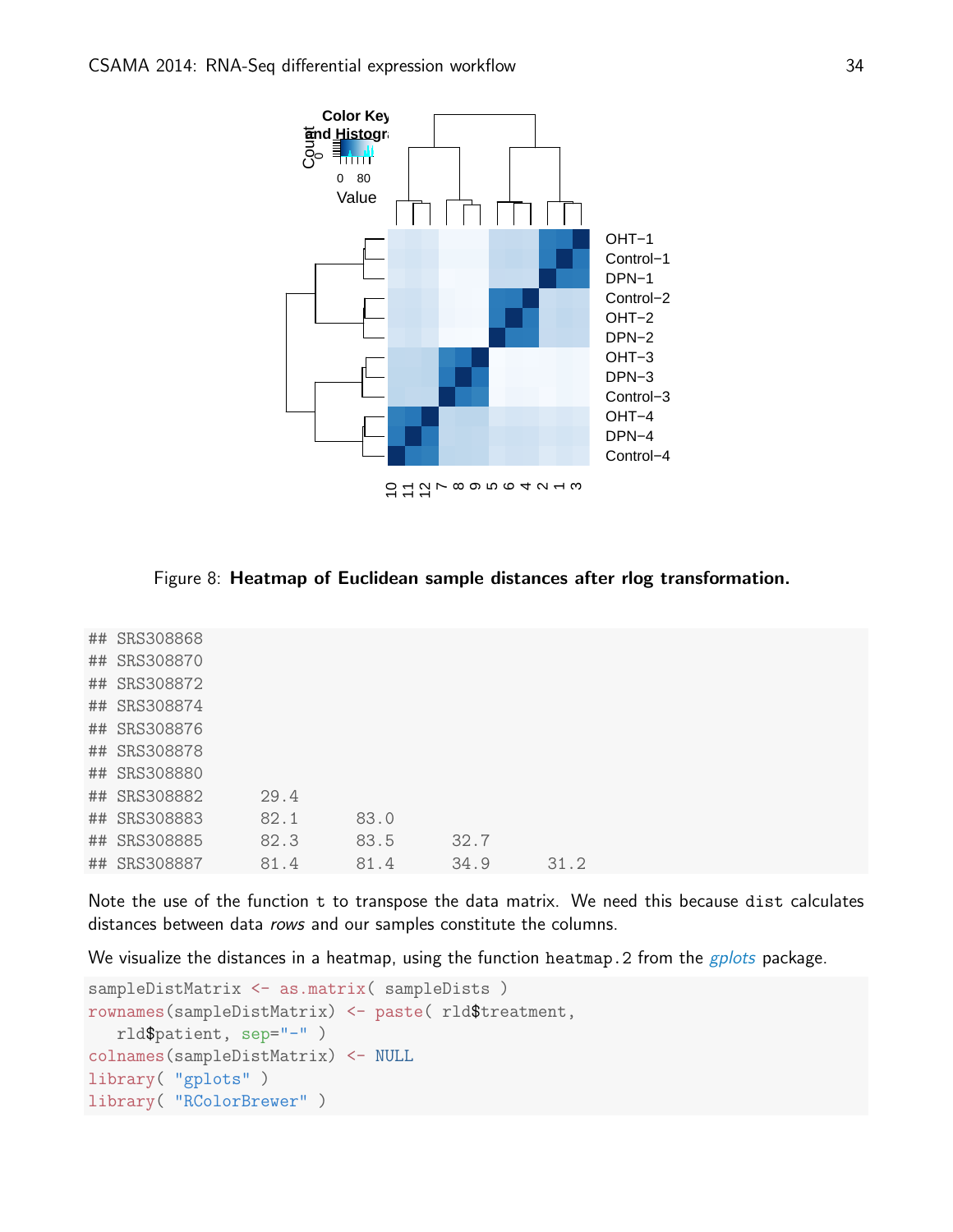

<span id="page-34-0"></span>Figure 9: Principal components analysis (PCA) of samples after rlog transformation.

```
colours = colorRampPalette( rev(brewer.pal(9, "Blues")) )(255)
heatmap.2( sampleDistMatrix, trace="none", col=colours)
```
Note that we have changed the row names of the distance matrix to contain treatment type and patient number instead of sample ID, so that we have all this information in view when looking at the heatmap (Fig. [8\)](#page-33-0).

Another way to visualize sample-to-sample distances is a principal-components analysis (PCA). In this ordination method, the data points (i.e., here, the samples) are projected onto the 2D plane such that they spread out optimally (Fig. [9\)](#page-34-0).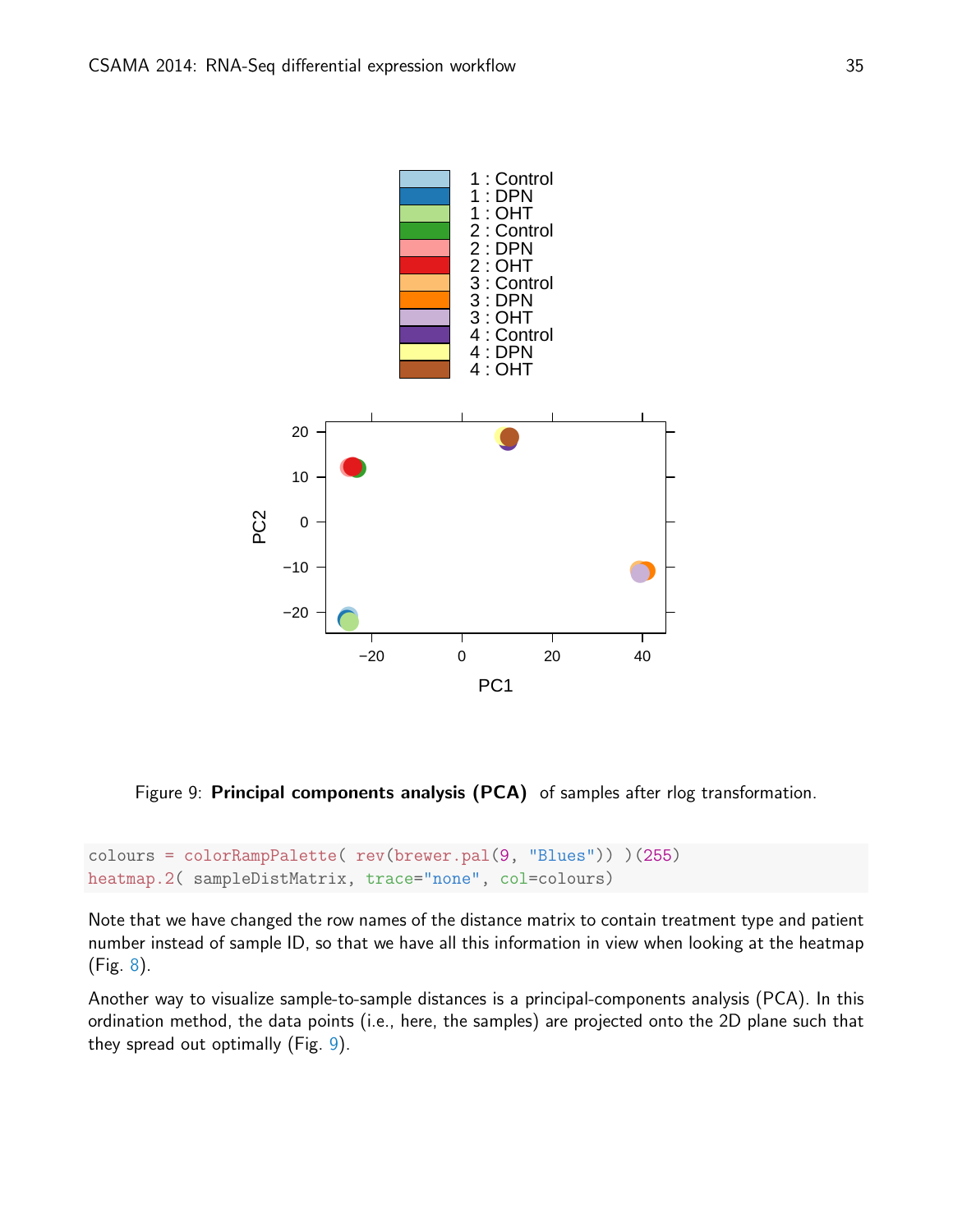

<span id="page-35-1"></span>Figure 10: Heatmap with gene clustering.

```
plotPCA( rld, intgroup = c( "patient", "treatment" ) )
```
Here, we have used the function plotPCA which comes with  $DESeq2$ . The two terms specified as intgroup are column names from our sample data; they tell the function to use them to choose colours.

From both visualizations, we see that the differences between patients is much larger than the difference between treatment and control samples of the same patient. This shows why it was important to account for this paired design ("paired", because each treated sample is paired with one control sample from the same patient). We did so by using the design formula  $\sim$  patient + treatment when setting up the data object in the beginning. Had we used an un-paired analysis, by specifying only  $\sim$  treatment, we would not have found many hits, because then, the patient-to-patient differences would have drowned out any treatment effects.

Here, we have performed this sample distance analysis towards the end of our analysis. In practice, however, this is a step suitable to give a first overview on the data. Hence, one will typically carry out this analysis as one of the first steps in an analysis. To this end, you may also find the function arrayQualityMetrics, from the package of the same name, useful.

## <span id="page-35-0"></span>4.3 Gene clustering

In the heatmap of Fig. [8,](#page-33-0) the dendrogram at the side shows us a hierarchical clustering of the samples. Such a clustering can also be performed for the genes.

Since the clustering is only relevant for genes that actually carry signal, one usually carries it out only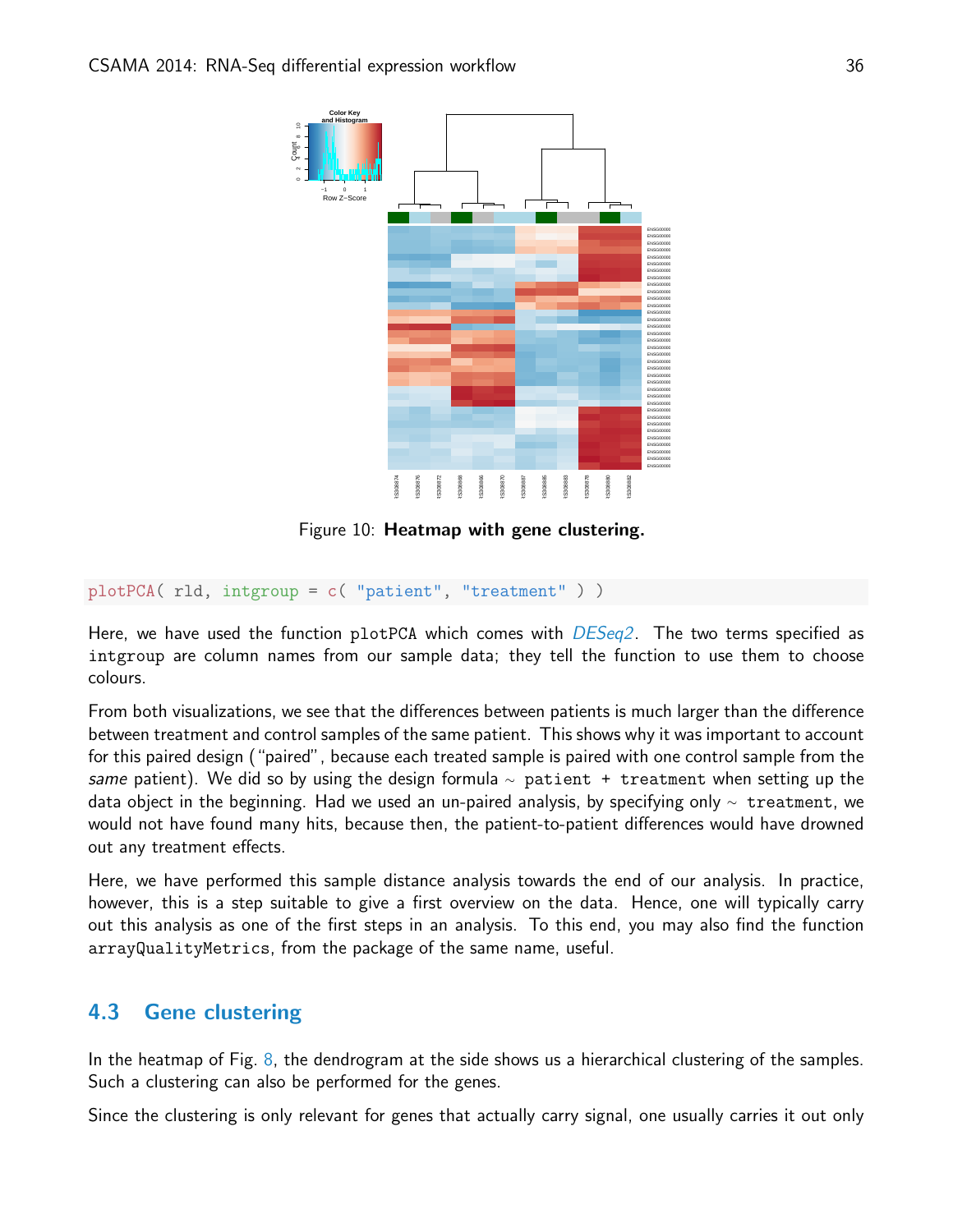for a subset of most highly variable genes. Here, for demonstration, let us select the 35 genes with the highest variance across samples:

```
library( "genefilter" )
topVarGenes <- head( order( rowVars( assay(rld) ), decreasing=TRUE ), 35 )
```
The heatmap becomes more interesting if we do not look at absolute expression strength but rather at the amount by which each gene deviates in a specific sample from the gene's average across all samples. Hence, we center and scale each genes' values across samples, and plot a heatmap.

```
heatmap.2( assay(rld)[ topVarGenes, ], scale="row",
     trace="none", dendrogram="column",
     col = colorRampPalette( rev(brewer.pal(9, "RdBu")) )(255),
     ColSideColors = c( Control="gray", DPN="darkgreen", OHT="lightblue" )[
        colData(rld)$treatment ] )
```
#### Exercise 9

Which of the options to heatmap.2 cause the centering and scaling of the genes? How does the heatmap change if you do not scale it?

We can now see (Fig. [10\)](#page-35-1) blocks of genes which covary across patients. Often, such a heatmap is insightful, even though here, seeing these variations across patients is of limited value because we are rather interested in the effects between the treatments from each patient.

#### Exercise 10

Still, this heatmap shows genes that vary strongest between patients. In our differential-expression analysis, we found a list of genes that varied significantly between treatment and control. Display these genes (or maybe only those showing up-regulation upon treatment) in a similar heatmap. Can you confirm the test result from visual inspection of the heatmap?

# <span id="page-36-0"></span>5 Session Info

As last part of this document, we call the function sessionInfo, which reports the version numbers of R and all the packages used in this session. It is good practice to always keep such a record as it will help to trace down what has happened in case that an R script ceases to work because a package has been changed in a newer version. The session information should also always be included in any emails to the Bioconductor mailing list.

- R version 3.1.0 (2014-04-10), x86\_64-unknown-linux-gnu
- Locale: LC\_CTYPE=en\_US.UTF-8, LC\_NUMERIC=C, LC\_TIME=en\_US.UTF-8, LC\_COLLATE=en\_US.UTF-8, LC\_MONETARY=en\_US.UTF-8, LC\_MESSAGES=en\_US.UTF-8, LC\_PAPER=en\_US.UTF-8, LC\_NAME=C, LC\_ADDRESS=C, LC\_TELEPHONE=C, LC\_MEASUREMENT=en\_US.UTF-8, LC\_IDENTIFICATION=C
- Base packages: base, datasets, graphics, grDevices, methods, parallel, stats, utils
- Other packages: AnnotationDbi 1.26.0, Biobase 2.24.0, BiocGenerics 0.10.0, Biostrings 2.32.0, BSgenome 1.32.0, DBI 0.2-7, DESeq2 1.4.5, genefilter 1.46.1, GenomeInfoDb 1.0.2,